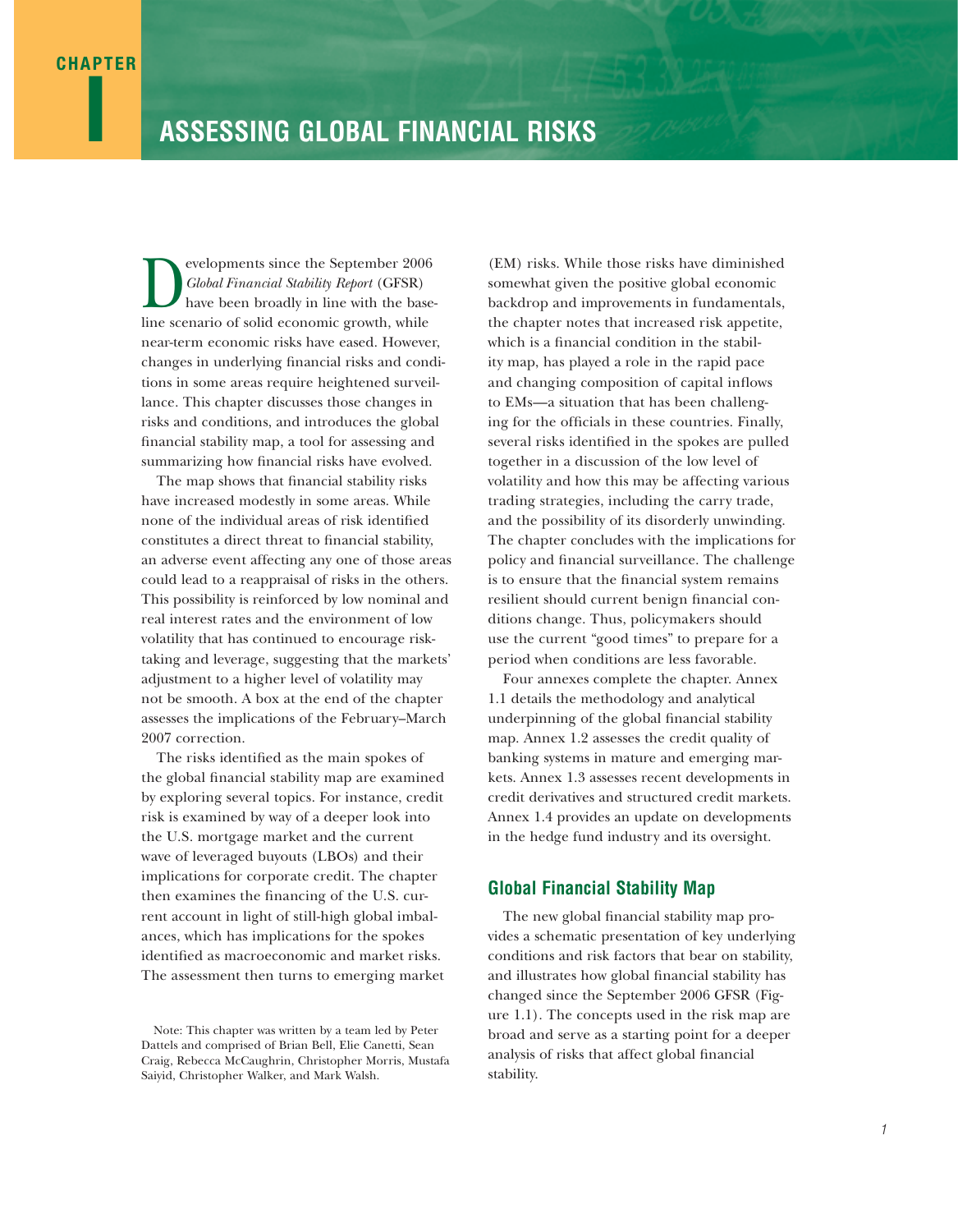

### **Figure 1.1. Global Financial Stability Map**

Source: IMF staff estimates.

Note: Closer to center signifies less risk or tighter conditions.

The judgment of International Monetary Fund (IMF) staff on the overall level of risk is reflected in the positioning of points along the axis. The map documents the extent to which each element is supporting or undermining stability at present (shown by where the yellow line crosses each axis), and compares that with the assessment at the time of the previous GFSR (the green line).

Beginning with the left-most axis, near-term macroeconomic risks have diminished somewhat. The April 2007 *World Economic Outlook*  forecasts healthy global growth for this year and declining inflation (IMF, 2007). Risks to growth are still tilted to the downside but have declined since last September. There is still potential for a disorderly adjustment of global imbalances, but the U.S. fiscal deficit is coming down, growth differentials are lessening between regions as domestic demand picks up in Europe and EMs, and some Asian currencies are exhibiting increased flexibility.

The other large macroeconomic risk that loomed at the time of the September 2006 GFSR was the weakening of the U.S. housing market and potential cross-border spillovers (IMF, 2006b). Although the U.S. housing market appears to be stabilizing, risks of further deterioration cannot be ruled out. Overall, the U.S. mortgage market has remained resilient, although the subprime segment has deteriorated a bit more rapidly than had been expected at this point in a housing downturn. The fallout has so far been limited to a small number of lenders, but could yet spread to the structured credit markets. This chapter assesses the extent to which such a deterioration in the housing market would increase credit stress in the mortgage market, particularly in the subprime and related segments, and how changes in the structure of the U.S. mortgage market—including its securitization and distribution to a global investor base—may have altered potential spillover risks.

Overall, corporate profits appear robust, balance sheets are strong, credit spreads have declined further, and default rates remain low.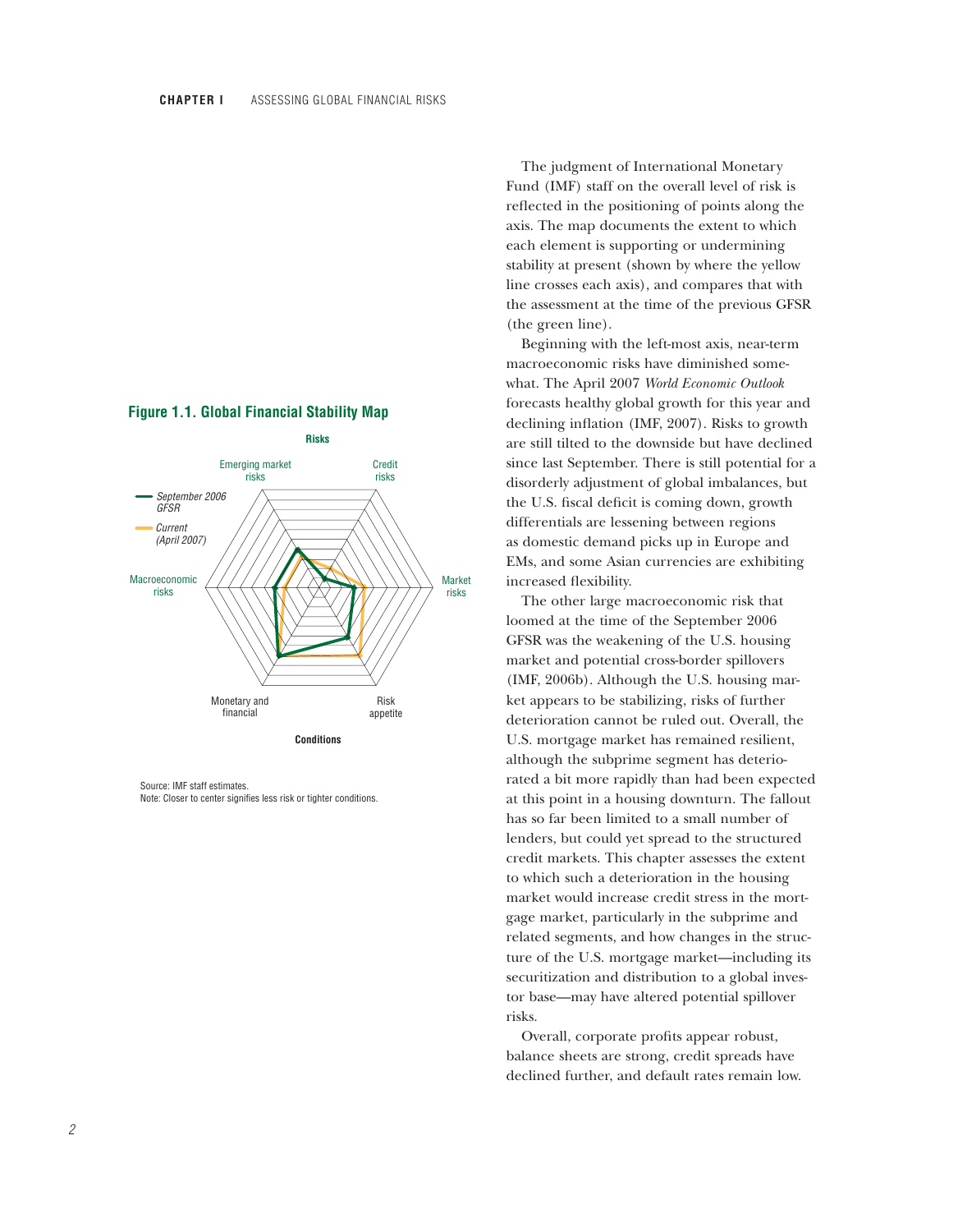However, corporate leverage in private markets is now rising from low levels with the boom in leveraged buyout activity. The current wave of LBOs differs from that in the 1980s and late 1990s in that the size of the deals being made is much larger, and the degree of leverage used is rising (although it remains low relative to the 1980s), while the way the deals are funded with more leveraged loans and fewer high-yield bonds—has altered the distribution of risks. So far, target firms are mostly those with high cash flows and low leverage, and easily obtained loans are distributed widely through structured credit products. However, there are signs that credit risks have risen while easy *financing conditions*, coupled with rising *risk appetite*, have contributed to higher prices and less due diligence. Moreover, there is a general weakening of loan covenants and possibly credit discipline. The LBO-acquired firms have become heavily indebted and thus may be more fragile in the event of an economic downturn. In view of these developments and those in the housing market, our overall assessment is that *credit risks* have increased since last September, albeit from a low level.

While overall macroeconomic risks have diminished and the underlying causes of global imbalances are beginning to ebb, the risks to financing of the U.S. current account deficit remain. The chapter examines the implications of the rising role that fixed-income inflows have played in financing this deficit. Empirical analysis shows that inflows from abroad to U.S. fixedincome markets have become more responsive to changes in world interest rate differentials, and thus potentially more sensitive to shifts in market sentiment.

*Emerging market risks* appear to have improved since September as EM countries generally continue to follow sound macroeconomic policies and are making further progress toward exchange rate flexibility and prudent debt management. External positions generally remain very strong, and robust growth has led to an improvement in fiscal positions in many countries. Despite recent declines, commodity prices remain broadly supportive. Where sovereign issuance in international capital markets has declined, private corporate issuance has filled the void. The benign external environment and accompanying rise in *risk appetite*—reflected in the rapid rise in capital flows to some EM countries—pose challenges for those authorities and could threaten financial and economic stability, especially if capital flow reversals were to occur. Private sector flows into emerging Europe have already risen significantly, and banks have been heavy issuers of foreignexchange-denominated debt in international markets. In some countries, the generally strong external position of the government may mask potentially growing vulnerabilities for corporations and banks. Portfolio flows into sub-Saharan Africa, where local markets are still small, could affect monetary and exchange market conditions and pose risks of a capital flow reversal.

Financial market volatility across a broad range of assets has continued to move to remarkably low levels and risk spreads are tight, both relative to historical levels and to the same point in previous business cycles. Notwithstanding the broadly favorable economic environment, investors may be giving insufficient weight to downside risks and may be assuming that the low risk premia are a more permanent feature of the financial market landscape. The growth of carry trades is another sign that market participants do not view the cyclical factors contributing to the low volatility environment—abundant low-cost liquidity, low leverage in the corporate sector, and high risk appetite—as likely to reverse in the near term. Moreover, competitive pressures and risk models may help to perpetuate risk-taking that, from an individual institution's view, responds rationally to the current environment but collectively could raise systemic risks. A market correction, potentially triggered by a volatility shock, could be amplified by leveraged positions and uncertainties about concentrations of risk exposures stemming from the rapid growth in innovative and complex products, some of which have rather illiquid secondary markets.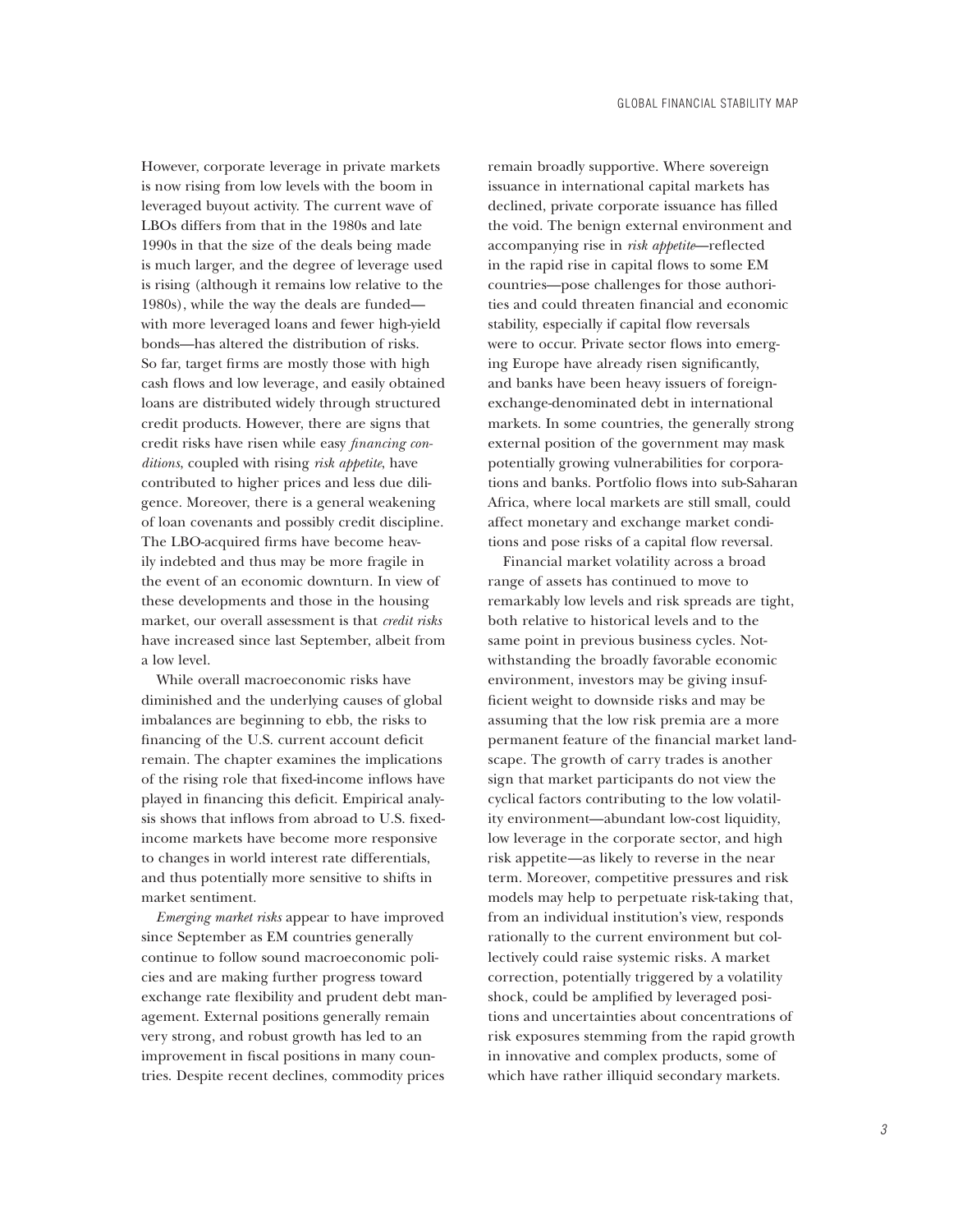

(\$5.8 trillion as of January 2007)



Sources: Credit Suisse, LoanPerformance. Note: Includes only first lien securitized mortgages. Estimates are based on a securitization rate of 75 percent.



### **Figure 1.3. Mortgage Delinquency Rates** (In percent of total loans)

Source: Mortgage Bankers Association.

For these reasons, market risks are assessed as being greater.<sup>1</sup>

The sections that follow assess specific issues raised in the different risk areas of the global financial stability map.

# **Deterioration in the U.S. Subprime Mortgage Market—What Are the Spillover Risks?**

This section explores the extent to which the cooling U.S. housing sector and a consequent rise in credit risk could pose a risk to financial stability, including potential spillovers of that risk to global investors. U.S. residential mortgage-related securities represent one of the largest pools of fixed-income securities in the world, totaling around \$5.8 trillion as of January 2007.2 Non-U.S. holdings of these securities, estimated at \$850 billion as of mid-2006, represent a significant portion of foreign holdings of U.S. securities.3 Because credit risk is highly concentrated among subprime borrowers—i.e., those borrowers with impaired or limited credit histories—it is important to study the U.S. mortgage market, since it is one of the few markets where such borrowers represent a notable portion of the overall market.4 At an estimated \$824 billion, the stock of securitized subprime mortgages

1This also illustrates the linkages between the various components of the map. Carry trades are popular as a result of the relatively easy monetary and financial conditions and the rising level of risk appetite. But the buildup of such positions represents a market risk. When those conditions change and carry trades as well as other strategies that involve leverage and the selling of insurance (credit default swaps) no longer look attractive, there is clear potential for perturbations across a wide range of markets.

2This estimate includes only first lien agency and nonagency mortgage-related securities. An estimate of all mortgage debt exceeds \$13 trillion.

3Non-U.S. holdings of mortgage-related securities represented an estimated 10 to 12 percent of total foreign holdings of U.S. securities as of end-2005.

4See Bank for International Settlements (BIS) Committee on the Global Financial System (2006). The BIS attributes the lack of a subprime market elsewhere in part to consumer protection laws in some countries that cap mortgage lending rates, thus making it insufficiently profitable for mortgage lenders to lend to high-risk borrowers.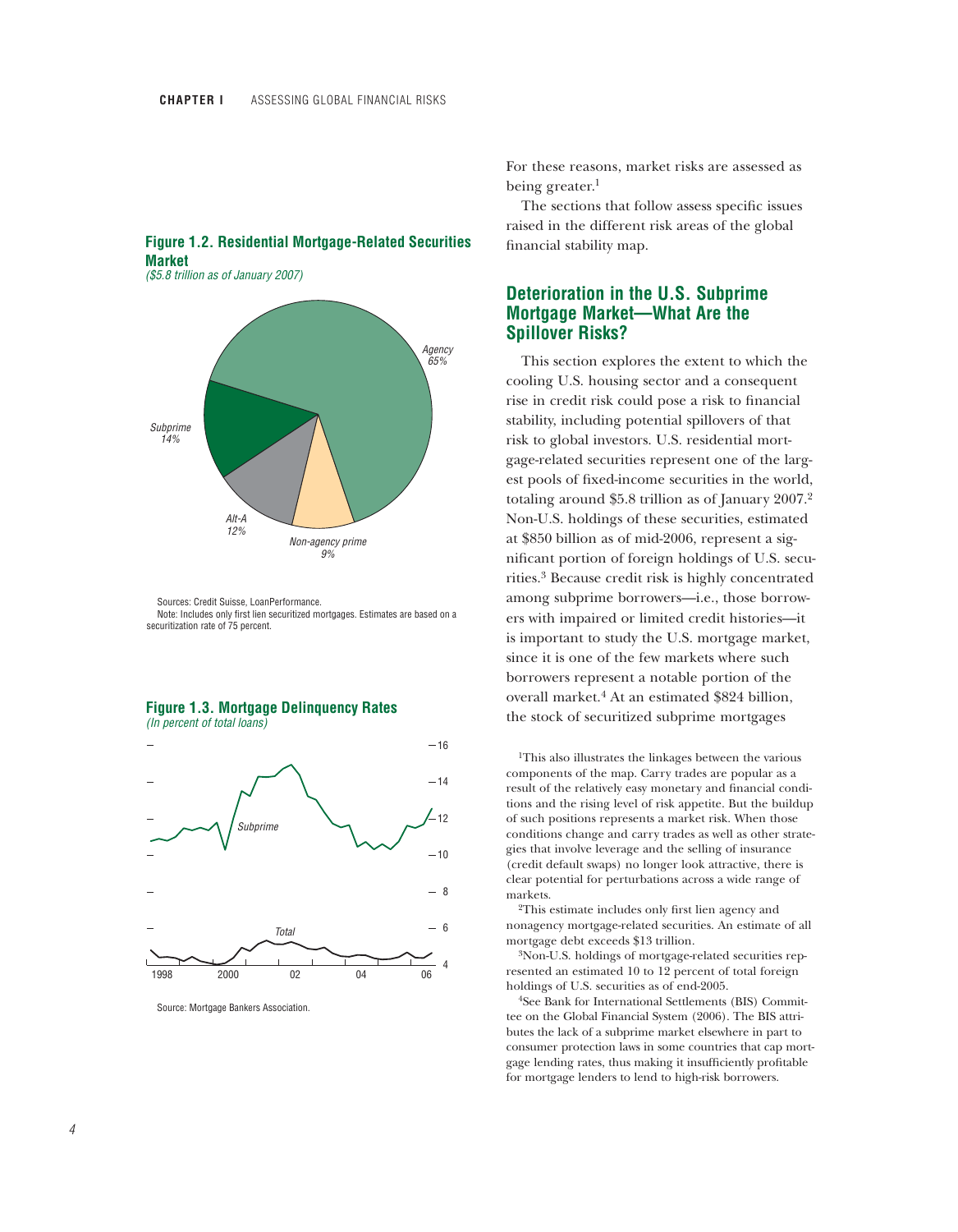represents roughly 14 percent of outstanding mortgage-related securities (Figure 1.2).

The U.S. housing market cooled significantly in 2006 as sales fell and inventories rose sharply. So far, the resulting credit deterioration has been primarily confined to subprime mortgages, though it has begun to spread to Alt-A mortgages.5 Subprime delinquency rates have picked up from cyclical lows in 2005, though they remain substantially below the previous cyclical peak in 2002 (Figure 1.3).6 However, many market participants expect subprime delinquency rates to eventually surpass previous peaks. Indeed, growth rates of subprime delinquencies for recent mortgage vintages, notably 2006, are on steeper trajectories than the previously steepest vintage of 2000 (Figure 1.4).

This deterioration reflects a combination of regional economic factors and a shift in the structure of the U.S. mortgage market over the last few years. Specifically, the weaker mortgage collateral has partly been associated with adverse trends in employment and income in specific U.S. states rather than with particularly rapidly rising housing markets.7

In addition, a prolonged period of high home price appreciation coincided with a relaxation in underwriting standards, resulting in a rise in the proportions of less creditworthy borrowers, more highly leveraged loans, and more risky mortgage structures (Figure 1.5).8 The

5Alt-A mortgages, though of higher quality than subprime mortgages, are considered less than prime credit quality due to one or more nonstandard features related to the borrower, property, or loan that are usually associated with such mortgages.

6Other measures of mortgage credit deterioration show a similar trend, such as foreclosures and early payment defaults, generally defined as mortgage loans that are more than 30 days delinquent within six months of the start of the mortgage.

7Home price increases have been below the national average in nine of the 10 states with the highest concentration of problem loans. A number of these states have suffered large losses of manufacturing jobs, especially associated with the downturn in the auto industry.

8Such mortgages include interest-only and option ARMs, which offer borrowers a range of payment options that can include negative amortization, i.e., payments less than the total interest due.

# **Figure 1.4. Subprime 60-Day Delinquencies by Mortgage Vintage Year**

(In percent of payments due)



Sources: Merrill Lynch; and Intex.



#### **Figure 1.5. U.S. Mortgage Universe** (In percent of total mortgages)

Source: Lehman Brothers. Note: ARM = adjustable rate mortgage.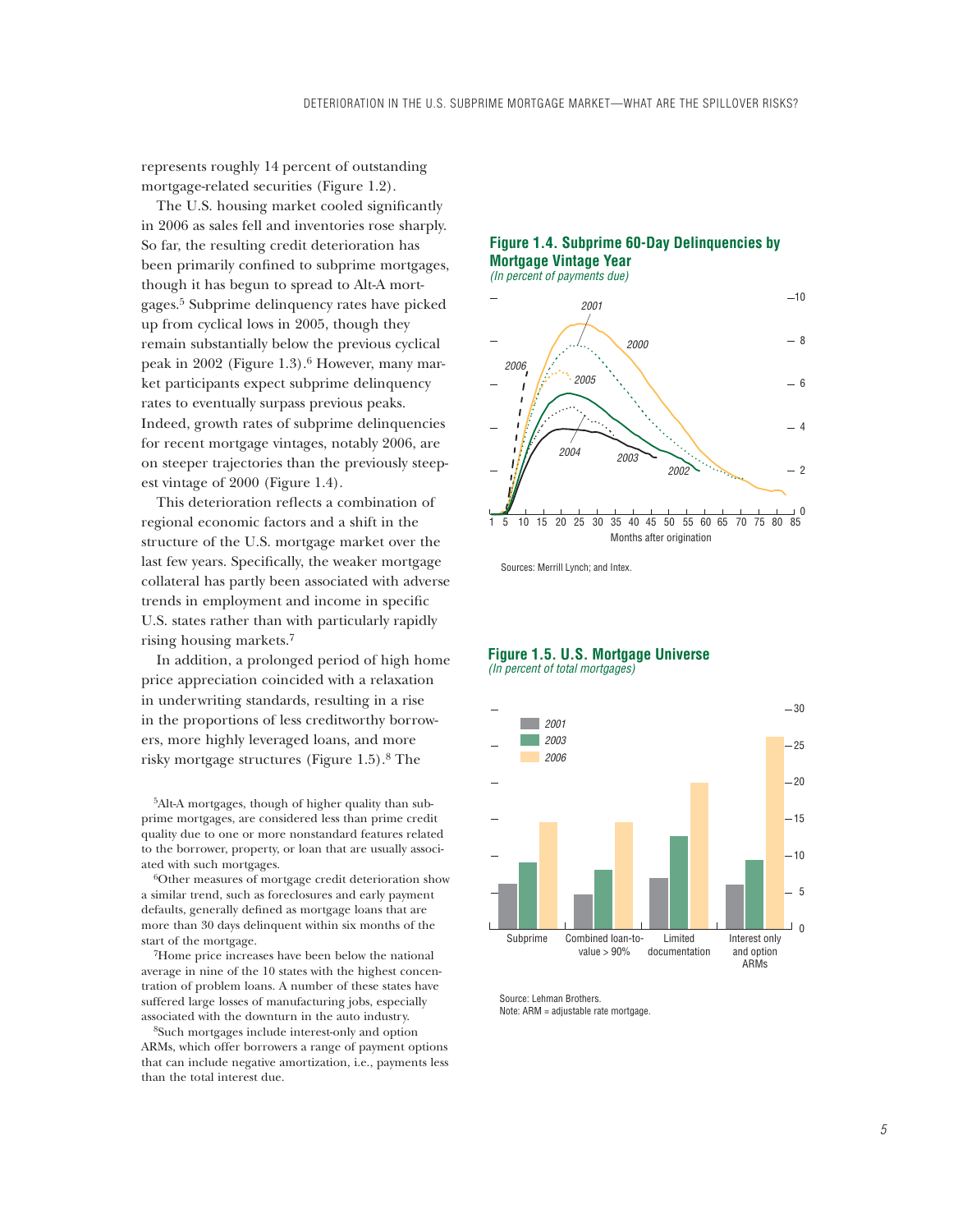**Figure 1.6. Synthetic (ABX) and Cash (ABS) BBB-Subprime Spreads**



Sources: JPMorgan Chase & Co.; and Markit.

proliferation of so-called affordability products, which were intended to minimize borrowers' initial monthly payments, has exposed borrowers to payment shock, or substantial increases in monthly payments, as adjustable rate mortgages (ARMs) reset to a higher rate, low introductory rates expire, or mortgages start to amortize.<sup>9</sup> Subprime mortgages are especially exposed to such payment shocks, since a disproportionate share originated as ARMs.<sup>10</sup> Once faced with payment shock, borrowers with limited built-up equity may be unable to avoid default by extracting that equity to meet monthly payments. Similarly, they may be unable to pay off a mortgage by selling their home, particularly in an environment of weak home price appreciation. Either way, this is likely to boost the overall rate of default on subprime mortgages.

At the same time, recent U.S. regulatory guidance that tightened underwriting standards on nontraditional mortgages could exacerbate risk in the short term by reducing the refinancing options for subprime borrowers just as their mortgages are resetting to a higher rate, though some market participants believe underwriters were already tightening standards anyway. The regulatory changes may ultimately strengthen underwriting standards in the longer term, but they have no impact on previously originated mortgages.

The deterioration in the credit quality of subprime mortgages has, in turn, translated into wider spreads on securities collateralized by them. Spreads on BBB- asset-backed home equity loan (HEL) securities, which are collateralized by subprime mortgages, have widened 175 basis points since August. Credit default

9Conventional ARMs, which are fully amortizing from the beginning of their term, are subject to payment shock as underlying interest rates rise. A "teaser rate," or a low interest rate, is often offered to attract borrowers to ARMs, but it then rises at each rate adjustment period. Interest-only and option ARMs also embed such payment shocks in their structure at the time they become amortizing. Market participants estimate that around \$1.1 trillion to \$1.5 trillion of such loans will be reset this year.

10Roughly 85 percent of subprime loans are ARMs, whereas only 55 to 60 percent of prime and Alt-A loans are ARMs, and less than 20 percent of agency loans.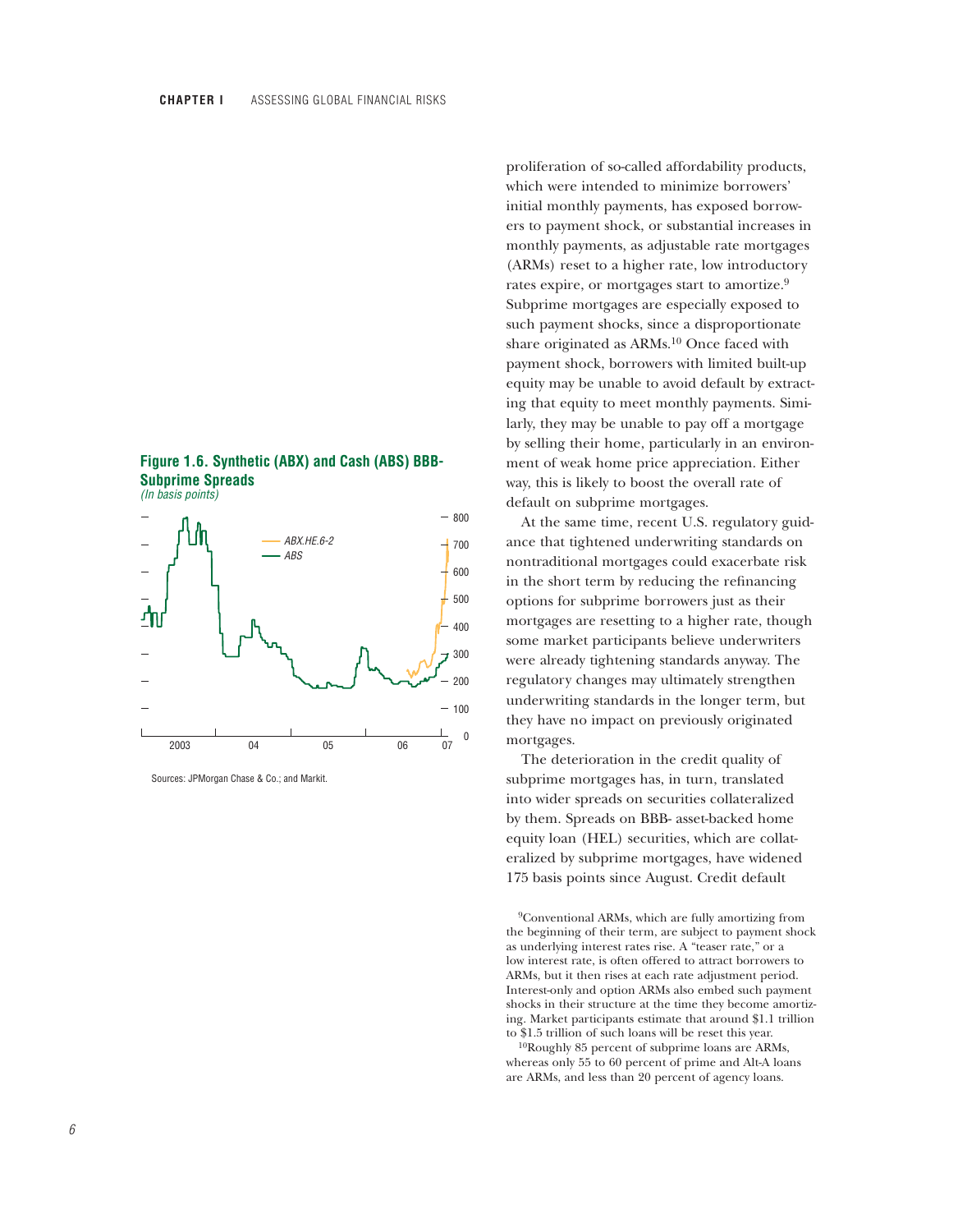| .          |                                                                               |     |      |     |    |  |    |    |                                   |
|------------|-------------------------------------------------------------------------------|-----|------|-----|----|--|----|----|-----------------------------------|
|            | Home Price Appreciation Scenarios<br>(Average 5-year HPA in percent per year) |     |      |     |    |  |    |    | Memo Item:<br>Percent of subprime |
| Tranche    |                                                                               |     |      |     |    |  | 12 | 16 | deals in $20061$                  |
| AAA        |                                                                               |     |      |     |    |  |    |    | 75.0                              |
| AA         |                                                                               |     |      |     |    |  |    |    | 10.1                              |
| A          | 79                                                                            | 48  |      |     |    |  |    |    | 4.5                               |
| <b>BBB</b> | 100                                                                           | 100 | 96   | 32  |    |  |    |    | 2.9                               |
| <b>BB</b>  | 100                                                                           | 100 | 00 ا | 100 | 25 |  |    |    |                                   |

| Table 1.1. Stress Test: Impact of Home Price Appreciation (HPA) on Asset-Backed Securities (ABS) |  |  |  |
|--------------------------------------------------------------------------------------------------|--|--|--|
| <b>Collateralized by Subprime Mortgage Loans</b>                                                 |  |  |  |
| (Percent impairment of ARS tranches)                                                             |  |  |  |

Source: Lehman Brothers.

1Not rated or not available amounts to 6.7 percent.

swaps (CDS) on these securities, where—in contrast to the cash market—investors can take an outright short position to express a negative view on subprime credit, have widened by even more, particularly on those backed by more recent mortgages. Spreads on BBB- rated indices of ABX (indices of CDS on subprime securities) have widened sharply since November (Figure 1.6 and Box 1.1).

This weakness has been contained to certain portions of the subprime market (and, to a lesser extent, the Alt-A market), and is not likely to pose a serious systemic threat. Stress tests conducted by investment banks show that, even under scenarios of nationwide house price declines that are historically unprecedented, most investors with exposure to subprime mortgages through securitized structures will not face losses. These stress tests simulate how slowing house price appreciation would produce losses for asset-backed securities (ABS) collateralized by subprime mortgages. The stress test illustrated in Table 1.1 shows that tranches rated A and higher would not face losses unless house prices fell 4 percent per year for five years.11

11The illustrated stress test is by Lehman Brothers and it used loan-level data for subprime mortgage loans that were originated during 1999–2005. These data were used to estimate losses for subprime collateral under different house price scenarios. Those losses were then applied to representative ABS deals using private deal modeling software in order to determine the extent of losses for each tranche of the securities. Stress tests by Bear Stearns and JPMorgan give qualitatively similar results.

This is because the lower-rated tranches absorb the risk of default first. Since, typically, nearly 90 percent of subprime ABS deals are rated A or higher, this suggests the amount of potential credit loss in subprime mortgages may be fairly limited. In fact, even the relatively risky BBB tranches only begin to face losses once housing prices fall by 4 percent per year.<sup>12</sup>

# **Potential Spillovers to Credit Markets and Market Participants**

Notwithstanding that the impact of a cooling housing market has been primarily confined to subprime mortgages and securities issued on them, the growth in the subprime segment of the mortgage market and its increased linkages to various types of securities mean that shocks could create some of the following dislocations in broader asset markets:

v *Looser credit standards may extend beyond the subprime sector.* There is a risk that other higherquality mortgage collateral may be subject to the same underwriting weaknesses observed in the subprime sector. For instance, more recent vintages of Alt-A mortgages show higher leverage ratios, lower credit scores, lower levels of documentation, more lax requirements for insurance, and other riskier characteristics

<sup>12</sup>The latest data from the Office of Federal Housing Enterprise Oversight show housing price appreciation for the fourth quarter of 2006 running at 5.9 percent year-on-year.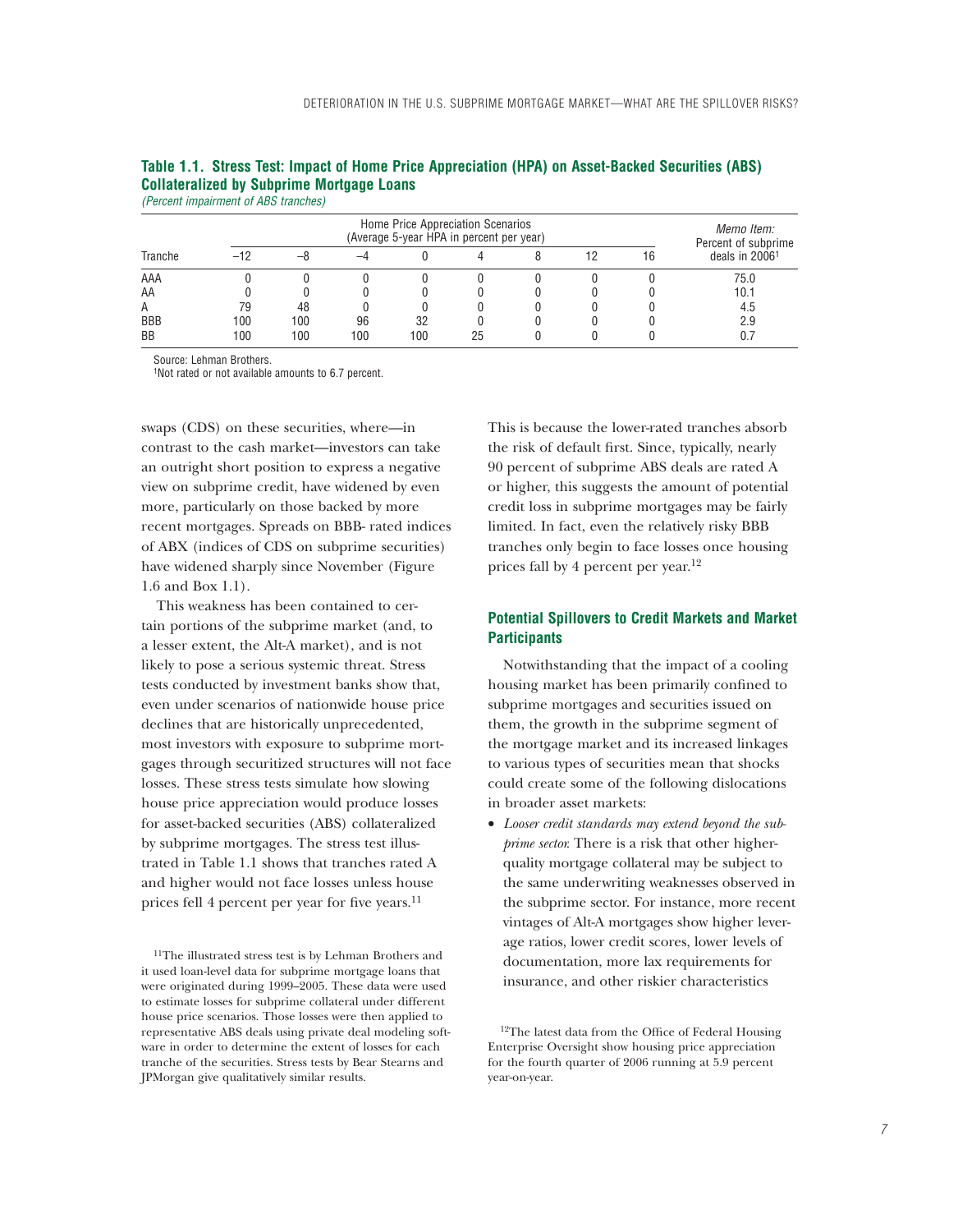# **Box 1.1. The Alphabet Soup of Subprime Mortgage Securitization—ABS, ABX, and CDOs**

This box discusses the securitization process and carving up of mortgage cash flows into different types of securities. Over one-half of all U.S. subprime mortgage loans, prime second lien home equity loans, and home equity lines of credit are used as collateral for the issuance of asset-backed securities. Various types of credit enhancement are used to protect the securities issued from shortfalls in cash flows from the underlying collateral (see figure). Credit enhancement is achieved in several ways:

- v *Subordination*. Securities are grouped in tranches with losses from defaults or foreclosures on the underlying mortgages applied to junior tranches before they are applied to more senior tranches.
- v *Excess servicing.* A preset amount of interest is explicitly set aside from the servicing of the collateral each month to be used to make up any shortfalls in cash flows for senior tranches.
- v *Residual tranching.* Additional cash flows above and beyond excess servicing are set aside to cover losses as needed.
- v *Over-collateralization.* More collateral than the total par value of all the tranche securities may be pledged, generally in order to obtain a better credit rating.
- v *Monoline insurance.* Third-party insurance or other financial guarantees may be provided to protect investors from losses.<sup>1</sup>

With these various credit enhancements, the most senior tranches are relatively secure against credit risk, even on subprime mortgage collateral. Accordingly, they are rated AAA and offer lower yields than other tranches in a deal.

There is also a growing market for credit default swaps on ABS (ABCDS), a market that has broadened ABS trading from a long-only, buy-and-hold activity by facilitating the execution of both long and short positions. ABCDS contracts are more complex than conventional

Note: The main authors of this box are John Kiff and Mustafa Saiyid.

<sup>1</sup>Such "pool" insurance is in addition to any mortgage insurance required by law for homeowners.

### **Creation of Asset-Backed Securities from Mortgage Loans: Subprime and Prime Seconds**



Sources: Fabozzi (2002); Western Asset Management; and IMF staff estimates.

corporate-backed CDS, as they must account for various "soft" credit events that are specific to ABS, such as temporary interest and principal shortfalls.

ABX indices, which are indices on ABCDS, started trading in January 2006. These allow market participants to more efficiently trade credit exposure to ABS portfolios. The ABX indices are based on the largest and most liquid ABS issues, and a new series is launched every six months that reflects the most recent loan originations. Each series is subdivided into five subindices based on the credit ratings of the tranches of the 20 ABS that comprise the series: AAA, AA, A, BBB, and BBB-. Contracts based on these indices are cash settled.

The BBB- indices may be useful indicators of U.S. household sector financial stress, although they may not be entirely representative of the market. Spreads on the BBB- subindices of the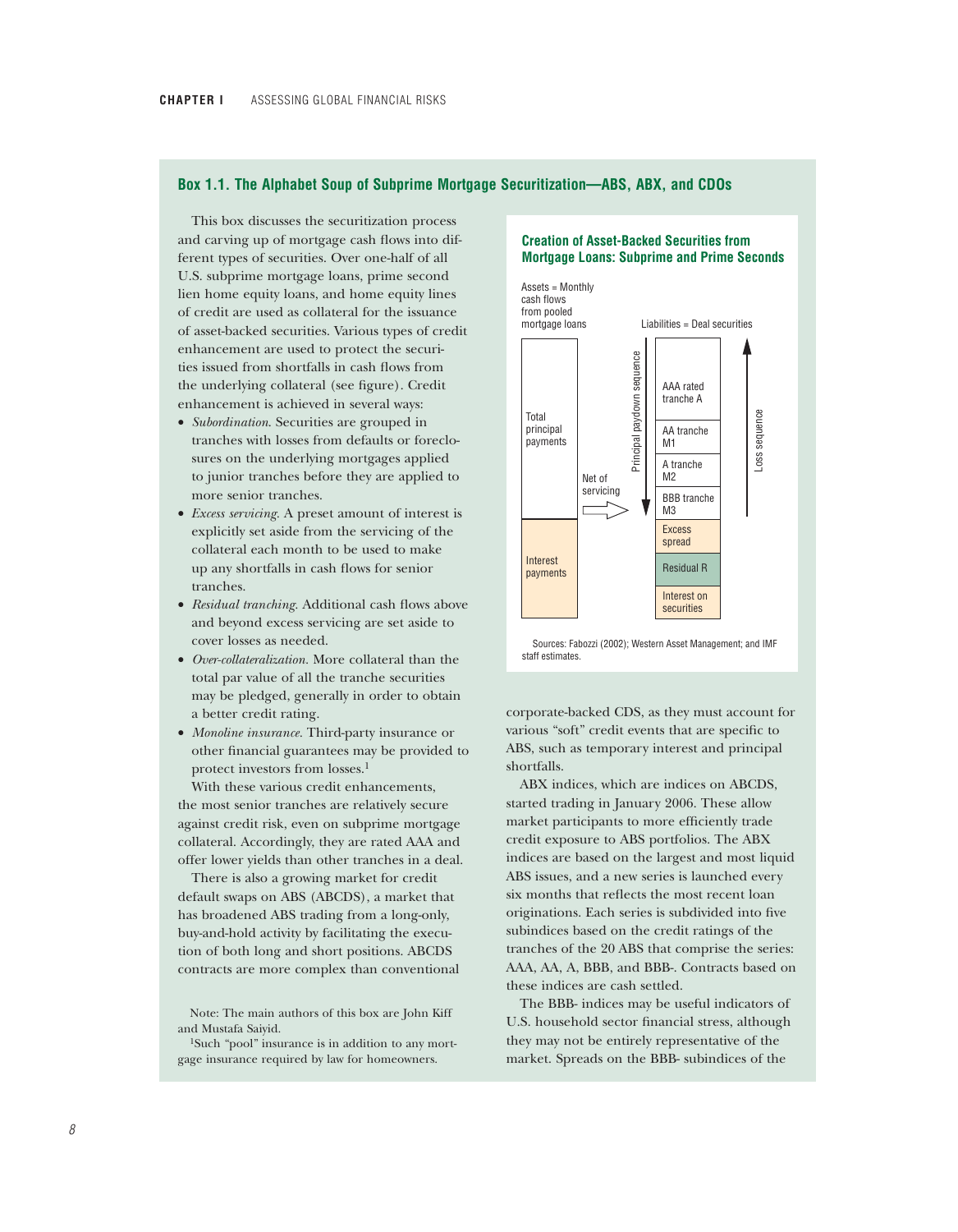three most recent ABX series have widened sharply since November 2006, reflecting increasing defaults and stress in the lower-quality home equity loans, particularly for the two most recent (07–01 and 06–02) series, which are based on ABS issued during the first and second halves of 2006, respectively. These series and the underlying loans have demonstrated much higher early default rates relative to the loans underlying the ABS issued in the second half of 2005 (reflected in the first ABX series, 06–01). For example, the 06–02 series has experienced delinquencies 60 percent higher than those of the 06–01 series at comparable seasoning. On February 14, 2007, trading in standard tranches of the BBB- and BBB ABX indices (TABX) began providing exposure to specific slices of ABX credit risk.

An additional layer of complexity in the transmission of subprime mortgage risk has been introduced by the creation of collateralized debt obligations, securities whose cash flows are derived from pools of lower-rated ABS. Like an ABS, a CDO uses multiple tranches from an unrated "equity" tranche that absorbs the pool's first losses, through to one or more AAA-rated "senior" tranches. These senior tranches are

protected from credit losses by one or more "subordinate" and "mezzanine" tranches that are typically rated from A to BBB. Unlike in an ABS, this underlying CDO collateral is managed; individual ABS may be bought and sold within limits written into the terms and conditions of the CDOs.

These CDOs concentrate mortgage default risk into highly leveraged equity tranches. For example, \$220 billion of the outstanding stock of subprime mortgages and second-lien loans packaged into ABS in 2006 was comprised of noninvestment-grade tranches, most of which were repackaged into CDOs (Lehman Brothers, 2006). These CDOs were comprised of about \$175 billion of senior tranches, \$40 billion of mezzanine tranches, and only \$5 billion of equity tranches. Hence, CDO equity tranches represent highly leveraged exposures to the underlying collateral pools, in that they are exposed to the bulk of the expected pool losses for an upfront payment equal to only a small fraction of the total pool.2

2For a more detailed discussion of the leverage inherent in CDO structures, see IMF (2006a, Box 2.5).

relative to earlier vintages. Such collateral has begun to perform more poorly than earlier vintages. Altogether, the Alt-A and subprime mortgage sectors account for roughly onequarter of outstanding mortgage-related securities, thus exposing a wider segment of the mortgage market to downside risks.

• The wider market for structured products, particu*larly asset-backed securities collateralized debt obligations (ABS CDOs), may start to see deterioration.* With the lower-rated tranches of subprime ABS forming 50 to 60 percent of the collateral for ABS CDOs, such structured products are especially sensitive to a deterioration in mortgage credit quality. One mitigating factor may be that there is some evidence that CDO managers may have been selecting higher-quality

deals (for instance, eschewing the poorer performing 2006 vintage securities).

v *Other consumer credit markets, including credit card-backed ABS and CDS structures, could experience losses.* As housing price gains accelerated, homeowners were able to extract equity from their homes and pay down higher interest rate credit card and other debt. With home equity withdrawal slowing, charge-offs and delinquencies on credit cards have risen, albeit very modestly.13 Still, as long as household income continues to grow, the spillover effects to other forms of household debt should be limited.

13A charge-off occurs when payments are no longer collectible, due either to bankruptcies or defaults.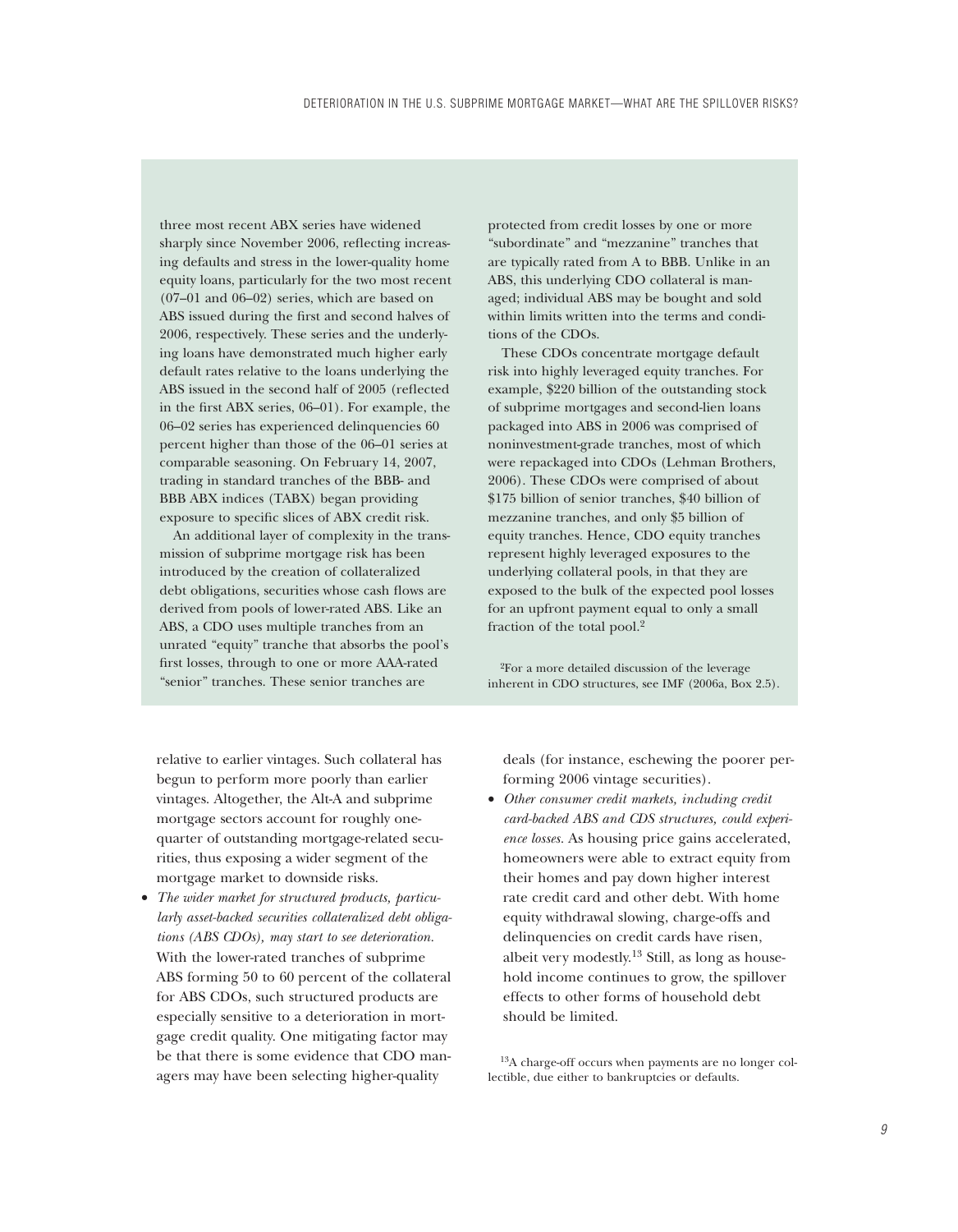A variety of market participants are active in the riskier segments of the subprime and related markets. Each group has different exposures and risks, including:

- v *Mortgage lenders, servicers, and insurers.* Low barriers to entry have resulted in the proliferation of smaller, less-experienced subprime lenders that are now at risk from declining lending volumes, weakening credit quality, and falling profit margins. A number of lenders have already declared bankruptcy or are in the process of being consolidated following a sharp rise in early payment defaults on mortgages (which they are required to reabsorb). More are expected to follow suit. Servicers are also at risk if mortgage payments decline dramatically or if the insurance they buy to protect against losses on individual deals fails.<sup>14</sup> By the same token, mortgage insurers—especially those exposed to the subprime sector—may see an increase in their liabilities, though losses are typically limited to the amount of coverage extended and insurers can choose to foreclose property or pass the risk on to the originator. In addition, market consolidation should weed out the smaller, less-diversified, and poorly capitalized lenders, servicers, and insurers.
- v *Banks.* A deterioration in mortgage performance would hurt profitability at banks that invest in, originate, securitize, and structure subprime mortgages into CDOs. Modeling performance of nontraditional mortgage products is difficult, given the limited time series data, and hedging exposure to such products may be imprecise. While roughly 70 percent of subprime lending is done by specialty mortgage companies, subprime lending accounts for a significant share of mortgage lending at a few more broad-based financial institutions. Also, some investment banks have been acquiring some small sub-

prime mortgage lenders, consolidating an industry experiencing financial distress. This development suggests the need for close monitoring, as this could lead to unexpected concentrations of risk exposure to the subprime mortgage market.

v *Overseas investors and hedge funds.* Anecdotal evidence suggests that overseas investors and hedge funds have significant exposure to the riskier portions of the CDO capital structure. Since many overseas investors are not permitted to invest directly in below-investment grade ABS, they may instead invest in CDOs as a means of gaining indirect exposure to the U.S. subprime market.

The complex market structure of mortgagerelated securities can mask how risks are allocated and the degree to which they are hedged. As a case in point, the announced bankruptcy in December 2006 of Ownit Mortgage Solutions—a small subprime mortgage lender—prompted swap spreads to widen significantly (representing a three-standard deviation daily move) as market participants scrambled to assess counterparty risk, while spreads on other risky assets also widened. Fortunately, this was a one-day event and asset markets quickly recovered. However, the episode illustrates how the opacity and uncertainty about how mortgage-related securities allocate underlying mortgage risk could trigger volatility and disrupt broader asset markets. Major dislocation still appears to be a low-probability event, but the risks would be heightened if many subprime credit events were to take place simultaneously.

# **What Is Driving the Leveraged Buyout Boom and Does It Pose Stability Risks?**

One of the most striking features of financial markets over the last year or so has been the massive increase in private equity buyouts, which has resulted in a sharp rise in leverage in targeted companies. This wave of LBOs differs from prior waves in that the size of the deal is much larger, and the degree of leverage is rising, while deal funding favors leveraged loans

<sup>14</sup>Servicers are responsible for collecting monthly mortgage payments and maintaining accurate records of payments and balances, and they often pay taxes and insurance on behalf of the borrowers.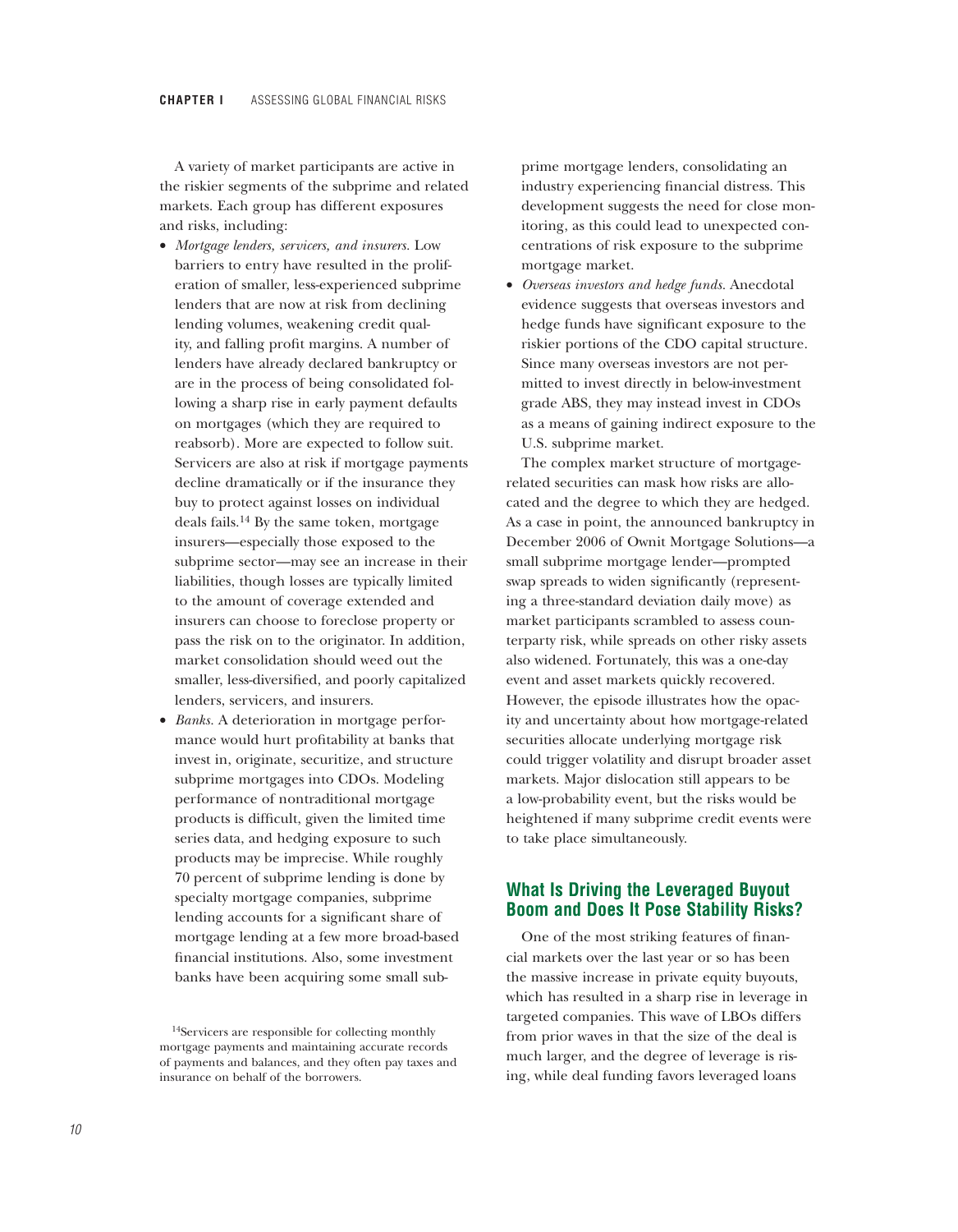over high-yield debt. At the same time, the way deals are funded—with more leveraged loans and fewer high-yield bonds—has altered the distribution of risks. This section explores the potential financial risks associated with the rapid increase in activity and leverage.

# **Key Drivers**

In 2006, global merger and acquisition (M&A) activity totaled \$3.6 trillion, surpassing the previous record reached at the height of the equity market boom in 2000. A number of factors have contributed to the rise. First, strong corporate balance sheets, combined with the reticence of some publicly traded companies to undertake new investment, has provided fertile ground for M&A and LBO activity. Against the backdrop of robust global economic growth and low real interest rates, the share of profits in GDP reversed sharply at the turn of the century and has risen to about 25 percent above its longer-term average (Figure 1.7). Corporate cash flows are also strong, with corporate saving positive across G-3 countries in 2006. Notwithstanding high profitability, strong balance sheets, and low real interest rates, corporations have been less willing than in the past to invest in new capacity.15 This has created a ripe environment for M&A activity, in which private equity funds have played a key role.

Second, some firms are seen as having capital structures that have a lower proportion of debt to capital than is optimal in the current environment of low interest rates and ample funds available for investment (Figure 1.8). As such, the current wave can be characterized as an exercise in capital structure arbitrage. Where such firms are in sectors with relatively stable earnings and

**Figure 1.7. Corporate Profits for Euro Area, Japan, and the United States** (In percent of GDP)



Sources: Bloomberg L.P.; Haver Analytics; and IMF staff estimates.





Sources: Morgan Stanley; and IMF staff estimates.

<sup>15</sup>In emerging Asia, Europe, and the United States, this reticence to invest may reflect some lingering cautiousness stemming from the excess capacity and overzealous investment of the late 1990s and the high hurdle rates used by companies in assessing new investments. In Japan, the current financial discipline may be related to the corporate sector's experience with deleveraging during the deflation period.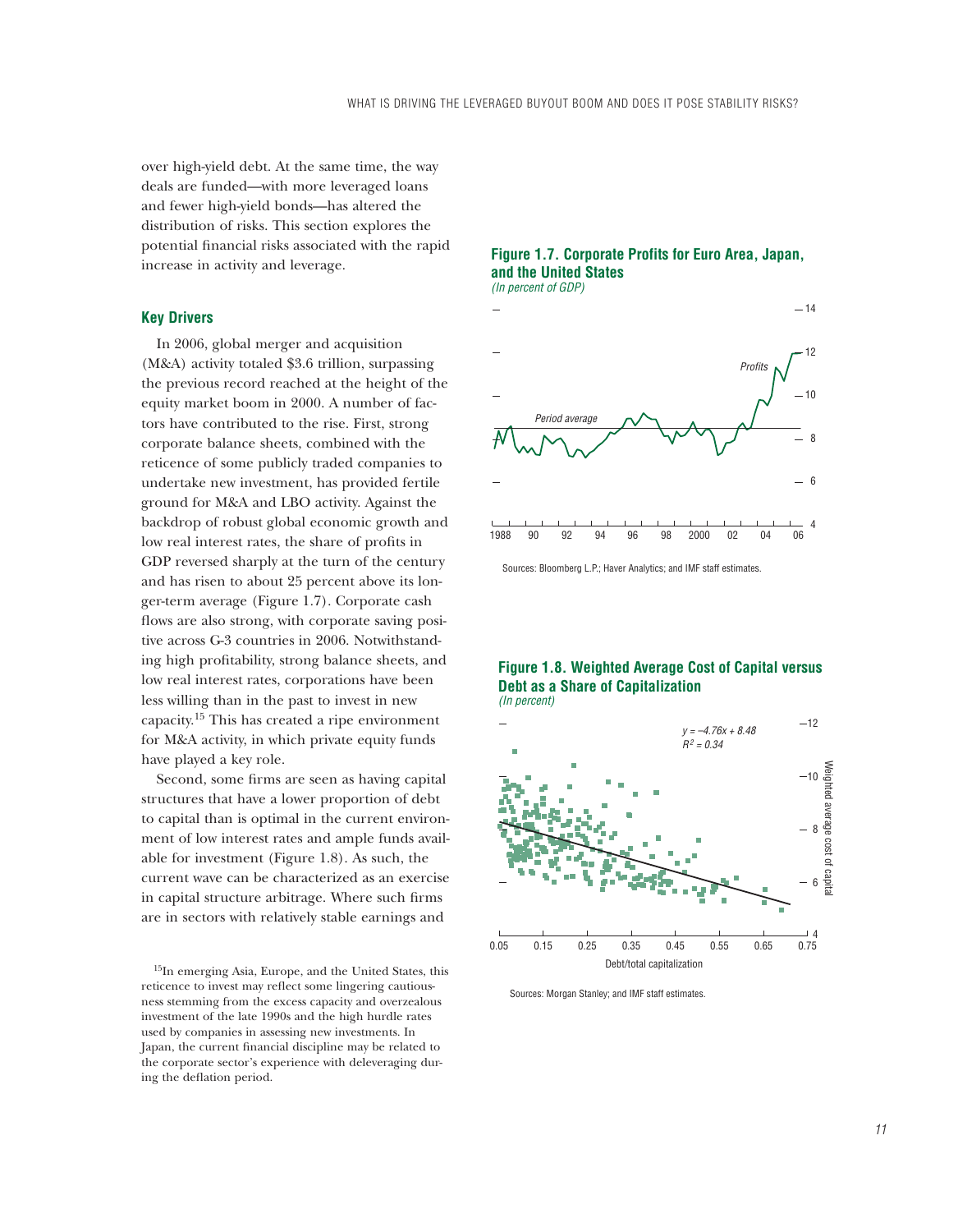

(In billions of U.S. dollars)



Source: Bloomberg L.P.

cash flows—such as utilities, consumer goods, and retail—they make tempting targets for buyouts.

Third, in some cases, public firms have been brought private to overcome costs (both perceived and actual) associated with regulatory compliance and shareholder scrutiny. For instance, in the United States, managers of some publicly traded companies subject to more stringent regulation following implementation of the Sarbanes-Oxley Act have reportedly opted to pursue management buyouts as a means to reduce the regulatory burden.

A fourth factor contributing to the rise in LBO activity has been the large influx of capital into private equity funds (Figure 1.9). The private equity industry is forecast to raise \$500 billion this year, having raised \$430 billion in 2006. In many cases, private equity funds are being boosted by the distribution of profits and dividends from earlier deals, and these are being reinvested in new deals.16 In addition, Asian central banks, institutional investors, and wealth managers have made small allocations to private equity as part of their portfolio diversification to include alternative asset classes.17 Middle East sovereign wealth funds, which recycle some of the petrodollar profits from high oil prices, are also believed to have invested in private equity funds.

In many ways, this wave is distinct from the M&A boom of the late 1980s and 1990s. Specific differences include the following trends:

v Deal sizes are getting bigger, and few firms are now thought to be too large to be the target of a takeover. The average LBO size has risen

16Market participants note that private equity funds have been generating and distributing returns on their investment at an accelerated pace, as short as 20 months following acquisition, versus a standard length of four to eight years.

17To achieve returns similar to those they achieved in the past, many pension funds and insurers have had to increase their exposure to higher-yielding alternative asset classes, including private equity funds. Pension fund legislation prompted pension funds to shift a larger share of assets into longer-duration and often lower-yielding debt instruments in order to better match the duration of their assets with their liabilities.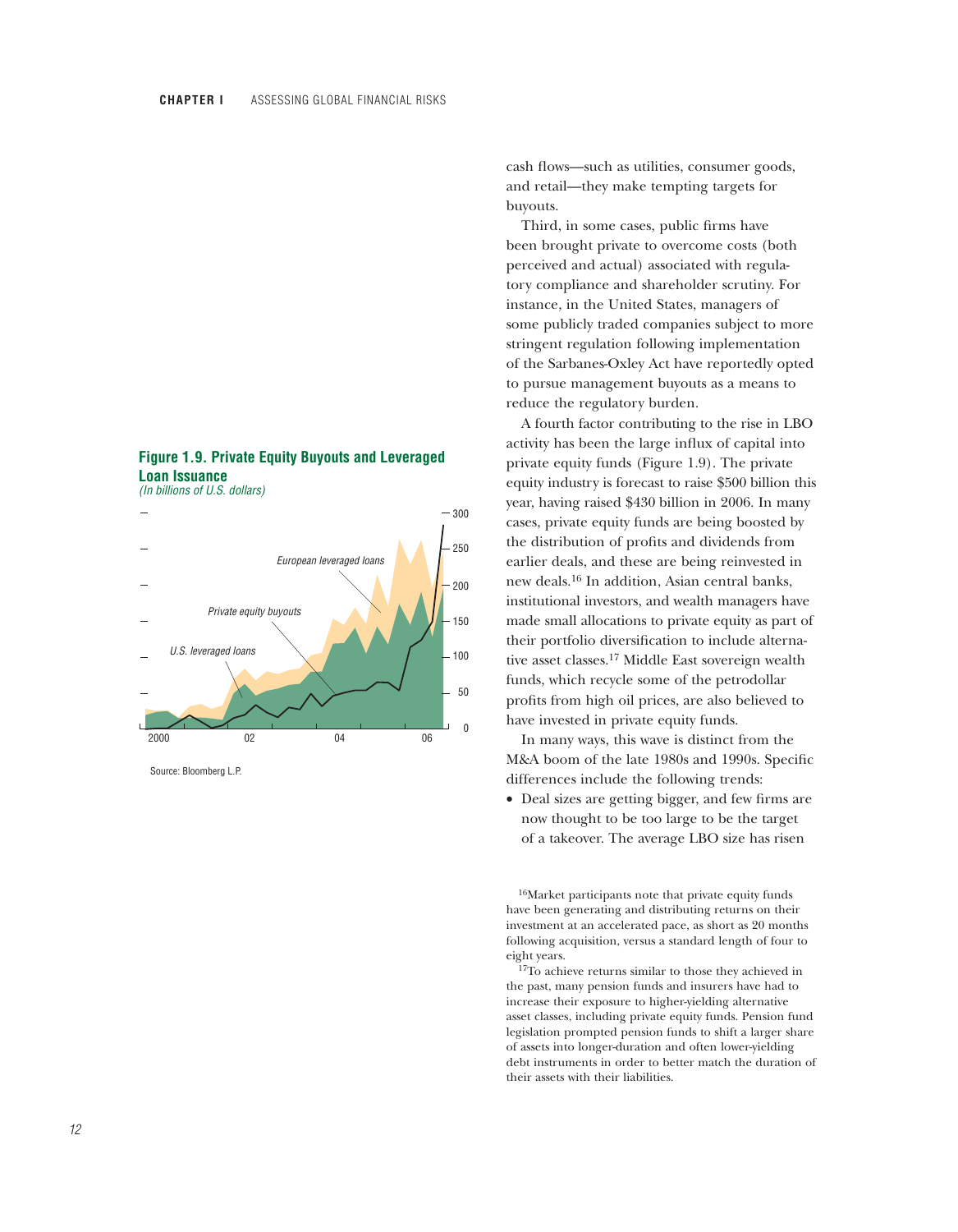from roughly \$400 million in the prior cycle to \$1.3 billion during the current cycle. Previously, the largest deal completed was the \$31.3 billion acquisition of RJR Nabisco, whereas a few LBOs have already exceeded that level during this cycle. Deal size has grown, in part, because a larger number of LBOs are being completed by groups of sponsors that pool their resources (so-called "club deals").

- The degree of leverage in the current wave of deals is rising, although it remains low relative to the 1980s cycle. The ratio of debt to earnings before interest, tax, depreciation, and amortization (EBITDA) among European LBOs reached almost 5.5 times by late 2006, up from around 4 times in 2002 (Figure 1.10). Leverage ratios have followed a similar trend in the United States, with debt/EBITDA rising from 3.5 times in 2000 to 5.1 times in late 2006.
- In contrast to prior LBO waves, much of the financing is from leveraged loans—defined as loans that carry an interest rate more than 150 basis points above LIBOR—rather than from the high-yield bond market (Figure 1.11). Unlike bonds, leveraged loans are sold though a process of syndication to a highly professional investor base. Also unlike bonds, loan contracts help overcome the collective action problem by providing for circumstances under which creditors can intervene and impose management changes if management fails to deliver on an agreed plan for the firm.18 Importantly, the expansion of the collateralized loan obligation (CLO) market has greatly broadened the investor base for these loans, with institutional lenders eclipsing banks (Figure 1.11).19 At the same time, the recent wave of M&A is exhibiting some worrying symptoms of the





Sources: Standard & Poor's; Board of Governors of the Federal Reserve System; and IMF staff estimates.

Note: LBO = leveraged buyout. Leverage ratio is calculated as debt divided by earnings before interest, taxes, depreciation, and amortization.





Sources: Bloomberg L.P.; and Standard & Poor's.

<sup>18</sup>Bondholders, by contrast, generally only have a say in the management of the company if it has defaulted (or is close to doing so). Bonds are traded in the secondary market much more than loans. Being numerous and uncoordinated, bondholders often face a collective action problem that prevents them from intervening effectively.

<sup>19</sup>CLOs pool loans and allocate rights to the cash flows into tranches, the most senior of which can then earn a high credit rating.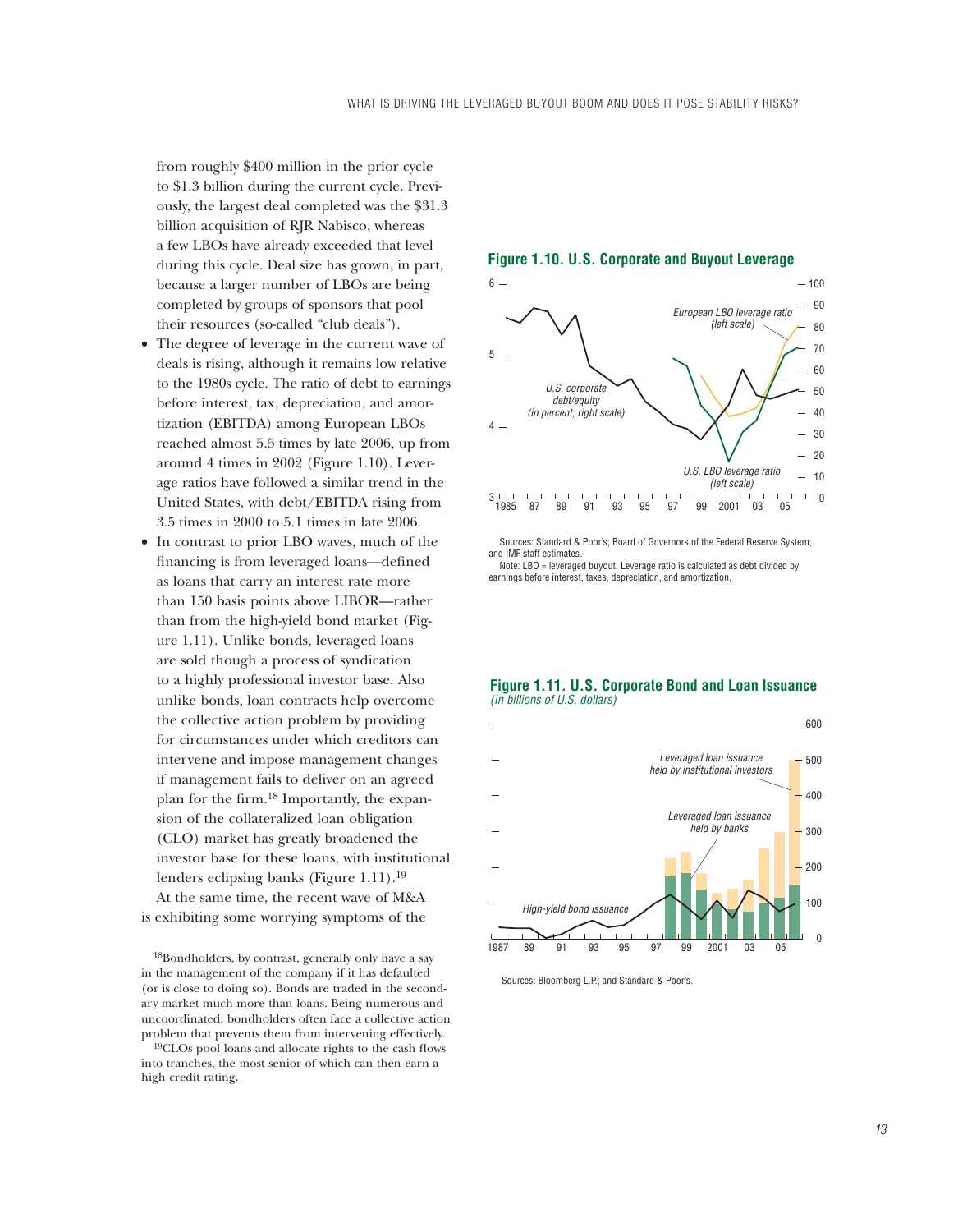



Sources: National Bureau of Economic Research; and Standard & Poor's. Note: Bars indicate U.S. recessions.

past, and has introduced some new risks. First, while the low interest rates, longer maturities, and increasing average size of the deals may make the effective average debt burden on the target more manageable relative to previous M&A booms, all else being equal, higher debt levels potentially increase the vulnerability of acquired firms to economic shocks. This is reflected in the downgrade in credit ratings of several targeted companies. Such a development is not necessarily a systemic concern, but it does increase the risks of failure that could impact credit markets more broadly.

Second, a rise in corporate leverage tends to precede a spike in defaults. Defaults among corporates remain low (Figure 1.12), but trends may now be in place that could eventually cause defaults to rise. Already, the ratio of debt to equity among U.S. corporations has picked up from the low levels it reached at the turn of the century. The share of bonds rated CCC or lower has also begun to rise as a percent of total corporate issuance, after having troughed in mid-2006. Access to capital markets has therefore extended to companies that could be vulnerable to even a marginal deterioration in macroeconomic or financial conditions.

Third, while the increased use of leveraged loans as the primary form of debt financing suggests that risks may be less concentrated, banks face a number of risks during the syndication process, which can take several months. During this time, adverse market events could render the deal unattractive. The bank that has provided bridge finance or has underwritten the provision of the leveraged loans would be at risk during that period and could suffer large losses as a result of adverse market developments.20

20Banks often have some risk-sharing provisions with the sponsoring buyout firm under such circumstances, but they could still be left with assets that declined in value and that they are unable to distribute, or they might have provided a bridge facility that is unlikely to be replaced swiftly by longer-term funding (and which fails to reward the bank for the higher risk it is bearing). The latter situation is sometimes referred to as a "hung bridge."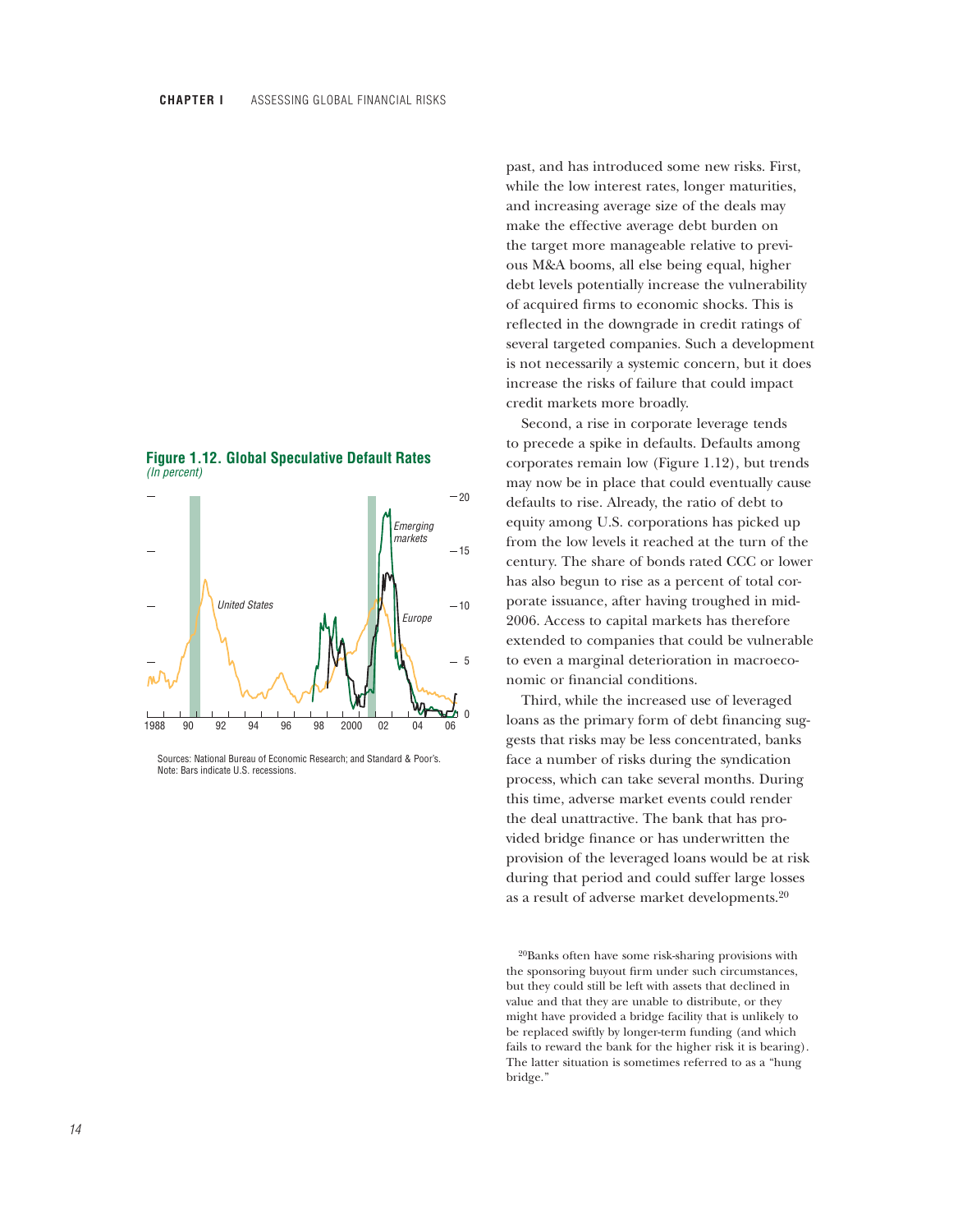The fact that deal sizes have grown and pricing has become finer means these risks are now larger.

Fourth, there are signs of weaker financing conditions. The average contribution that private equity investors are providing, though still higher than during prior waves in the 1980s and 1990s, has declined in recent years, and is currently only about one-third of the total. In addition, deal terms have loosened, as reflected by weaker, fewer, or dropped loan covenants. The strength of demand for leveraged loans from investors has led to a shift of power from creditors to borrowers, often resulting in negotiated loan covenants. Thus one of the main advantages of loans over bonds as a financing medium has diminished. Finally, financing has grown more aggressive, as demonstrated by the higher proportion of second liens and other riskier forms of debt financing.21

Fifth, anecdotal evidence suggests the due diligence being performed by some investors may be weakening. Leveraged loans are in high demand, and many deals are fully subscribed soon after they are announced. In the case of deals sponsored by some of the larger and more established private equity funds, investors in leveraged loans may be relying unduly on the due diligence performed by the sponsor and may therefore not perform a full level of due diligence on the firm. Some market participants argue that the time horizon over which private equity firms are interested in the fate of their investments is much shorter than the maturity of the loans used to finance the buyouts.

Finally, with allocations to private equity funds continuing to rise, it appears likely that in the future, more funds will be chasing fewer attractive deals. Already, rating agencies have warned that the number of viable targets has diminished. The strong demand for all elements of the capital structure of these deals means that

prices are often bid up to levels that represent high multiples of earnings.

Current takeover activity is taking place against a benign backdrop of continued global growth, low real interest rates, high corporate profitability, and low volatility. If one of these factors changes, deals that looked promising in a benign environment could suddenly appear much less attractive. It is therefore likely that some private equity deals will fail to live up to expectations. The risk from a financial stability viewpoint is that the collapse of several large and high-profile deals during the syndication stage would trigger a wider re-appraisal across a broader range of products—a sharp decline in the appetite for high-yield bonds, for example, has the potential to curtail market access for higher-risk corporates.

# **Implications of Financing of Global Imbalances with Debt Flows**

The persistence of global imbalances brings with it an important financial stability issue—the problem of sustaining the financing flows needed to support the imbalances. The April 2007 *World Economic Outlook* projects that imbalances are unlikely to fall much over the short term, and thus continued large cross-border net capital flows will be needed to finance current accounts at close to their present levels. This is clearly the case for the United States, which had an estimated current account deficit of \$848 billion, or 6.4 percent of GDP, in 2006.

The rising dependence on fixed-income inflows to finance the U.S. current account deficit suggests that capital flows may have become more sensitive both to changes in world interest rate differentials and to expected exchange rate shifts. This section assesses the extent to which this has occurred and the implications for financial markets.

For several years, capital inflows to the United States have concentrated in fixed-income securities, including U.S. Treasury bonds, agency bonds, and corporate bonds. That tendency has become more pronounced since the 2001–02

<sup>21</sup>Second liens, which have limited recovery rates, have reportedly risen in part to capitalize on cheap financing and to attract hedge fund and cross-over high-yield investors.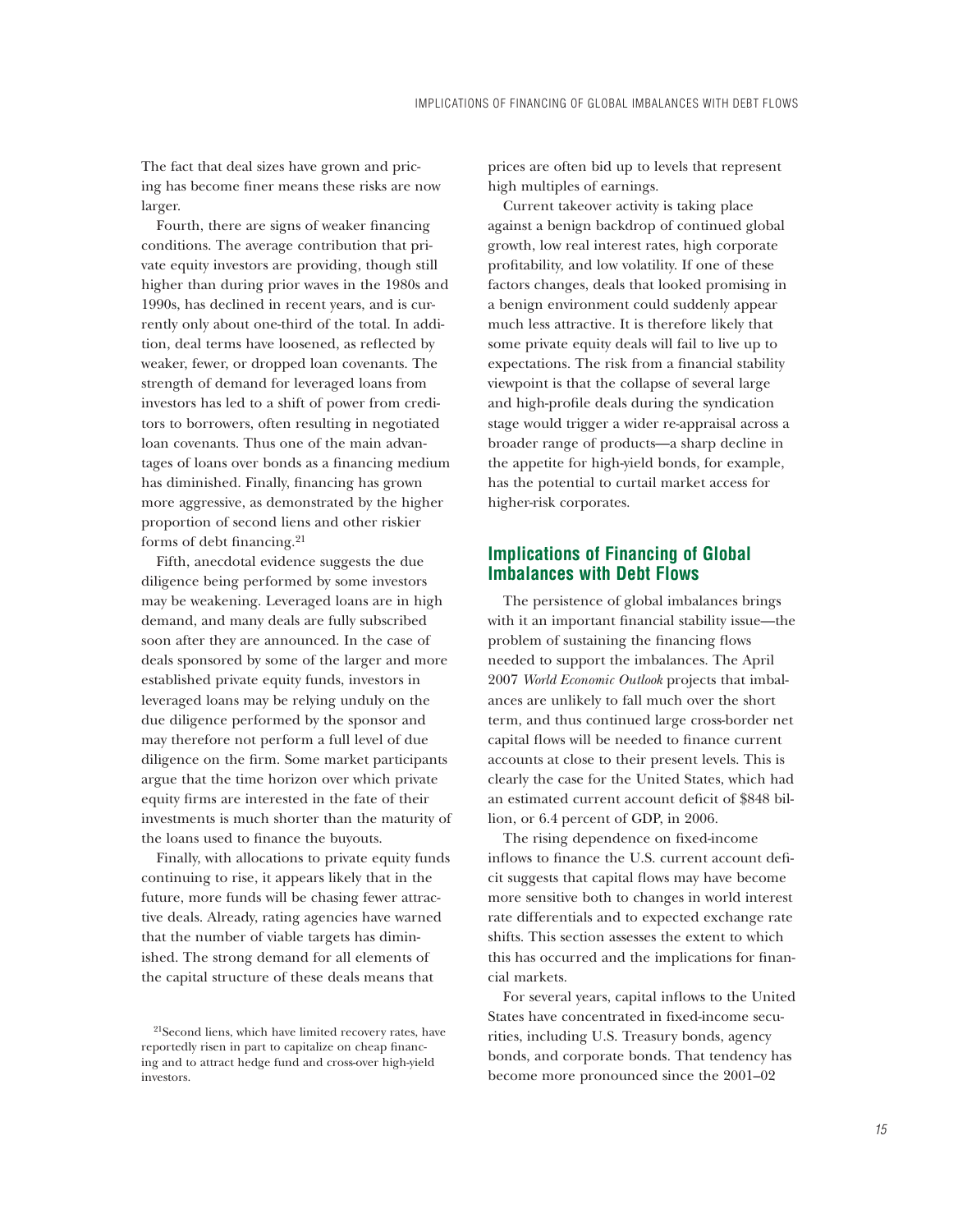

(In billions of U.S. dollars)



Source: IMF, International Financial Statistics.

# **Figure 1.14. Net Foreign Purchases of U.S. Fixed-Income Securities by Type**

(In billions of U.S. dollars)



Source: Bloomberg L.P.

recession, even as the scale of the current account deficit to be financed has expanded rapidly (Figure 1.13).

Among the several factors cited as supporting the growth of fixed-income inflows to the United States, perhaps the most widely discussed is the accumulation of official foreign exchange reserves by foreign central banks, associated in some cases with efforts to limit appreciation against the dollar. In addition, the recycling of petrodollars—often through private sector intermediaries—has contributed to demand for U.S. fixed-income instruments. To some extent, bond purchases by the official sector may be insulated from market forces. However, the official sector, like the private sector, has become more sensitive to implicit interest rate differentials, in many cases weighing the cost of issuing domestic debt against the yield earned on foreign reserves (IMF, 2006b, Annex 1.4). At the same time, private sector demand for U.S. fixed-income instruments has also risen.

Increased private sector appetite for these securities may be attributable at least in part to global financial integration and—closely associated with this—a decline in asset home bias. As will be discussed in Chapter II, a combination of conditions has worked to ease the flow of capital across borders. In such circumstances, there should be an increase in substitutability between foreign and domestic assets. Accordingly, in a world of large current account imbalances, changes in relative interest rates or in other conditions that might once have had only a muted impact internationally could lead to sharp changes in capital flows or exchange rates.<sup>22</sup>

Greater responsiveness to yields on the part of investors into U.S. bond markets is seen, to some extent, in the types of fixed-income assets that they select. Since 2004, a growing share of purchases by foreigners—including by the official sector—has been in agency and corporate bonds (Figure 1.14). These categories include

22At the same time, an overall increase in the willingness to hold foreign assets—that is, a decline in home bias—would result in a secular shift toward such assets.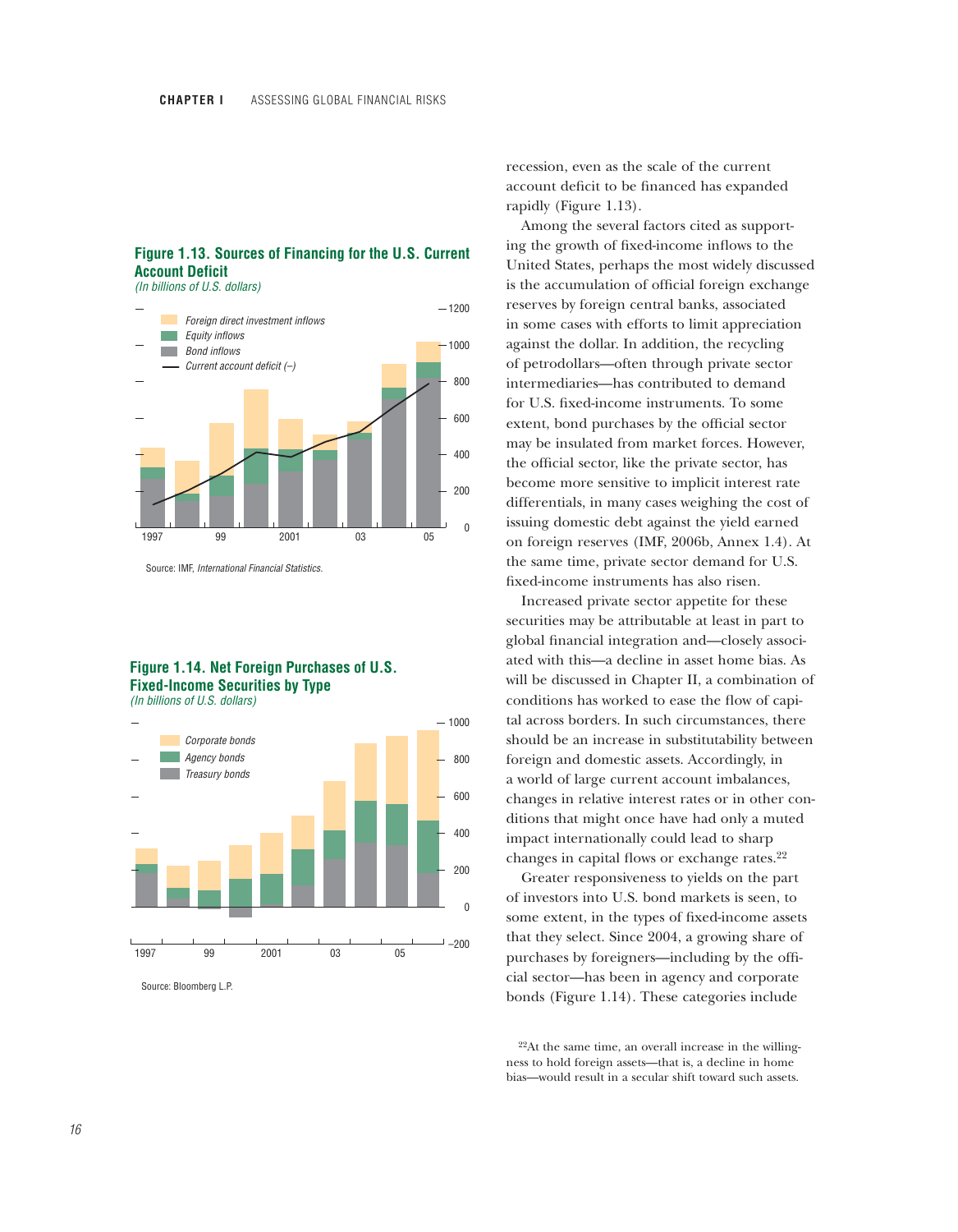mortgage-backed securities (MBS) as well as a host of complex financial products, such as collateralized debt obligations (CDOs), constructed from the bonds.

A set of econometric tests, as described in Box 1.2, gives further evidence that flows into U.S. bond markets have become more responsive to interest rate differentials (and, to a somewhat lesser extent, to domestic economic growth). As shown in Figure 1.15, in the second of two periods considered, the response to a sustained 1 percentage point increase in the spread of U.S. over foreign interest rates is statistically significant and persistent.

Notably, the tests fail to find any impact of exchange rate expectations on demand for U.S. bonds, even though it might be anticipated that such expectations should also play a role in determining flows.23 Of course, this could mean simply that the model has not been able to capture how expectations are formed, especially if they are more forward looking. Nonetheless, the results are also consistent with the possibility that investors regard the path of exchange rates as a "random walk," believing that the best forecast about tomorrow's exchange rate is that it will be the same as today's. This provides some insight into the recent popularity of carry trades—the practice of borrowing in a currency where interest rates are low in order to invest in a currency where yields are higher. If investors believe that there is no real tendency for a lower-yielding currency to appreciate, then they will respond directly to increasing interest rate spreads. The decline in home bias and increased ease of engaging in cross-border transactions may be expected to amplify this tendency.

These results have some important inferences for financial markets.

First, the elasticity of substitution between foreign and U.S. bonds has increased, even as demand for U.S. assets has also become more



(Bond flows to the United States in percent of GDP)



Source: IMF staff estimates.

<sup>23</sup>More formally, this is the notion of "uncovered interest parity," which holds that a positive interest rate differential should be matched by a justified expectation of depreciation by the higher-yielding currency.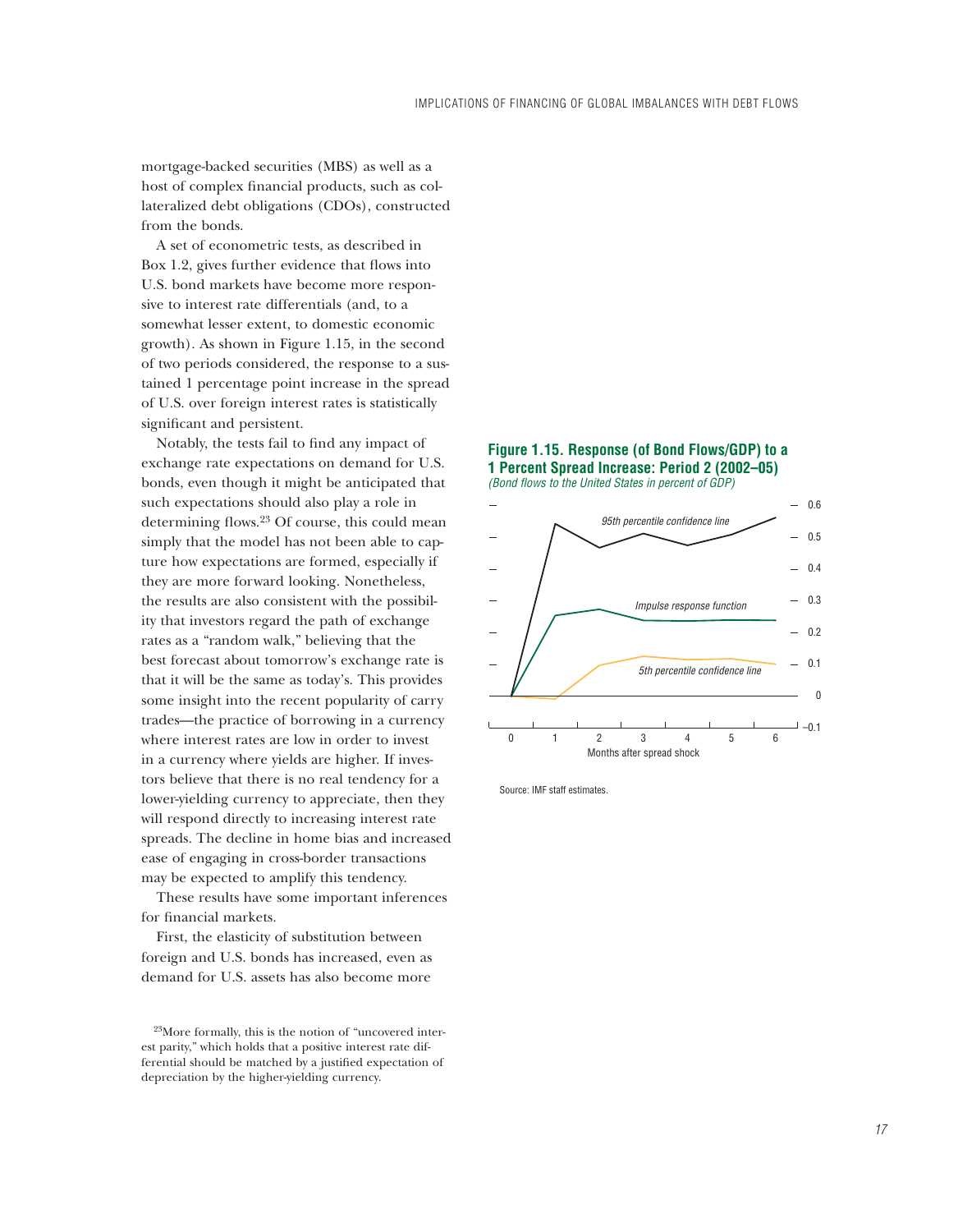### **Box 1.2. Bond Flows: Demand Response to Interest Rate and Exchange Rate Shifts**

This box describes empirical work on the determinants of bond flows, which, as shown in Figure 1.13, are the dominant source of private sector funding for the U.S. current account deficit (Walker and Punzi, forthcoming). The model estimates the impact on foreign purchases of U.S. Treasury securities of several variables that are hypothesized to influence foreigners' investment decisions, and whether that impact has increased over time. The tests are based on a panel data set that uses interest rate spreads between the United States and another country as an explanatory variable, along with that country's GDP growth and a measure of expectations for a bilateral exchange rate shift. There are 12 countries in the sample. Both cross-border interest rate spreads and the rate of growth of the other country's financial markets are shown as important determinants of outflows, with their importance increasing between 1995 and 2005. By contrast, exchange rate expectations appear to have little impact on such flows.

While previous work in this area has tended to focus on the bond market "conundrum" of the impact of foreign demand on domestic U.S. interest rates, the present research focuses on the converse problem in tracing the response of demand for the securities to interest rate shifts and other factors. Studies devoted to explaining and quantifying the "conundrum" of low long-term U.S. Treasury yields include Frey and Moëc (2005), who find that those yields would have been up to 115 basis points higher in 2004 had it not been for purchases by foreign central banks. Warnock and Warnock (2005) estimate the impact of overall foreign inflows on bond yields using ordinary leastsquares regressions on aggregate, adjusted U.S. Treasury International Capital (TIC) data. They find a total impact from foreign inflows on U.S. long-term bond yields of 150 basis points.

Note: The main author of this box is Christopher Walker.

#### *The Model*

The present study uses monthly panel data on bilateral capital flows obtained from the TIC flows data set over 1994–2005. The data are adjusted to minimize custodial bias—that is, the fact that investors in one country may purchase securities through an intermediary in another country. The data are then divided into earlier and later periods, 1995–2001 and 2002–05. Although the break point between the two periods may be viewed as arbitrary to some degree, it was selected to correspond to the change in trends in the U.S. external accounts depicted in Figure 1.13, and (approximately) with the beginning of a business cycle.

In the model, which is derived from a simplified dynamic general equilibrium model of capital flows explored by Blanchard, Giavazzi, and Sa (2005), bond inflows as a ratio to GDP are a positive function of three independent variables—the spread between U.S. and foreign interest rates, the expected appreciation of the dollar against the domestic currency, and the country's growth rate.

While it is straightforward to obtain interest rate spreads and GDP growth rates (the latter proxied by month-on-month industrial production), there is no clear choice for a variable to represent exchange rate expectations. Although the notion of using forward prices to proxy such expectations is appealing, as this is a market-based indicator, this will not work, since—by covered interest parity—the difference between the spot and forward price is equal and opposite to the spread between the domestic and foreign interest rates. "Consensus" expectations obtained by polling market participants are a potential alternative, but these data are not available for every country over the entire span of the data set. In practice, an "adaptive" model of exchange rate expectations is employed, such that the expected rate of appreciation of a given currency is assumed to be related to past changes. While there are clear limitations to this approach, to the extent that investors do take past exchange rate move-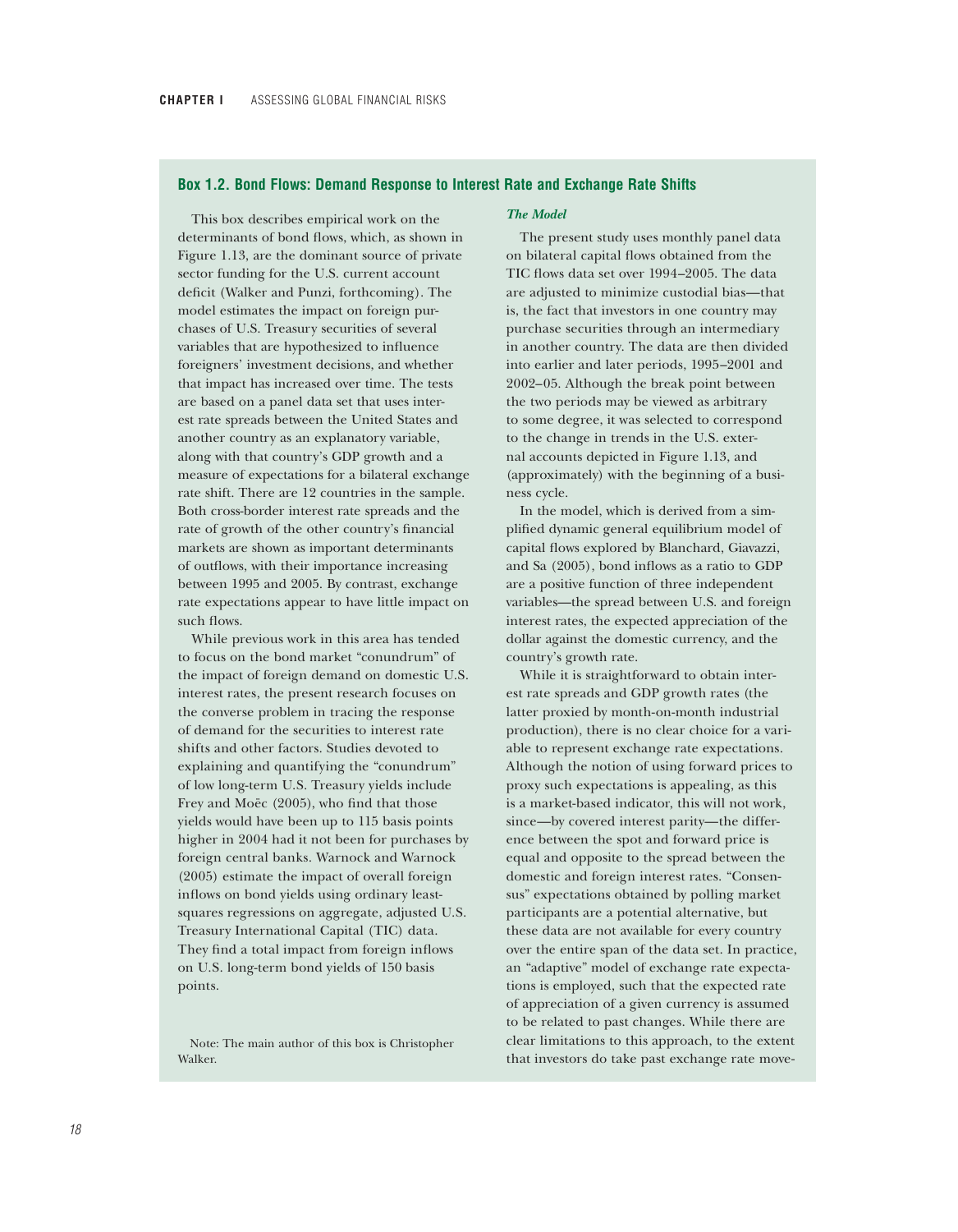| <b>Two-Stage Least-Squares Regressions</b><br>(Dependent variable is bond flows as 1/1000 percent of own-country GDP) |                   |                                      |                                 |                                            |  |  |
|-----------------------------------------------------------------------------------------------------------------------|-------------------|--------------------------------------|---------------------------------|--------------------------------------------|--|--|
| Variable                                                                                                              | Lagged Bond Flows | Interest Rate Spread<br>(in percent) | Growth<br>(percent, annualized) | <b>Expected Dollar App</b><br>(in percent) |  |  |

1995–2001 .112 (1.81) .174 (1.23) .080 (1.62) –.011 (–0.45)  $2002-05$  –.024 (-0.12) .789 (2.31) .238 (2.11) -.004 (-0.05)

Note: *t*-statistics in parentheses.

ments into account in forming expectations about future movements, this approach should pick up these effects.

Estimation of the parameters raises standard identification issues typically associated with estimation of supply and demand elasticities. In particular, the spread variable  $(r_{US} - r_i)$  is likely to be correlated with the error term  $\varepsilon_{ir}$  given that higher bond inflows (i.e., an increase in the quantity demanded) should be expected to lead to a lower spread (i.e., a higher price of U.S. bonds). Two distinct estimation techniques are used to minimize the identification problem.

#### *Results from Estimations*

Both estimators show a statistically significant, and in fact quite substantial, impact of the interest rate spread on bond inflows in the later period, whereas the effect in the earlier period does not register as significant at the usual confidence level. From a two-stage, leastsquares estimator, the impact of the country's GDP growth is also increasing, and increasing in significance, from the earlier to the later period. By contrast, adaptive exchange rate expectations appear to have no impact on bond flows in either period, even though there is some positive autocorrelation of exchange rate returns during 1995–2001. On balance, these results lend support to the notion that the elasticity of substitution between domestic and U.S. bonds rose between 1995–2001 and 2002–05.

r Appreciation

Results from a panel vector autoregression show a stronger impact of the cross-border spread on bond flows. Figure 1.15 shows an impulse response function for the later period, indicating a statistically significant and positive impact from a change in spreads on bond flows. Indeed, the persistence of the response to a permanent spread shock may be regarded as evidence in favor of the theoretical relationship between interest rate spreads and bond flows. The panel vector autoregressions also indicate a dramatic increase in the responsiveness of bond flows to interest rate changes between the earlier and later periods.

responsive to growth rates within the countries whose residents are purchasing U.S. bonds. This provides support for the view that international financial integration has made it easier for nations to sustain larger current account deficits, insofar as it suggests that the interest rate premium needed to sustain a given pace of inflows has declined.

Second, on the basis of the empirical work described here, the potential impact of a decline in interest rate spreads on bond flows could be significant. The higher of the two estimates

obtained from this work would imply that a 1 percent reduction in the average spread of U.S. interest rates over foreign rates would, if sustained for a year, lead to a reduction of about \$80 billion—out of a total of about \$800 billion—in bond inflows to the United States.<sup>24</sup>

<sup>24</sup>Of course, any such estimate must be regarded with caution. The range of error of the estimate is fairly large (a 95 percent confidence interval ranging from \$29 billion to \$163 billion).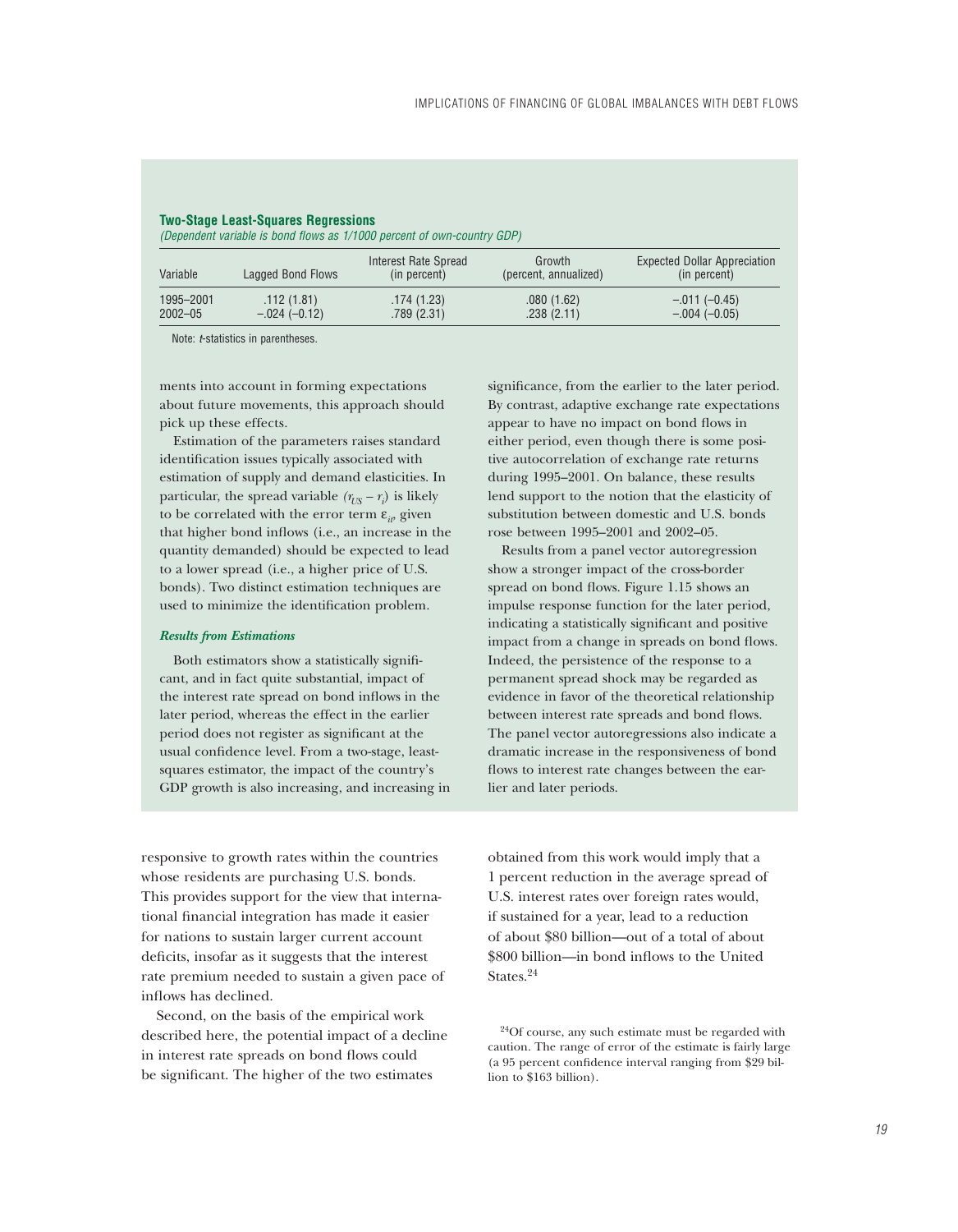



Sources: National authorities; and IMF staff estimates. Note: Simple unweighted average of data from 49 emerging economies. 1In percent of GDP.

<sup>2</sup>In percent. Ratio of reserves to short-term external debt at remaining maturity plus the current account deficit. If current account is in surplus, set to zero.

# **Emerging Market Risks and Challenges in a Benign External Environment**

Emerging market risk has broadly declined since the September 2006 GFSR, supported by the benign global economic outlook, improved macroeconomic performance, and improving sovereign debt profiles. Investor flows to EMs have increased and demand has broadened, not just for external debt, but for local-currencydenominated assets. However, as investors move further out along the risk spectrum, such flows pose new challenges for policymakers, requiring concomitant advances in financial market development and regulation.

Two recent developments highlight the need for these advances. First, a rapid expansion of corporate debt issuance in emerging Europe, led by domestic banks, is contributing to rapidly expanding credit in some countries (see Annex 1.2). Second, as investors seek out "new frontiers" in EMs, recent inflows into local government securities of some countries in sub-Saharan Africa have exposed those markets to risks of reversal.

### **Emerging Market Fundamentals and Flows**

The positive global outlook, including generally high levels of commodity prices in recent years, continues to provide a supportive backdrop for emerging markets and should allow for continued export-led growth. In addition, EM vulnerabilities have broadly continued to decline (Figure 1.16).

By and large, policy has supported improved market perceptions of EM sovereigns. Policy credibility continued to recover in Turkey following the central bank's sharp tightening of monetary policy in June and July 2006, and efforts to improve policy communications. In South Africa, the Reserve Bank's steady tightening of monetary policy helped consolidate market stability. In Hungary, market perceptions that fiscal policy was becoming increasingly credible helped restore investor confidence, leading to record levels of nonresident holdings of forint-denominated assets in late 2006. However,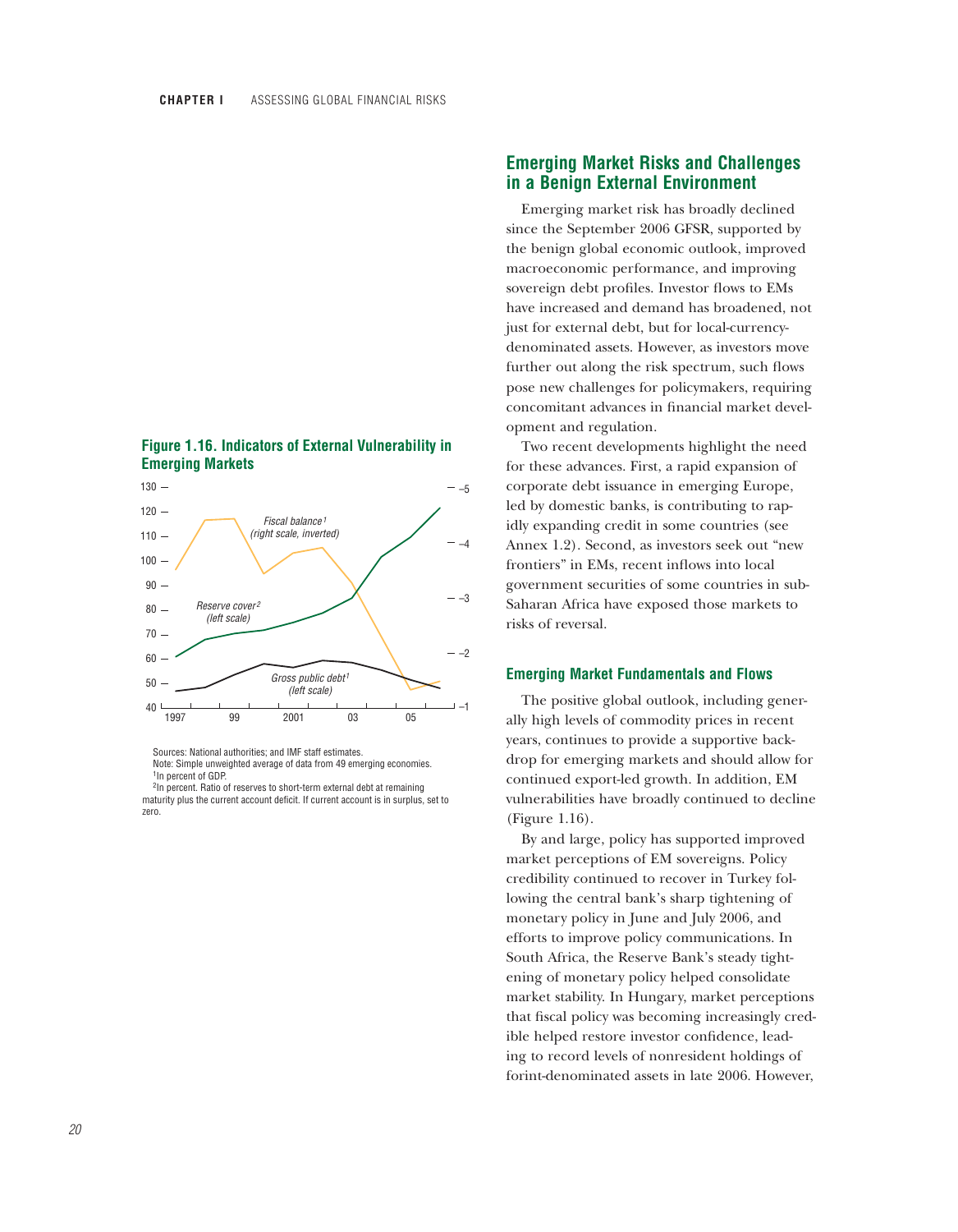policies have not been uniformly favorable. For instance, policy moves in Ecuador, Thailand, and Venezuela all led to adverse investor reactions.25 However, these reactions remained confined to the countries concerned, suggesting investors have been discriminating—at least to some extent—on the basis of fundamentals.

The profile of external debt of EM sovereigns continued to improve in 2006. External debt issuance declined as improved fundamentals and increased reliance on domestic funding reduced external financing requirements (Figure 1.17, top panel). In addition, EM sovereigns aggressively retired external debt.26 Looking forward, net sovereign external debt flows (including coupon payments) are expected to be negative during 2007, while private sector bond issuance is expected to fill the void.27

The combination of an improved external environment, better policies, and reduced external debt levels was reflected in a further rise in EM credit ratings to marginally below BB+, effectively a one-notch increase since end-2004 (Figure 1.18). Sovereign rating upgrades by Moody's and Standard & Poor's outpaced downgrades in 2006 for the fifth year in succession, with 38 upgrades versus only two downgrades.

25In Ecuador, announcements that the authorities were considering pursuing a debt exchange and regarded some debt as illegitimate sparked a 250 basis point widening of external bond spreads in mid-January 2007, though spreads subsequently recovered. In Thailand, the imposition of a 30 percent unremunerated reserve requirement on short-term capital inflows sparked a 15 percent drop in the Thai stock market on December 19, 2006, leading the authorities to immediately announce a reversal in the requirement as it applied to equity markets. After the market partially recovered, subsequent announcements in January that the authorities would enforce restrictions on foreign ownership of domestic companies pushed the stock market down again. In Venezuela, the announcement of major nationalization plans sparked a 19 percent drop in Venezuela's stock market on January 9, 2007.

26Emerging market sovereigns are estimated to have bought back \$23 billion worth of outstanding bonds in 2006, and exchanged roughly \$2 billion worth for local currency debt.

27Market analysts project gross sovereign bond issuance of a little more than \$30 billion, against amortizations and coupon payments estimated to exceed \$45 billion.



# **Figure 1.17. Emerging Market External Issuance** (In billions of U.S. dollars)

Source: Dealogic.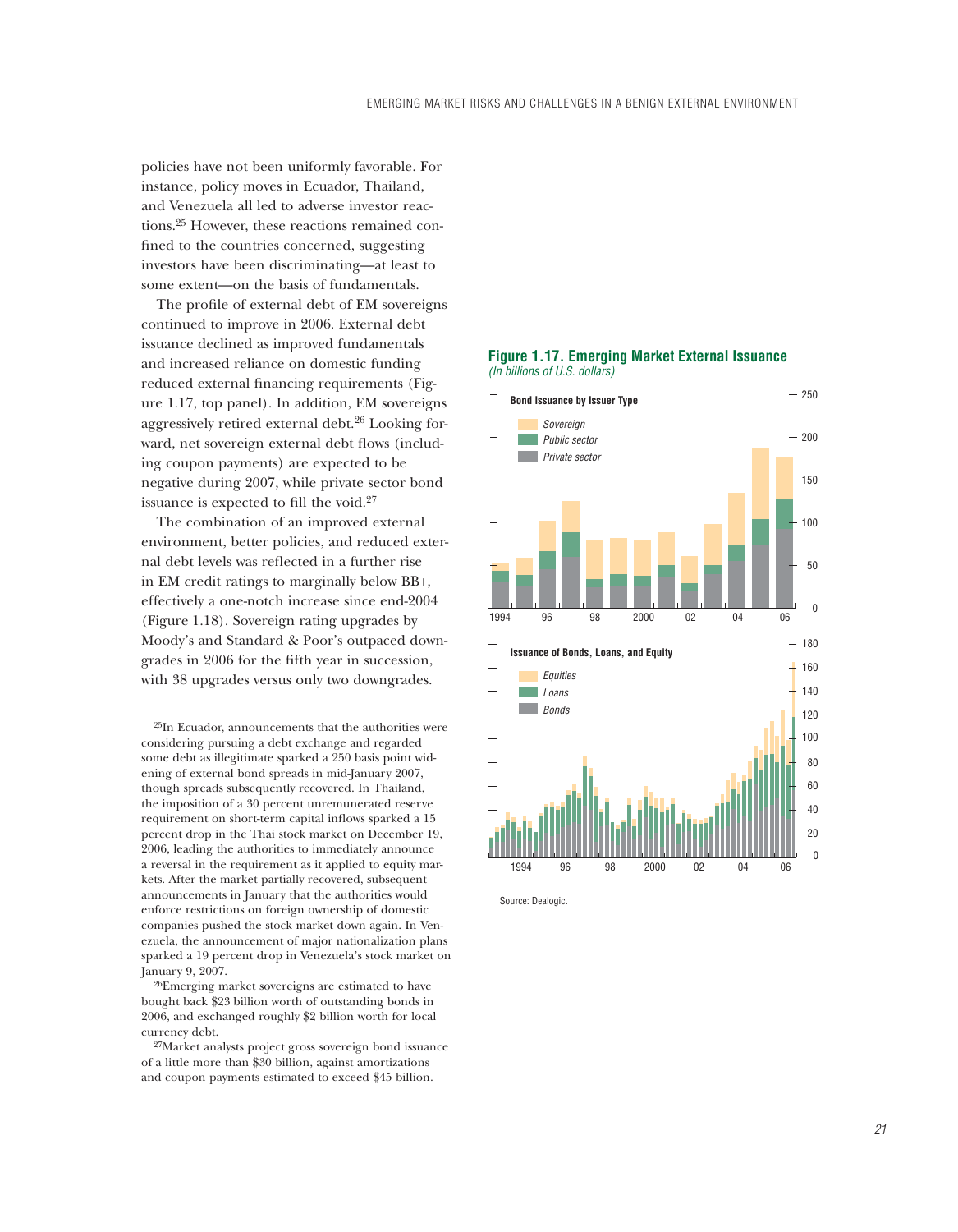

**Figure 1.18. Emerging Market Credit Quality Index**

Sources: JPMorgan Chase & Co.; Moody's; Standard & Poor's; and IMF staff estimates. Note: Market-capitalization weighted credit ratings of EMBI Global constituent

countries.







Source: Emerging Portfolio Fund Research, Inc.

These fundamental improvements, combined with continued high investor risk appetite, brought EM spreads to record lows in early 2007. The model of EM spreads presented in the April 2006 GFSR (IMF, 2006a) suggests that spread compression was consistent with EM fundamentals and the improved external environment (see Annex 1.1).

Against this backdrop, foreign investor demand for EM assets has continued to expand, with continued inflows into dedicated EM bond and equity funds (Figure 1.19). As well, JPMorgan estimated that strategic inflows (flows from institutional investors such as pension funds and endowments) amounted to \$25 billion in 2006, and projected a further increase to between \$30 billion and \$35 billion in 2007. Investor demand for local currency and corporate debt has also grown. For instance, local debt markets now account for roughly 60 percent of all EM debt trading volume, compared with about 35 percent in 2000.

The growing demand for EM assets continues to broaden. Total EM gross primary issuance of bonds, loans, and equities reached a record high of \$484 billion in 2006, a 20 percent increase over 2005 (Figure 1.17, bottom panel). Growth was strongest in equities (albeit from a lower base), reflecting foreign investors' growing appetite for risk.28 Gross loan issuance climbed 40.6 percent in 2006, reflecting commercial banks' search for higher returns amid strong competition in mature markets. By contrast, gross bond issuance fell 7.3 percent in 2006.

### **Rapid Growth in Corporate Bond Issuance**

Emerging market corporate bond issuance rose to a record level in 2006, as declining sovereign bond issuance led to a "crowding in" of private sector debt. Corporates (including

<sup>28</sup>Equity issuance remains concentrated in Asia, and particularly in China, where rising issuance almost eclipsed U.S. issuance in 2006. However, about one-half the total for China was accounted for by a single initial public offering—the \$19.1 billion raised by the Industrial and Commercial Bank of China in October.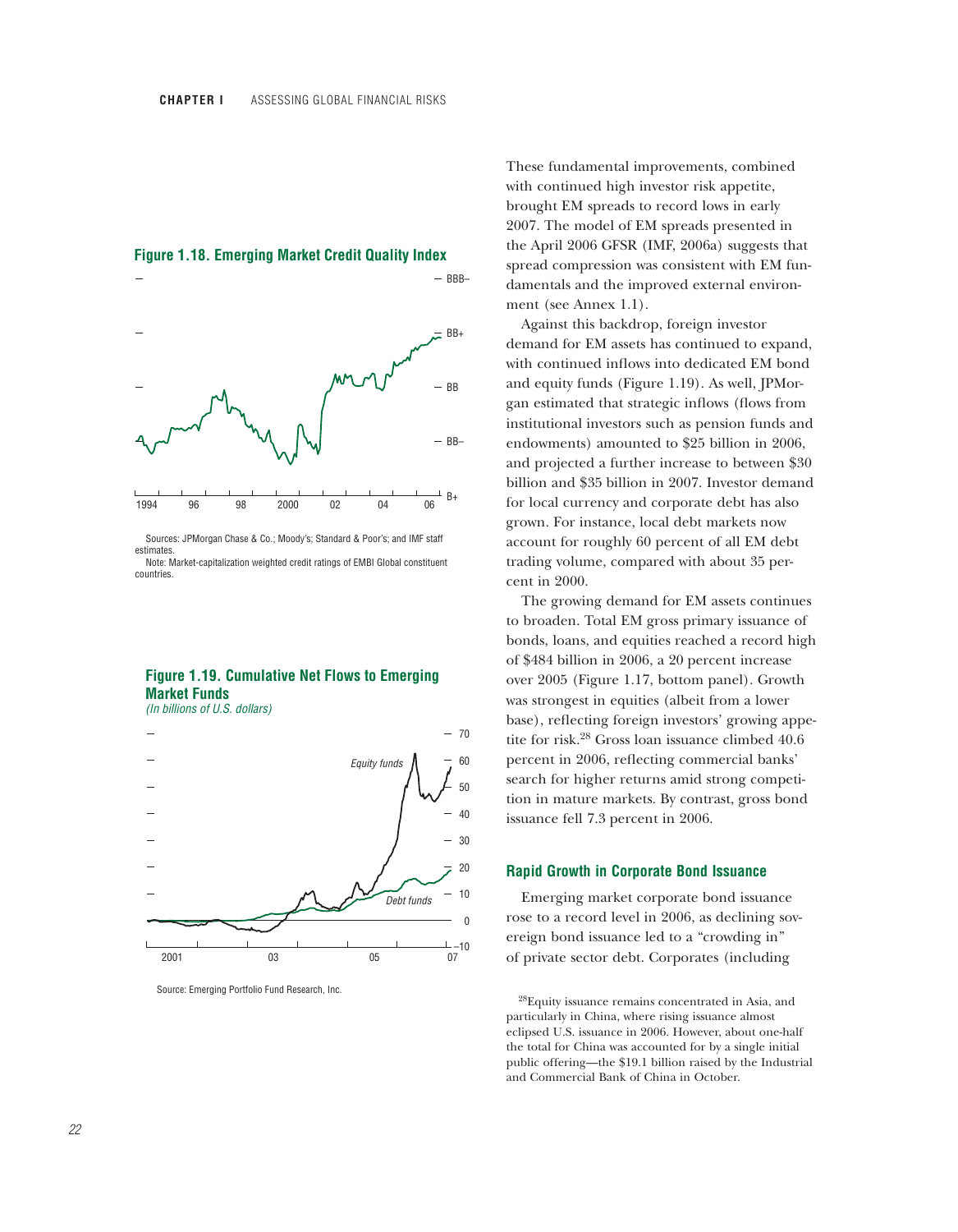those that are publicly owned) raised \$125 billion from international bond markets in 2006, a nearly 20 percent increase over 2005, and market participants are projecting issuance to continue to rise.

The credit quality of new EM bonds, in aggregate, continues to rise, with the proportion of total corporate bond issuance rated investment grade rising to 58 percent in 2006. There are important regional differences, however, with corporate bond quality deteriorating in 2006 in emerging Europe, the region which saw the most significant increase in issuance.

In fact, the majority of recent corporate bond issuance in Europe, the Middle East, and Asia (EMEA) is rated subinvestment grade and is increasingly dominated by banks, specifically in Kazakhstan and Russia. Fitch Ratings (2006a) noted that the average rating for issues from Kazakhstan and Russia during 2006 was BB, markedly below the sovereign ratings of BBB and BBB+, respectively.

Corporates in Kazakhstan and Russia alone accounted for over 40 percent of EMEA's total (corporate and sovereign) bond issuance in 2006 (Table 1.2). This debt issuance is supporting rapid growth in bank loans to the private sector, which could lead to a deterioration in asset quality if banks' credit assessment capacity becomes overstretched.29 This is of some concern because capital adequacy is declining in Russia and in Kazakhstan is relatively low for an EM country (see Table 22 in the Statistical Appendix). Also, in Kazakhstan, the nonperforming loans ratio is relatively high, especially in the context of rapid credit growth. Also in Russia, concentration risks are high as large

29In an effort to dampen rapid expansion in Kazakhstan, the authorities broadened and raised reserve requirements (effectively tripling required reserves, albeit from very low levels) in mid-2006, introduced foreign currency liquidity norms and limits on short-term external liability ratios to bank capital, and tightened regulations on related-party lending, real estate exposure, and crossborder loans. A second round of prudential tightening, which would include extension of borrowing limits to banks' total external obligations, was to have been implemented in March 2007.

# **Table 1.2. Foreign Currency Bond Issuance and Banking System Soundness: Europe, Middle East, and Asia (EMEA), and Kazakhstan and Russia**

|                                                                                                                                                       | 2004                | 2005                          | 2006                | 20071             |
|-------------------------------------------------------------------------------------------------------------------------------------------------------|---------------------|-------------------------------|---------------------|-------------------|
|                                                                                                                                                       |                     | (in billions of U.S. dollars) |                     |                   |
| <b>Foreign Currency Bond Issuance</b>                                                                                                                 |                     |                               |                     |                   |
| <b>EMEA</b> total<br>Of which                                                                                                                         | 47.8                | 75.7                          | 88.1                | .                 |
| Russia and Kazakhstan<br>Other                                                                                                                        | 19.7<br>28.1        | 27.0<br>48.7                  | 37.6<br>50.5        | 10.1<br>.         |
| <b>Russia</b>                                                                                                                                         |                     |                               |                     |                   |
| <b>Financial institutions</b><br>Nonfinancial institutions<br>Sovereian                                                                               | 3.1<br>10.4<br>0.0  | 13.3<br>10.0<br>0.0           | 19.6<br>9.4<br>0.0  | 3.6<br>0.3<br>0.0 |
| Kazakhstan                                                                                                                                            |                     |                               |                     |                   |
| <b>Financial institutions</b><br>Nonfinancial institutions<br>Sovereign                                                                               | 3.5<br>2.7<br>0.0   | 3.7<br>0.0<br>0.0             | 8.4<br>0.2<br>0.0   | 6.3<br>0.0<br>0.0 |
| <b><i>Andicators of Banking System Soundness</i></b>                                                                                                  |                     |                               |                     |                   |
| <b>Russia</b>                                                                                                                                         |                     |                               |                     |                   |
| Growth in credit to the private sector <sup>2</sup><br>Regulatory capital ratio <sup>2</sup><br>Nonperforming loans to total loans <sup>2</sup>       | 47.0<br>14.0<br>3.8 | 35.0<br>13.2<br>3.2           | 48.0<br>12.5<br>2.7 | .<br>.            |
| Kazakhstan                                                                                                                                            |                     |                               |                     |                   |
| Growth in credit to the private sector <sup>2</sup><br>Tier 1 capital to total assets <sup>2</sup><br>Nonperforming loans to total loans <sup>3</sup> | 54.0<br>8.0<br>11.9 | 74.0<br>8.0<br>9.6            | 79.0<br>9.0<br>10.2 | .<br>.            |
|                                                                                                                                                       |                     |                               |                     |                   |
| <b>Memorandum Item:</b>                                                                                                                               |                     | (in billions of U.S. dollars) |                     |                   |
| Russian local currency issuance <sup>4</sup>                                                                                                          |                     |                               |                     |                   |
| <b>Financial institutions</b><br>Nonfinancial institutions                                                                                            | 1.2<br>5.7          | 3.2<br>25.2                   | 99<br>17.2          | 0.3<br>2.5        |

Sources: Bloomberg L.P.; IMF, International Financial Statistics; national authorities; and IMF staff estimates.

12007 data are year-to-date through February 13, 2007.

22006 data as of September.

32006 data as of March.

4Converted to dollars at period average exchange rate.

loan exposures represent 150 to 200 percent of capital at some banks. Emerging market corporate bond growth, including for banks, remains predominately foreign currency denominated, increasing foreign currency exposure. However, all these risks may be offset to some degree by banking customers' rapid growth in wealth and relatively low leverage levels.

As banks account for a significant proportion of new EM corporate debt issuance, it is essential that domestic bank regulation and supervision develop in parallel. Regulators need to ensure that local banks upgrade their risk man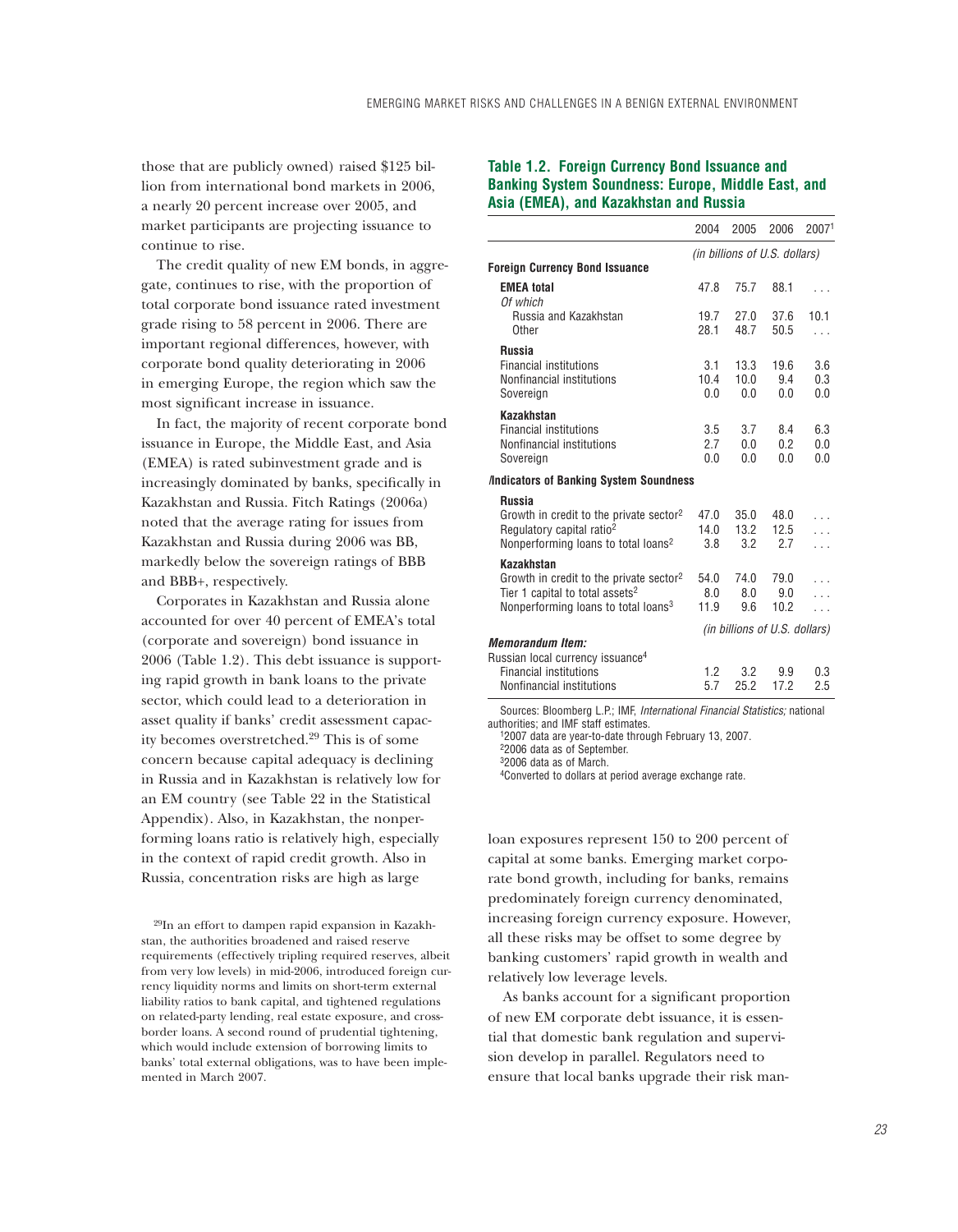agement, especially to manage growing currency mismatches on their balance sheets. Furthermore, policymakers should monitor potential bunching in corporate rollover requirements given that the majority of new bonds are of three- to five-year maturity.

## **"New Frontiers"**

Investor interest in the "new frontier" of sub-Saharan Africa grew significantly in 2006, albeit from a very low base. Portfolio investors have become increasingly active, especially in local currency debt markets, led by dedicated EM hedge funds and institutional investors.30 A trading volume survey by the Emerging Market Traders Association (EMTA) shows sub-Saharan debt trading volume reached \$12.7 billion in 2006, nearly double the volume in 2005.31 Portfolio inflows to the region have been concentrated in high yielding, commodity exporting countries and in those with a positive macroeconomic outlook and more "open" capital markets, notably Nigeria, Zambia, and, recently, Ghana.32

Investors have been attracted by the region's improving fundamentals. Sovereign balance sheets in many countries have improved significantly, benefiting from debt relief. High commodity prices and improved macroeconomic management are also contributing to reduced default risk and raising the prospects for sustained growth. Investors recognize that the international policy consensus for poverty reduction,

31The EMTA's survey reflects input from 66 major dealers, banks, and money management firms worldwide and includes data on secondary market trading in sovereign and corporate eurobonds, local treasury bonds, and other instruments from more than 90 emerging market countries.

32Analysts estimate that Nigeria received roughly \$1 billion in inflows in the first half of 2006, over five times greater than estimated foreign capital inflows for all of 2005. Significant though smaller flows were also received by Zambia (approximately \$250 million in 2006), Tanzania (\$150 million), Ghana, Côte d'Ivoire, and, to a lesser extent, Kenya and Uganda.

crystallized in the Millennium Development Goals and supported by the Heavily Indebted Poor Countries Initiative and Multilateral Debt Relief Initiative, offer significant one-off boosts to fiscal stability and growth.

In addition, sub-Saharan markets may offer investors the benefits of diversification, as those markets were uncorrelated with the more liquid EMs during the May/June 2006 correction.33 Meanwhile, the ability of foreign investors to access the region's markets has improved as an increasing number of the region's assets can now be settled via Euroclear, lowering transaction costs. Prior to 2006, only the South African rand among sub-Saharan African currencies was a settlement currency within Euroclear. In 2006, seven additional sub-Saharan currencies were added.34

 However, a surge in inflows can overwhelm underdeveloped markets and leave them vulnerable to sudden outflows, posing challenges for policymakers (see Box 1.3). The region's authorities need to ensure that market development and policy keep pace with growth in foreign portfolio flows. For instance, Nigeria's rapidly developing local pension sector provides a constant source of demand for local currency assets, so that secondary market liquidity continues to rise. Importantly, increased foreign flows require disciplined financial and macroeconomic policy in order to avoid distortions in local asset prices, and to ensure foreign investor confidence is established and retained.

# **Are Global Financial Markets Too Complacent?**

Financial market volatility across a broad range of assets has continued to decline to

33However, this low correlation could have reflected the limited involvement of foreign investors in the region. 34In part, this reflects efforts by the African Development Bank (AfDB) to foster local financial market development. The AfDB has issued a number of local currency bonds, in each case working with the authorities to ensure Euroclear status is achieved. Euroclear is the world's largest settlement system for securities transactions.

<sup>30</sup>Some specialist funds with longer-term investment horizons and sufficient local resources to overcome initial information asymmetries are also increasing their activity in regional equity markets.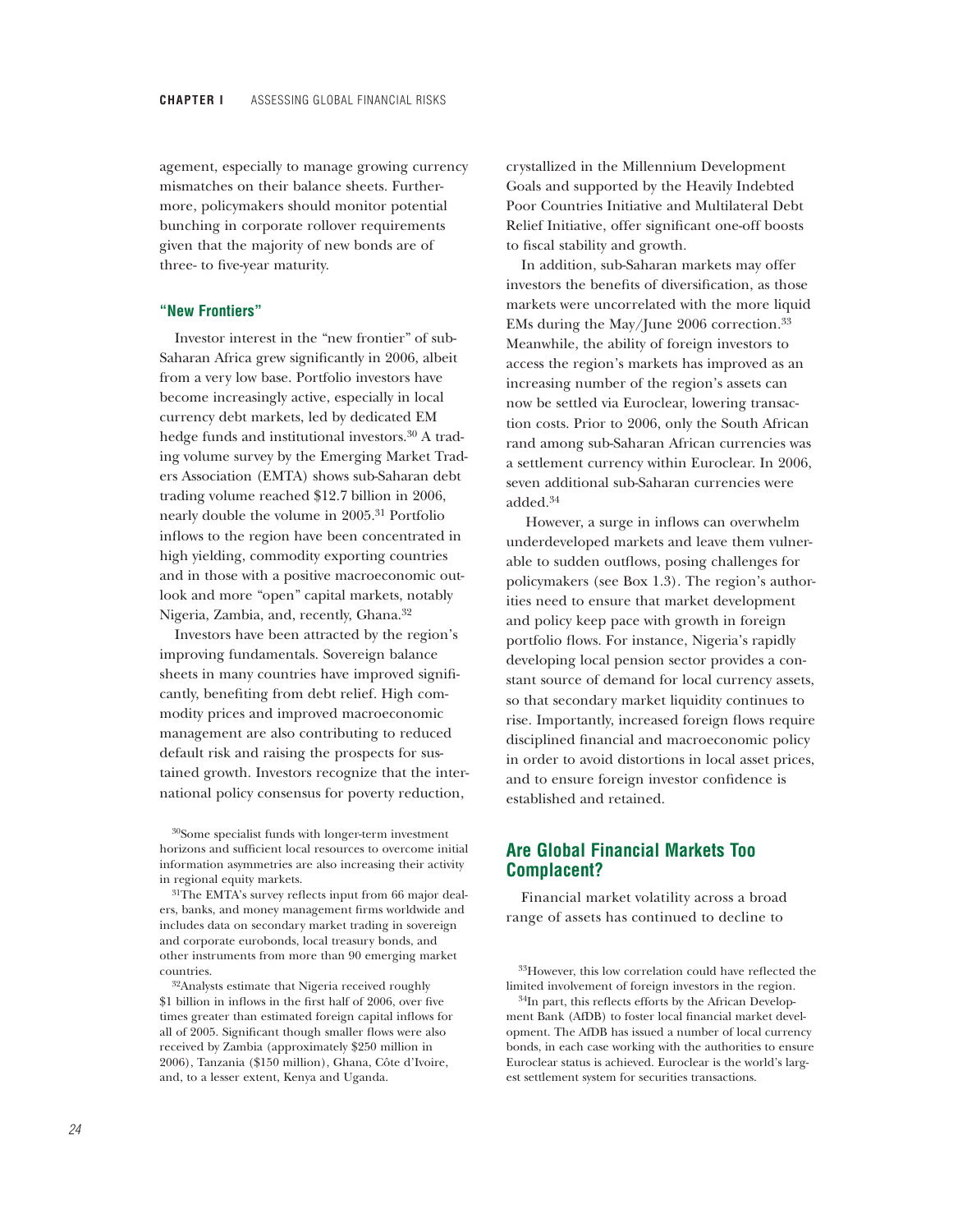remarkably low levels (Figure 1.20) and risk spreads are historically tight. A number of *structural* reasons have been advanced to explain this persistently low level of asset market volatility. One is that inflation risk is less of a concern, partly because emerging economies, in particular China and India, can help meet growing global demand for both goods and services despite narrowing capacity constraints in industrial countries. Other explanations appeal to a shallower credit cycle due to improved macroeconomic policies, including the credibility attached to central banks. In addition, the wider dispersion of risks in the financial system, facilitated by financial innovations and deepening markets for credit derivatives, may also have contributed to lower volatility.

However, *cyclical* components are also likely to be important in explaining the current low volatility. Despite the increase in uncertainty normally associated with this stage of the business cycle, volatility appears low. Figure 1.21 compares equity volatility through the last three U.S. business cycles.35 Three key factors are abundant global liquidity, still-low corporate leverage, and a high risk appetite. These factors could reverse in the future.

With respect to liquidity conditions, low real interest rates encourage investors to borrow in order to amplify the returns on their investments. As long as markets remain calm and liquid, this is a successful strategy, and market participants may be inclined to keep increasing leverage. Even as short-term nominal rates have risen in the United States and elsewhere (although real rates remain at or below longterm trend levels), funds have been available

35This commentary refers both to *realized* volatility, as measured by the standard deviation of realized asset returns, and to *implied* volatility. The latter is computed from options or swaptions prices as the expected standard deviation that must be imputed to investors to satisfy risk-neutral arbitrage conditions. Volatility indices such as the Chicago Board Options Exchange S&P 500 Volatility Index (VIX) typically track implied volatility. Actual and implied volatility generally, but not always, move in tandem.

**Figure 1.20. Implied Volatility Indices**  $(January 2000 = 100)$ 



Sources: Bloomberg L.P.; and IMF staff estimates. Note: VIX is the Chicago Board Options Exchange S&P 500 Volatility Index. MOVE is the Merrill Lynch Option Volatility Estimate Index. The JPMorgan VXY index measures volatility in a basket of G-7 currencies.

**Figure 1.21. Volatility and the U.S. Business Cycle**



Sources: Goldman Sachs; Bloomberg L.P.; and IMF staff estimates. Note: Historical volatilities on S&P 500 index; LTCM = Long-Term Capital Management.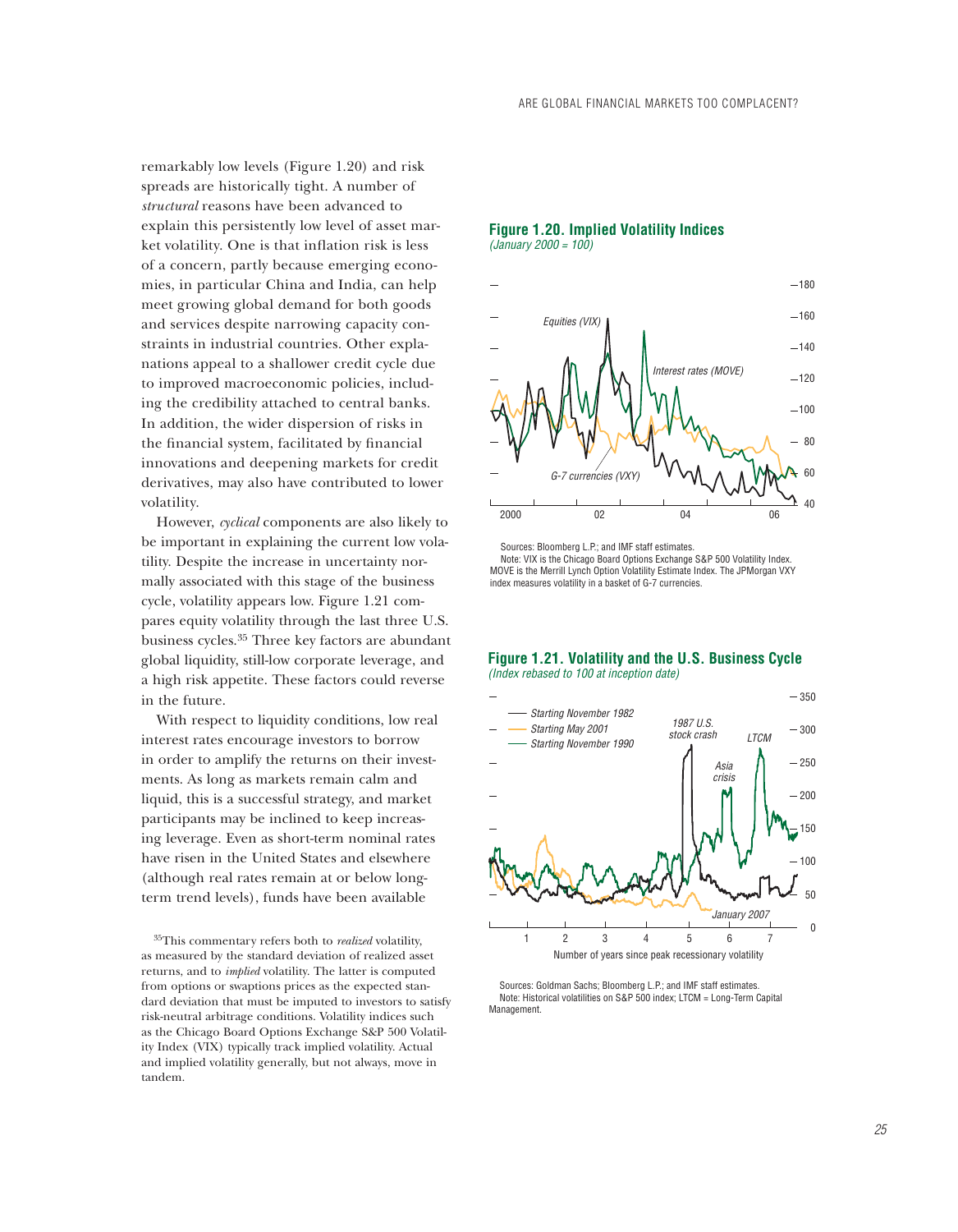### **Box 1.3. Zambia: A Case Study**

The experience of Zambia between late 2005 and end-2006 provides a case study on the impact that foreign investor entry and subsequent exit can have on small local markets. Zambia had achieved the completion point under the Heavily Indebted Poor Countries Initiative in April 2005, and was poised to benefit from the G-8's post-Gleneagles Summit commitment to enhance poverty reduction resource flows to Africa. In addition, as a copper exporter, the dramatic rise in that metal's price—up 173 percent from end-2004 to its peak in May 2006—had strengthened prospects for Zambia's macroeconomic performance.

Against this favorable economic backdrop, foreign investor interest in local Zambian markets rose. High nominal interest rates (18 percent in September 2005) and prospects of gains from currency appreciation drew in foreign investors, despite very limited market liquidity and the undeveloped state of local markets.

Foreign inflows into local Zambian government securities markets increased from almost nothing to a sizable share of the domestic market. By the second quarter of 2006, nonresidents held 15 percent of the outstanding stock of bonds and 23 percent of the treasury bill market.<sup>1</sup>

The influx of foreign inflows accentuated the appreciation pressure on the Zambian currency. The kwacha rose by 44 percent from the second half of 2005 to the first quarter of 2006, significantly more than other commodity exporting countries. At the same time, inflows into local government securities brought with them a pro-

Note: The main author of this box is Mark Walsh. 1Foreign investors' indirect holdings, through products such as total return swaps, are likely to have been significantly higher as a share of the outstanding debt stock.

# **Zambia: Foreign Ownership of Outstanding Debt**







nounced drop in nominal yields, accompanied by a decline in inflation. The one-year yield fell to 7 percent by late May 2006, while inflation declined about 10 percentage points to 8.6 percent year-on-year.

However, amid growing political uncertainty ahead of the September 28, 2006 elections and a fall in copper prices, foreign investors retreated from local markets. This retreat added significantly to pressure on the local currency and interest rate markets. Between end-May and end-September, the kwacha depreciated by 16 percent against the dollar, compared with a decline in copper prices of 4 percent. Foreign investors' share of the outstanding stock of treasury bills declined from 24 to 19 percent during this period. By year-end, the one-year yield had moved back above 9 percent, reflecting, in part, the impact of foreign investors' exit from local markets.

from economies where nominal rates remain low, notably Japan and Switzerland. The resulting opportunity to borrow cheaply and invest in higher-return assets provides an incentive for investors to engage in cross-border carry trades (Figure 1.22).

Carry trades have typically targeted highyielding assets in both mature market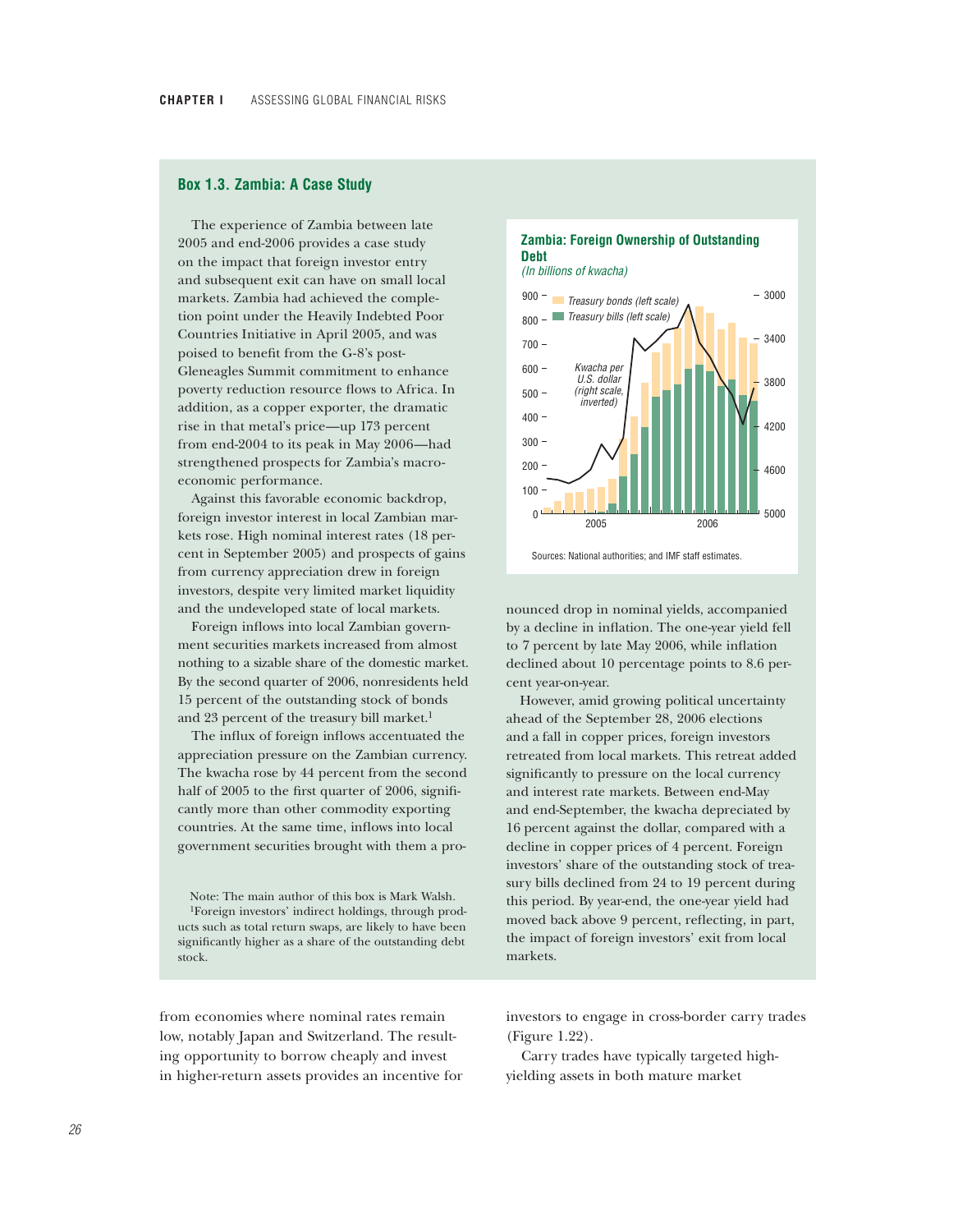economies—the United States, Australia, New Zealand, and the euro area—as well as EM economies, including Brazil, Hungary, South Africa, Turkey, and some Asian economies. While there has been a secular interest by Japanese retail investors in overseas investment given low domestic returns, purchases by Japanese retail investors of bonds denominated in New Zealand dollars (part of the so-called "uridashi" bonds) have increased in recent years to around \$2 billion per month, spurred by an interest spread of around 700 basis points. One measure of the shift toward carry trade strategies is provided by Figure 1.23, which shows that institutional investors (socalled "real money") have positioned themselves strongly in favor of carry trades over the past six months—funding in Japanese yen and Swiss francs and investing in high-yielding assets in other currencies—to an extreme percentile position (assessed over 1994–2007).

The scale of yen-funded carry trades can be glimpsed by the level of "other" investment outflows from Japan, which include lending and derivatives flows from Japanese banks to nonresidents (Figure 1.24). This component of the nation's balance of payments has become the major source of outflows in 2006, amounting to about \$170 billion. The last time there were such bank and derivatives outflows was in 1997, in advance of the Asian financial crisis, the collapse of Long-Term Capital Management, and a sudden appreciation of the yen. While still a small proportion of foreign exchange trading, further evidence of the rising popularity of carry trades can be found in the speculative positions of traders of currency futures on the Chicago Mercantile Exchange, where short yen and Swiss franc positions reached record levels in January.36

A second cyclical factor currently depressing volatility is the low *degree of leverage* among nonfinancial corporations. Low corporate leverage has the effect of dampening credit market volatility, as debt service costs are small and the threat

36See the September 2006 GFSR (IMF, 2006b) for an extensive discussion of the yen carry trade.



# **Figure 1.22. Foreign Exchange Carry Trade Returns and Volatility**

Sources: Deutsche Bank; Bloomberg L.P.; and IMF staff estimates. 1The Deutsche Bank G-10 Currency Future Harvest Index. Rebased, January 1,  $2004 = 100$ .

2VIX is the Chicago Board Options Exchange S&P 500 Volatility Index.



### **Figure 1.23. Institutional Currency Positioning** (Percentile rank)

Source: State Street Global Markets.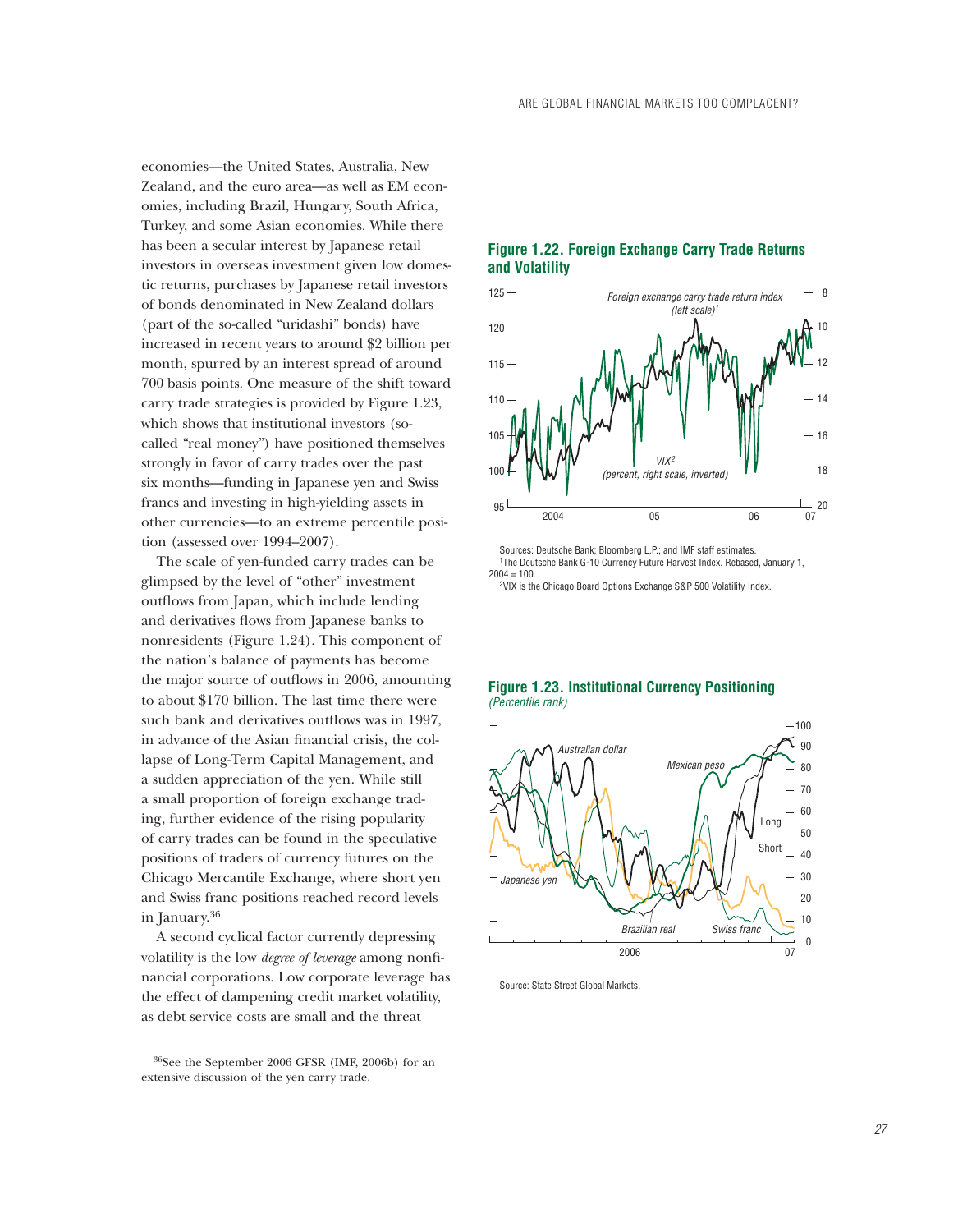

#### **Figure 1.24. Japanese International Capital Flows** (In trillions of yen)

Sources: Bank of Japan; and IMF staff estimates. Note: 2006 data for 12-month period ending September 2006. FDI = foreign direct investment;  $E & 0 =$  errors and omissions.

#### –30 –20  $-10 \Omega$   $-$ 10 20 30  $40 f$ 50 60 70 0  $\overline{2}$ 4 6 8  $-10$  $-12$  $\frac{-14}{\text{Global speculative default rates}}$ (in percent; 12-month lagging, right scale) U.S. willingness to lend (left scale) Euro area willingness to lend (left scale) 1990 92 94 96 98 2000 02 04 06 **Default Rates**

**Figure 1.25. Bank Willingness to Lend and Corporate**

#### Sources: Board of Governors of the Federal Reserve System; European Central Bank; and Standard & Poor's.

of default is remote. Default rates have so far remained low, but easy financing conditions may have, in part, suppressed default rates, encouraging some to take on added exposures in credit risk. Pressure is building from private equity buyouts and the leverage cycle is beginning to turn. Figure 1.25 shows that U.S. high-yield defaults tend to rise a year or so after the willingness to lend has turned back up as it did in 2005.

Third, strong *risk appetite* may also work to perpetuate low volatility. Hedge funds and other investors have been actively engaged in "selling volatility," which is the practice of selling options, collecting the option premium in the (so far largely justified) expectation that market moves will not be large enough for the option to finish in the money. Such strategies are also apparent in the willingness of investors to sell protection against default through credit default swaps (most notably in leveraged form through instruments such as constant proportion debt obligations) (see Annex 1.3). A further manifestation of increased risk appetite leading to low volatility is illustrated by the behavior of the price of options that are deeply out of the money, and used to insure against extreme outcomes. This suggests that "tail risk" is relatively cheap, at least with respect to the historical average difference between the implied volatilities of deeply-out-of-the-money and at-the-money options (Figure 1.26). $37$  Examples abound from other asset classes: what they have in common is the apparent confidence of investors that extreme events will not occur. High risk appetite is apparent in the increased demand for leveraged loans and an acceleration in the search for yield in riskier assets, including local-currency-

37Tail risks are the risks of moves in market prices that are several standard deviations from the average of those prices. Conventionally, financial markets are well aware that large price moves are not uncommon, as herding behavior and options trading can cause prices to tumble one way or another. The cost of insuring against these tail events is therefore generally high relative to the cost of insuring against small moves. This is shown by the typical volatility "smile" that shows higher volatilities (implying higher costs of insurance) for large price moves than for small moves.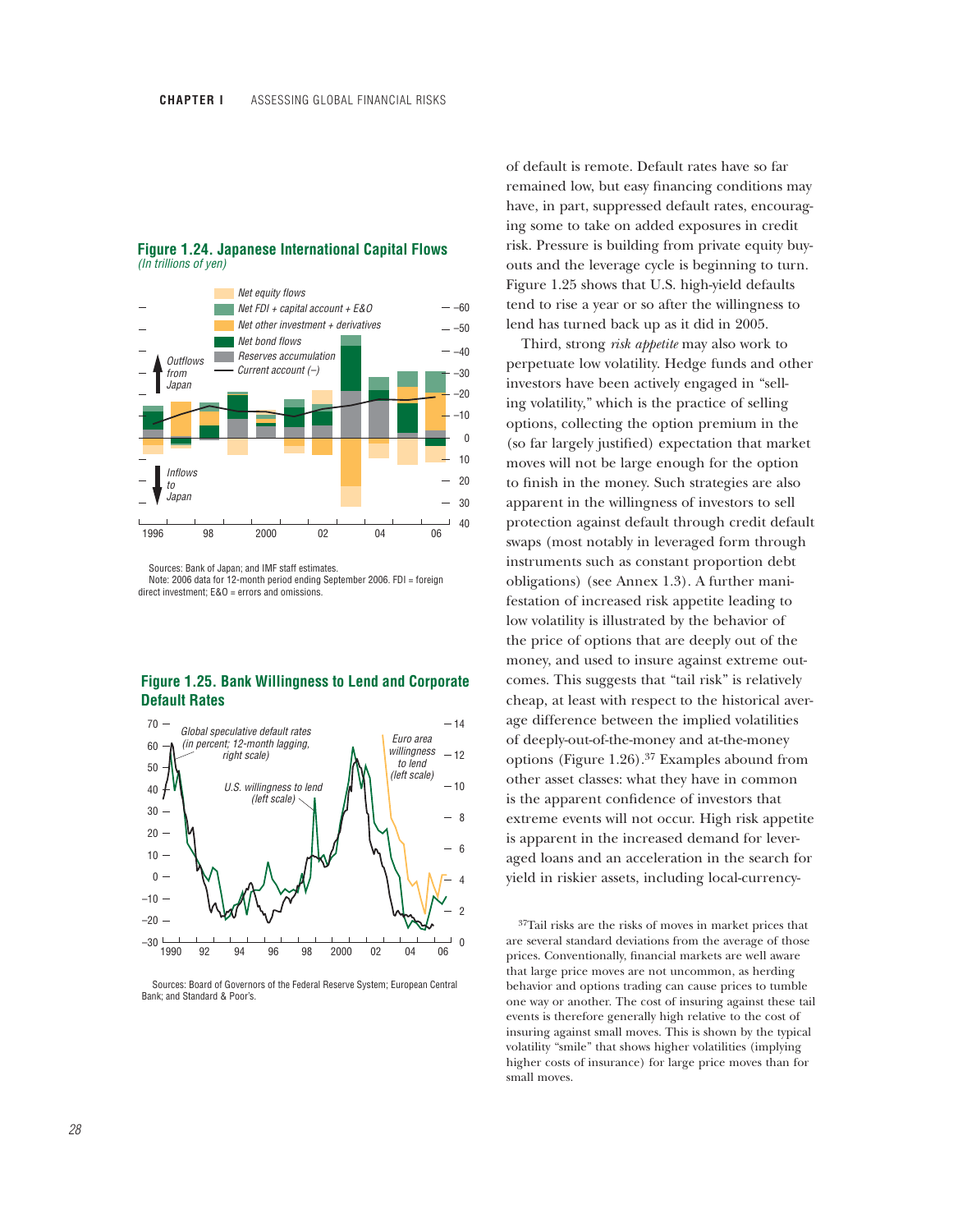denominated EM instruments and the rise in exposure to market risk or leverage by hedge funds (Box 1.4).

### **Risks**

The cyclical factors contributing to the low volatility environment—abundant low-cost liquidity, low leverage in the corporate sector, and high risk appetite—may reverse. Overall liquidity may be expected to diminish with the eventual removal of monetary accommodation by the Bank of Japan and the European Central Bank. The leverage cycle has turned, and with it, default rates should rise. High risk appetite may reflect an underestimate of economic risks and an overestimate of liquidity in higher-risk and more leveraged investments. Financial markets may well adjust smoothly in the transition from the current state of low volatility to one in which volatility returns to historically more normal levels.

However, there is a risk that the adjustment will be less smooth. A volatility shock—perhaps caused by a downward shift in growth expectations or by renewed inflation pressures—could precipitate sharp portfolio adjustments and a disorderly unwinding of positions. The consequences of such a shock would be amplified by the rise in leveraged investment positions, the increased use of complex derivative instruments that remain untested in more volatile market conditions, rising portfolio exposure to illiquid instruments, and the prevalence of crowded trades.

Furthermore, rising correlations in returns across asset classes have meant that the volatility of the overall market basket has not declined as much as the volatility of its component parts—indeed, by some measures it has increased. Insofar as markets have become overly complacent, they may not yet have priced in this covariance risk, which could lead to the further amplification of any volatility shock (Figure 1.27). For instance, the recent market sell-off in late February 2007 illustrated how seemingly minor, unrelated developments

### **Figure 1.26. Relative Price of "Tail Risk" in Foreign Exchange Markets**

(Excess implied volatility of deep out-of-the-money options; in percent)



Source: Bloomberg L.P.

Note: Data represent the average excess implied volatility of a deep out-of-the-money options contract (delta = 0.25) relative to an at-the-money options contract (delta = 0.5).



# **Figure 1.27. Correlation of Asset Classes with S&P 500 and Broad Market Volatility**

Sources: Bloomberg L.P.; and IMF staff estimates.

Note: Calculations based on daily returns. Market volatility is calculated as an average of the annualized standard deviation of returns for each of the listed asset classes and the S&P 500. Correlations are plotted on the left scale, market volatility plotted on right scale.

1GSCI = Goldman Sachs Commodity Index.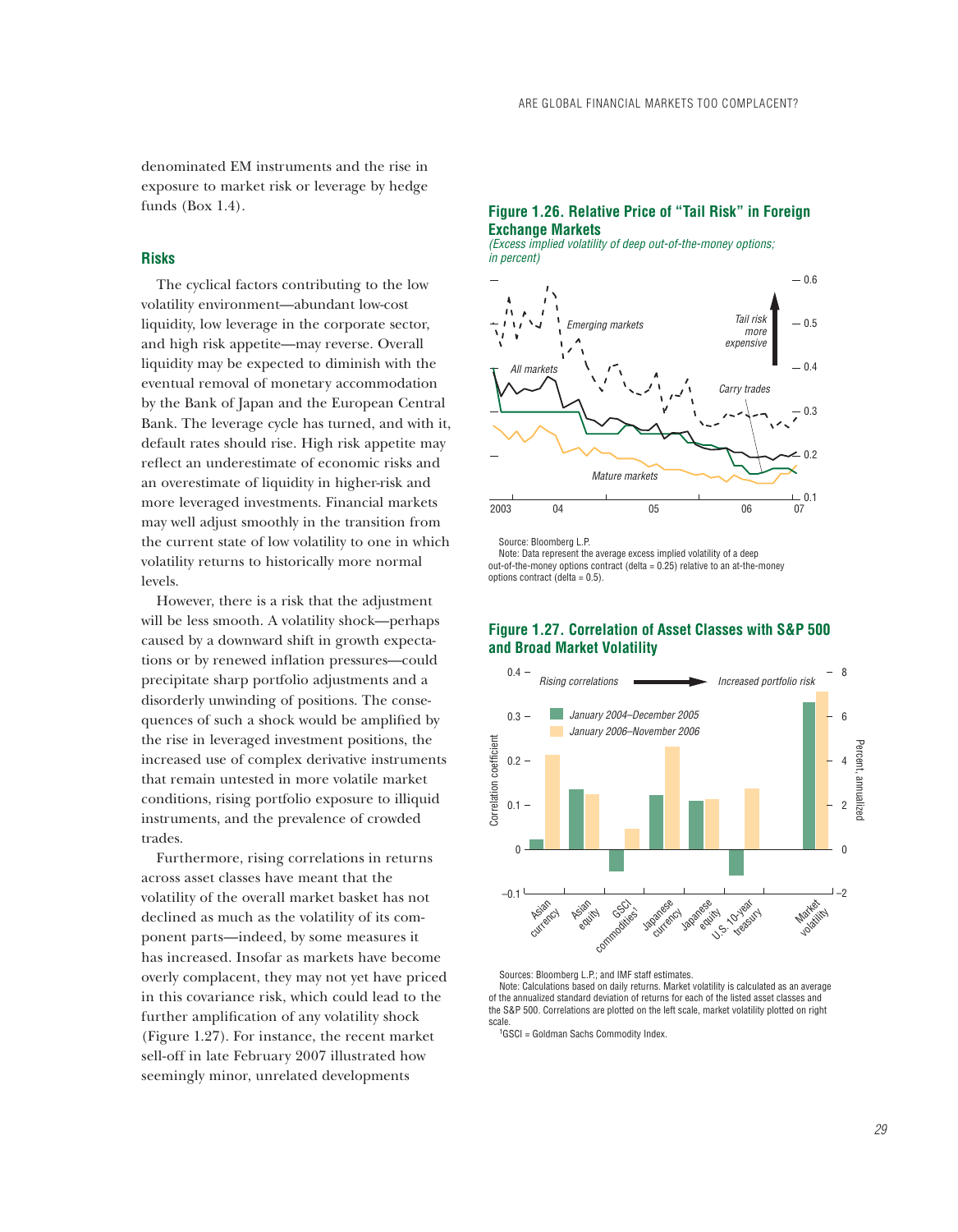### **Box 1.4. Have Hedge Fund Risks Also Risen?**

Hedge funds now account for a third of trading volume and, therefore, the liquidity provided in several markets. Their role as liquidity provider is enhanced by their ability to bear more risk than a typical retail investment vehicle and other institutional investors. They do this in a number of ways, including by investing in riskier segments of asset markets and through the use of leverage. They typically use leverage to amplify the returns from their trading strategies. The smooth functioning and stability of financial markets may depend on how well hedge funds manage the use of their leverage. Hedge funds can take on leverage in two ways: *direct* leverage, when a hedge fund borrows from its prime broker; and *financial* leverage, when a hedge fund buys a derivative which has the leverage embedded in it. Leverage increases the chances that hedge funds will be forced to sell assets into a falling market, potentially accentuating market volatility. Unfortunately, hedge fund leverage is notoriously difficult to measure, so we adopt here a measure that gauges the sensitivity of hedge fund returns to market prices. This provides an indirect gauge of both types of leverage as well as the relative riskiness inherent in their portfolio choices into a single indicator.

To determine which asset prices have the biggest impact on hedge funds, monthly hedge fund returns were regressed over a range of asset classes over a 12-year span. On the view that hedge funds could be characterized as "leveraged mutual funds," changes in an index representing all hedge fund returns were regressed on returns from major stock, bond, and commodity indices. To give an idea of how hedge fund sensitivities might be changing, perhaps due to changes in leverage, the coefficients on asset returns were summed for each of a sequence of "rolling" regressions on overlapping  $36$ -month windows.<sup>1</sup> This indicator suggests that

Note: The main authors of this box are Christopher Morris and Christopher Walker.

1The indices included in the regression are the S&P 500, the Eurofirst 300, the Nikkei 225, the JPMorgan EMBIG Index, the Goldman Sachs Commodity Index,



the sensitivity to these factors has risen steadily over the last two years, moving back to levels last seen during the equity market bubble in 2000.<sup>2</sup> However, it is still below levels seen in previous financial market crises. Difficulties at several high-profile hedge funds in late 2006 do not seem to have triggered a reduction in these sensitivities, which actually picked up sharply at the end of last year as equities rallied.

and the Lehman Aggregate Index of mature market bonds. Because the regressions leave out assets (for example, foreign exchange or real estate) that are important to some hedge fund returns, the sum of the coefficients in this exercise should be expected to be less than the actual amount of leverage. Accordingly, the direction of change in the indicator may be more significant than the level.

<sup>2</sup>The measured sensitivity will represent leverage under the joint assumptions that the average share of invested portfolios devoted to the assets measured here stays roughly unchanged, and that hedge funds invest, on average, the same proportion in the measured indices rather than other assets not included in the regression. To the extent that hedge funds invest, on average, in "high-beta" assets within the included asset classes, the measure may overstate direct leverage.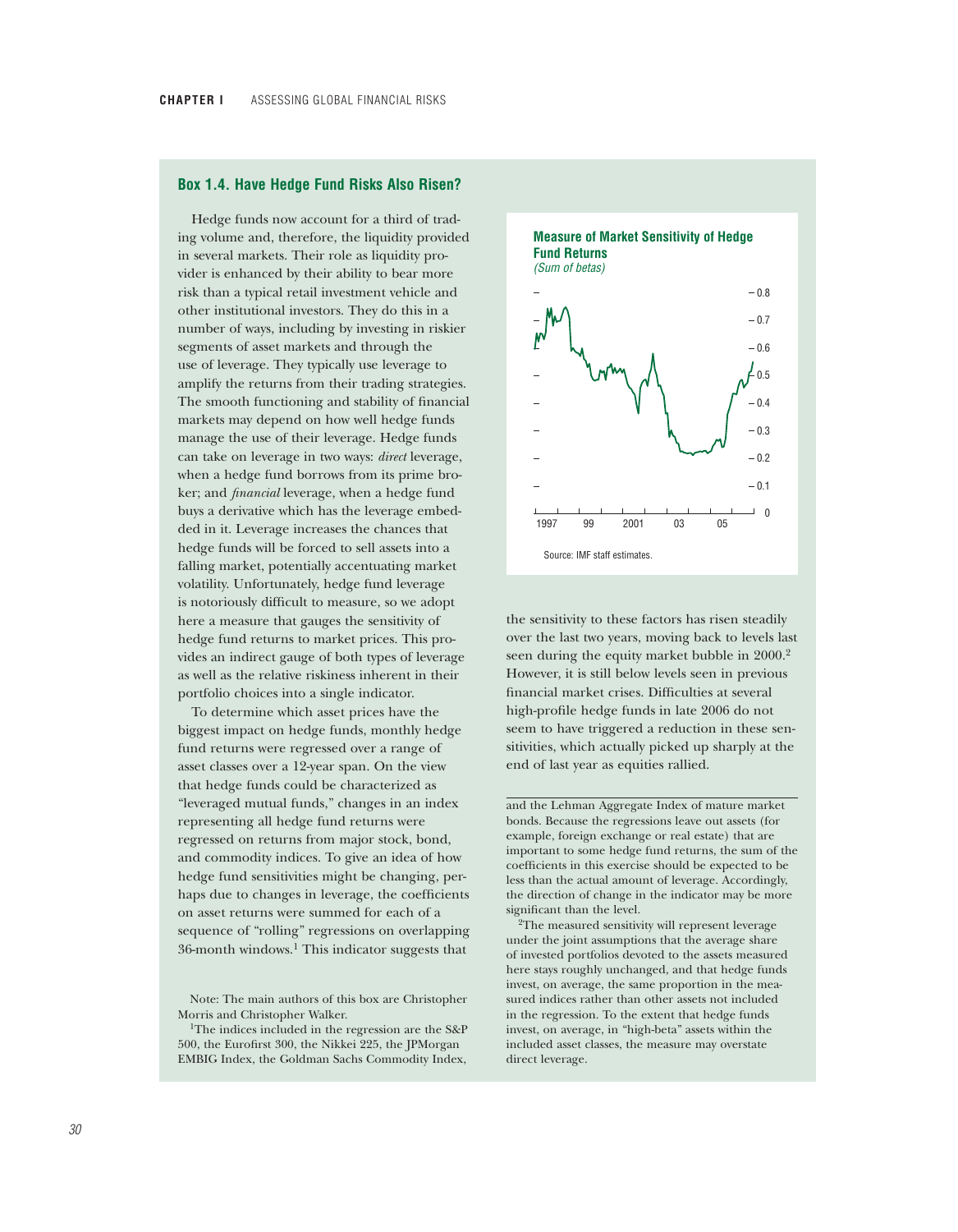Several factors may help explain the rise in this indicator. First, other studies have concluded that hedge funds tend to increase leverage when markets have been stable for a while, only taking it off when markets become volatile again. The long period of low market volatility across a range of asset classes in recent years may therefore have led hedge funds to add to leverage, and thus their sensitivity to asset returns has increased. Second, and relatedly, inflows to hedge funds have fallen over recent months, even as the number of hedge funds has risen. Some are therefore finding it increasingly

across markets quickly led to the unwinding of risk positions across a wide range of financial assets (see Box 1.5).

A volatility shock could lead to the rapid unwinding of carry trades. To the extent that such unwinding involves a reduction in yen funding, a sharp yen appreciation would be possible, particularly in light of global imbalances. While in some cases a relief from appreciation pressures would be welcome in target-currency countries, rapidly depreciating exchange rates could fan inflation, or force higher interest rates that could destabilize financial markets.

The impact of such a volatility shock would have a significant effect on emerging markets. Figure 1.28 shows the impact on EM sovereign spreads of changes in equity implied volatility, a proxy for risk appetite.38 A reversion in volatility to two standard deviations above the average since 1990 would see spreads widen 225 basis points (i.e., more than doubling from their end-2006 levels), according to the model.39 Such a

difficult to find profitable trading opportunities and are increasing the leverage or the riskiness of their portfolios in an attempt to deliver the excess returns investors are seeking. Third, hedge fund returns may simply have become more sensitive to the asset classes included in these regressions. This may be because hedge funds are selling options as a source of premium income. In any event, the increase in hedge fund sensitivities may be relevant for financial stability if an event induces abrupt or exaggerated reversal or alteration in their portfolio choices.

move would be equivalent to a two-notch ratings downgrade for every sovereign included in the Emerging Markets Bond Index Global (EMBIG) underlying the model.

A disruptive unwinding of yen carry trades occurred in October 1998. From October 6–9, the U.S. dollar fell by almost 15 percent against the yen because of a large-scale unwinding of the yen carry trade, amplified by complex options and various hedging strategies. While the effects on the real sector were minimal, the unwinding of short yen positions by hedge funds and large financial institutions led to a rapid drying up of liquidity in key markets. This resulted in highly disruptive market conditions for a short period.

However, the current situation seems less worrisome than the run-up to the 1998 episode for a number of reasons. First, a gradual narrowing of interest rate differentials is the central scenario for monetary policy in the relevant countries. Second, the long side of the carry trade appears to be spread across a number of currencies, while in 1998 it was narrowly concentrated on the U.S. dollar. Third, global macro hedge funds are now less dominant market players, and hedge funds in general have shown flexibility in unwinding their positions, thanks to better risk management techniques. Fourth, the investor base in Japan

<sup>38</sup>This presentation uses an updated version of the model presented in the April 2006 GFSR (IMF, 2006a, Box 1.6).

<sup>39</sup>Such rises in volatility are by no means rare: the VIX, the measure of equity market volatility used here, and a proxy for risk appetite, has breached this level 10 times since 1997.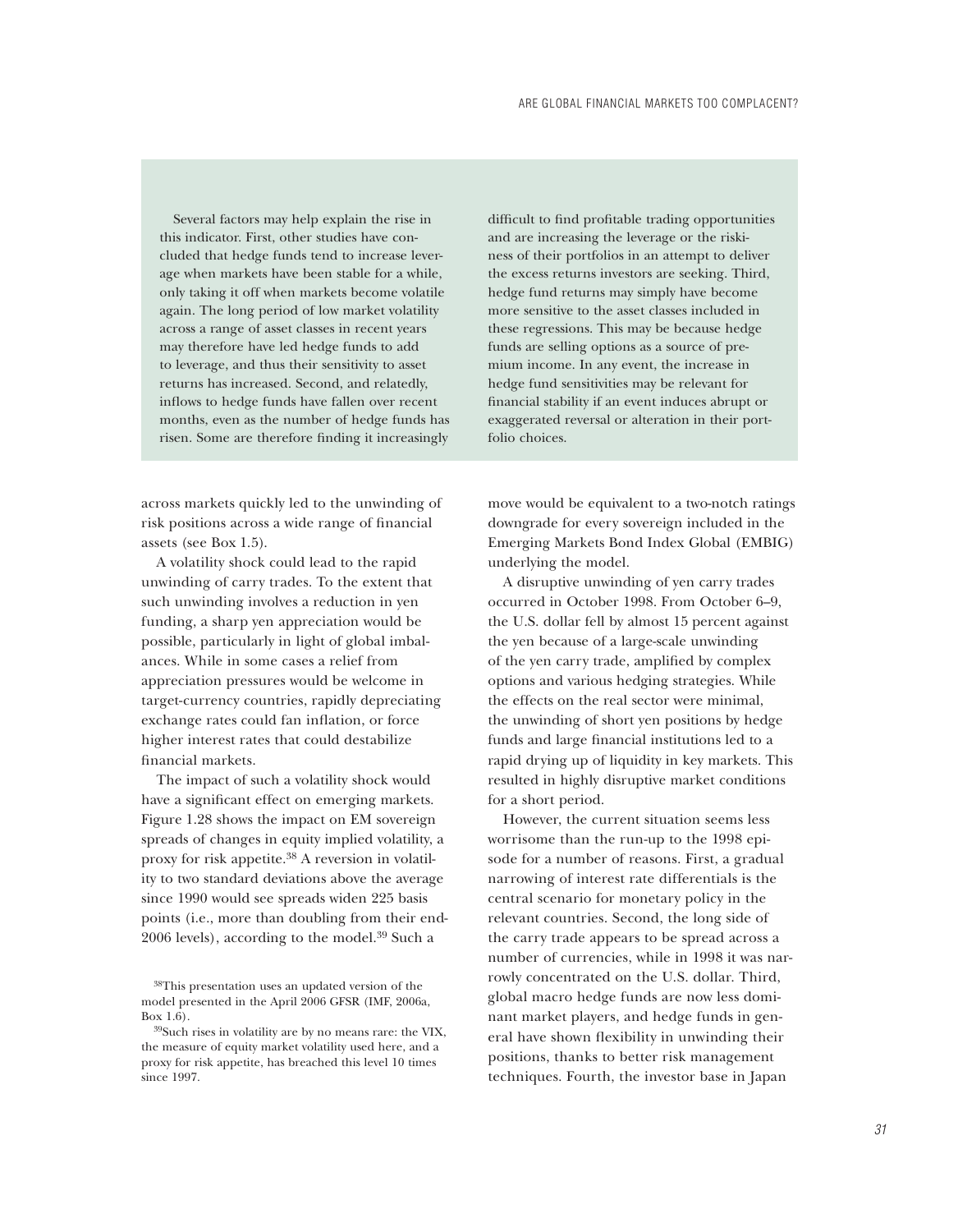



Sources: Bloomberg L.P.; JPMorgan Chase & Co.; The PRS Group; and IMF staff estimates.

1EMBIG = Emerging Markets Bond Index Global.

2Model excludes Argentina because of breaks in the data series related to debt restructuring. Owing to short data series, the model also excludes Indonesia and several smaller countries. The analysis thus includes 32 countries.

3VIX is the Chicago Board Options Exchange S&P 500 Volatility Index.

is more diversified, with retail investors adding stability to the financial landscape. Finally, financial markets are in general deeper than a decade ago and better able to absorb asset price volatility.

# **Policies to Mitigate Stability Risks**

Global economic conditions have been supportive of a benign financial environment, but there are now emerging developments that have the potential to weaken financial stability. No single factor examined in this chapter constitutes an elevated risk by itself, but if the downside risks were to broaden or intensify, there could be knock-on effects elsewhere in the financial system. The challenge, therefore, is to further strengthen the financial system to ensure its resilience should current benign financial conditions change.

While the weakening U.S. housing market has had a limited effect on the overall financial system, the U.S. subprime segment is showing credit quality strains. So far, this has not affected financial stability overall, but because the complex market structures of mortgage-related securities can disguise how risks are allocated, who holds them, and the degree to which they are hedged, financial supervisors need to identify the potential for spillovers. In this regard, ensuring that underwriting standards are maintained is critical to supporting market discipline and, in this regard, recently issued guidelines are welcome.

For policymakers in mature markets, the substantial growth in private equity buyouts will require continued scrutiny. Financial intermediaries active in these transactions need to understand the risks and be prepared for unlikely constellations of risks—supervisors can encourage them to do so. Specifically, banks that underwrite, provide bridge financing, or are involved in the syndication and distribution of leveraged loans must ensure they are managing their risks appropriately. Regulators need to be mindful that the intense competition for deals could lead to a weakening of credit dis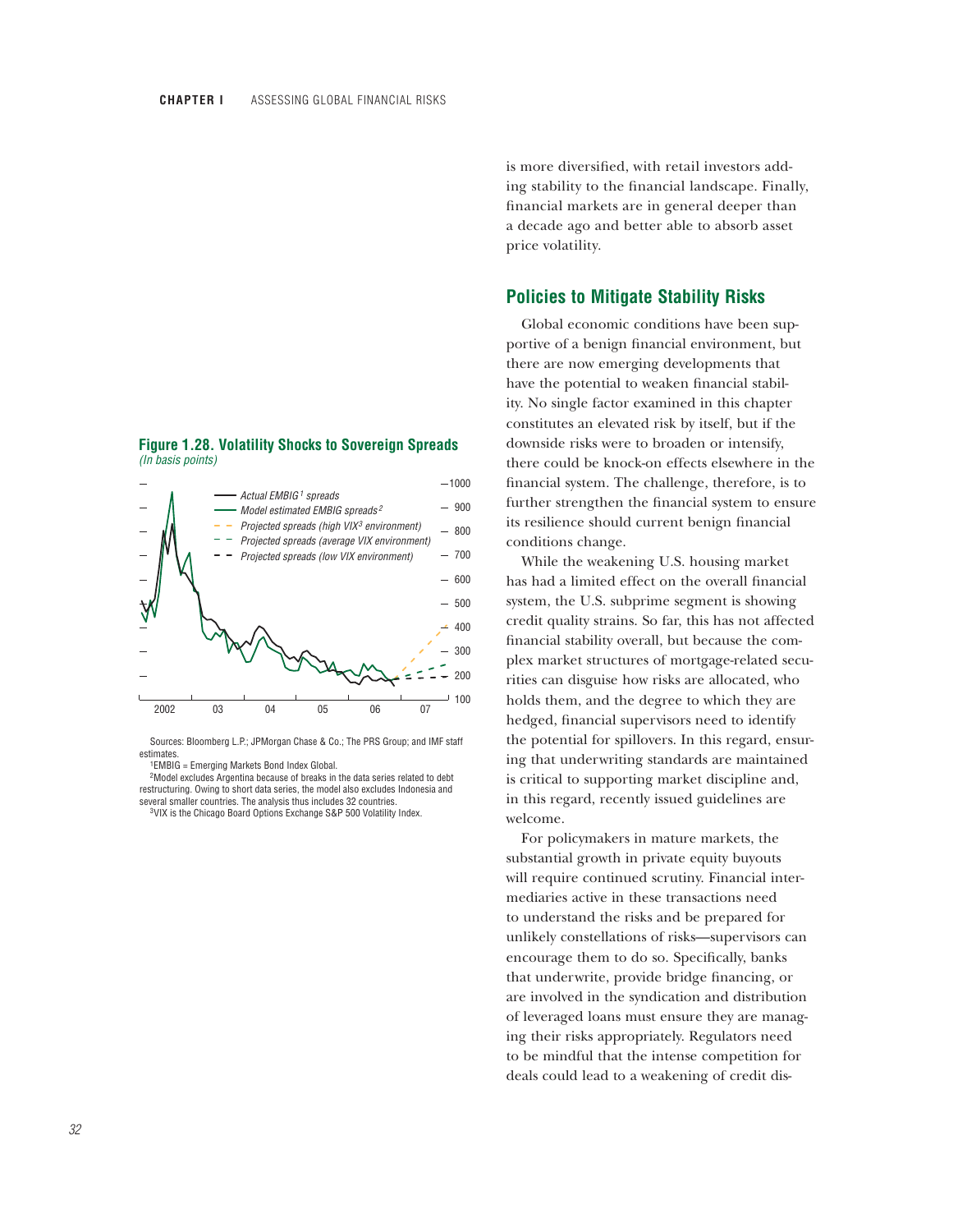cipline and lending standards by some market participants.

While the risks of a disorderly unwinding of global imbalances have diminished somewhat, concerns are still present. The shift in composition of inflows to the United States to finance the current account deficit toward fixed-income securities suggests that bond inflows have become more responsive to alterations in interest rate differentials—and thus potentially more sensitive to swings in market sentiment. Policy actions should continue to focus on reducing vulnerabilities associated with global imbalances. Continued enhancement of their communications strategies would help monetary policymakers ensure an orderly market adjustment, including by minimizing risks of excessive buildup (and disorderly unwinding) of carry trade activity. In addition, regulators should warn retail investors of the risks in foreign currency or highly leveraged investments and ensure that investment firms selling such instruments provide adequate warnings.

Regarding EMs, capital inflows should help economic development, but they also have the potential to reverse swiftly. If the global economic environment becomes less benign, financing conditions are likely to become more difficult, in particular for those countries that rely heavily on portfolio inflows (IMF, 2006b, Chapter I). Ensuring that macroeconomic management is sound and stable so that capital inflows are put to effective long-term use will help stem the likelihood of a rapid withdrawal. And an investment environment conducive to the maintenance of confidence, the efficient use of capital, and the development of local financial markets will help countries reap the benefits of foreign capital. In this regard, policies to strengthen and deepen local capital markets are an important element of the medium-term strategy to improve the resilience of financial systems in the face of capital flows. As discussed in Chapter II, moderate participation by foreign investors can help improve liquidity and lengthen the maturities

that can be traded in local markets. However, if foreign participation swamps the local investor base, domestic currency asset prices can be driven more by global than by local factors, and regulatory and supervisory capacity may be insufficient to deal with the risks. Policymakers are therefore encouraged to develop an institutional investor base—pension funds, insurance companies, and mutual funds—to help develop the domestic market. As part of this, EM countries should support efforts to free up local institutions to make investment choices on their merits, rather than being subject to central direction or tax or regulatory distortions.

The systemic risks associated with market participants' increased risk-taking are best addressed through policies aimed at assuring that participants adequately understand and appreciate the risks they are taking, and that "innocent bystanders" are protected from the fallout that may result from abrupt reversals in behavior. In this regard, hedge funds have been under increased scrutiny lately—in part because of their rapid growth in recent years and their opacity. Hedge funds play an increasingly important role in capital markets—in transferring risks, providing liquidity, and fostering financial innovation (see Annex 1.4). However, by facilitating interlinkages among asset and geographic markets, they also raise the likelihood of spillovers.

Specifically, as regards hedge funds, there are several areas that deserve attention. Investors are, of course, responsible for monitoring and seeking to influence the behavior of the institutions in which they hold stakes, but with investor demand generally exceeding hedge fund capacity to take in new capital, such market discipline may be less reliable. Even though transparency for hedge fund investors and their bank and broker counterparties has improved since the failure of Long-Term Capital Management in 1998, it is recommended that investors and counterparties continue to seek more transparency. For the purposes of financial stability, indirect monitoring of hedge fund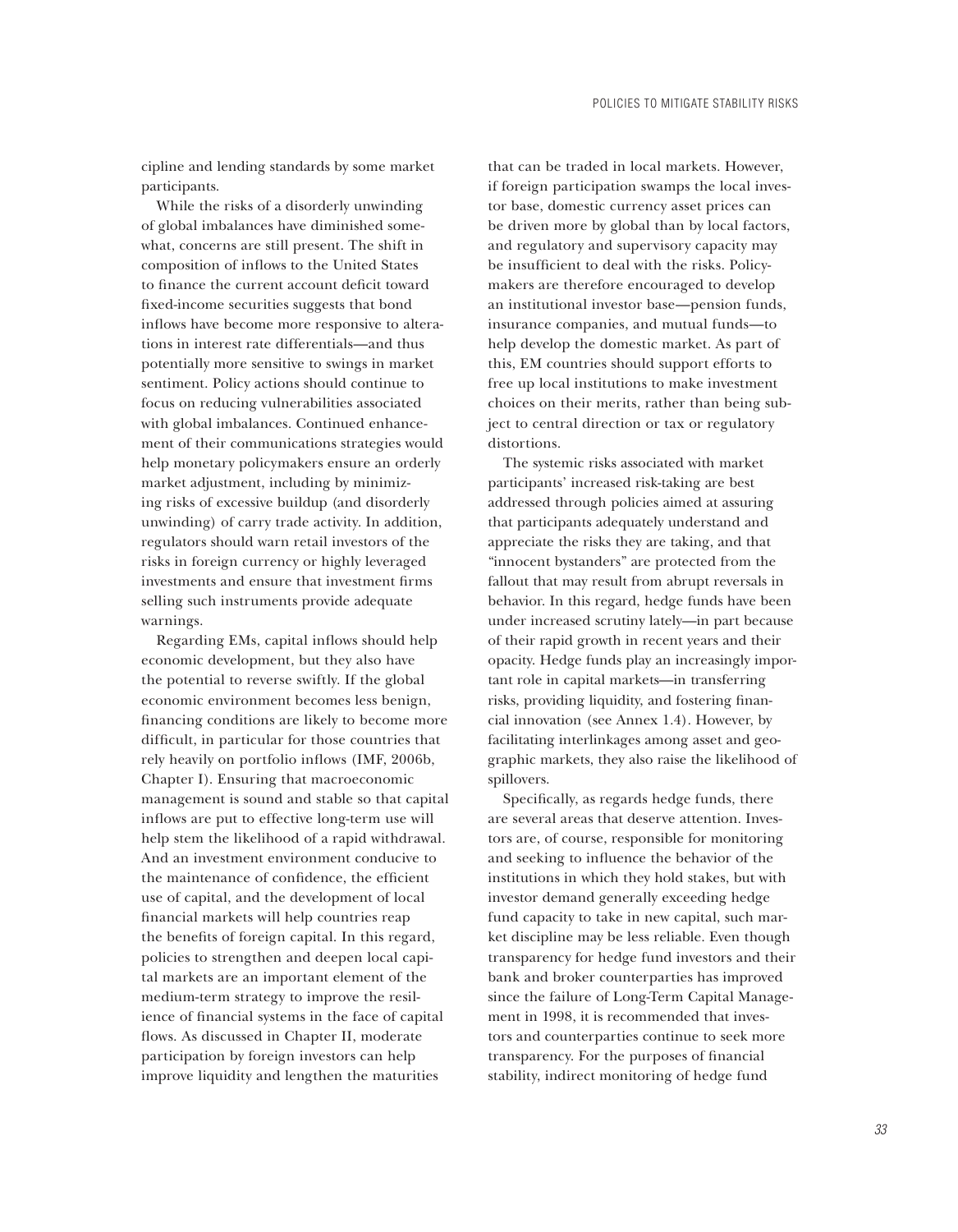### **Box 1.5. Causes and Implications of the February–March 2007 Market Correction**

*In late February through early March 2007, markets were hit by a bout of volatility that took prices of many risky assets back to their late-2006 levels. That volatility had subsided by mid-March. The broad widening of risk premia in equity and credit markets was associated with a flight to quality, with yields on risk-free assets falling across the major sovereign debt markets. Following a prolonged period of low volatility and rising valuations, these market moves were attributed to an unwinding of a number of positions that had grown extended. Market participants had become more sensitive to weaker economic data, prompting a reassessment of downside risks to growth. The unwinding of carry trades during this episode highlighted risks to emerging markets that are overly reliant on portfolio inflows. A reestablishment of risk premia should tighten financial conditions, result in greater credit discipline, and, if sustained, could help to support global financial stability.*

#### *Causes of the Sell-off*

**The correction reflected a reappraisal of market risks, triggered by both valuation and fundamental concerns.** The long rally in several markets made overextended positions especially vulnerable to downside risks. Moreover, in order to sustain strong returns, investors had reportedly taken larger, more leveraged positions, exposing them to potentially more violent swings in asset prices. Although the sell-off began with an unwinding of long equity positions in China, the broad and global scope of the sell-off suggested the underlying causes lay elsewhere. The flight to safer investment havens was highlighted by the fall in the price of risky assets (especially equities and credit products) and the rise in mature sovereign debt prices.

**Prior to the sell-off, the deterioration in the U.S. subprime mortgage market had already contributed to a widening of subprime mortgage spreads and related derivatives products.** Through early 2007, market participants had generally believed the U.S. housing downturn

Note: The main authors of this box are Rebecca McCaughrin and Chris Morris.

#### **Asset Class Returns, February–March 2007 Correction** (Percent change)



Sources: Bloomberg L.P.; Deutsche Bank; JPMorgan Chase & Co.; Merrill Lynch; and IMF staff estimates.

#### **Spreads on Residential Prime, Subprime, and Commercial Mortgage-Backed Securities** (In basis points)



Sources: Bloomberg L.P.; and JPMorgan Chase & Co. Note: ABX = credit default swaps on mortgage-related asset-backed securities; CMBX = synthetic index of commercial mortgage-backed securities; ABS = tranched securities collateralized by subprime mortgages; Agency MBS = mortgages securitized by government-sponsored enterprises.

would have a limited impact beyond the small subprime mortgage sector and the specialized firms involved in origination, servicing, and insuring subprime loans. Those beliefs were already starting to weaken in early January as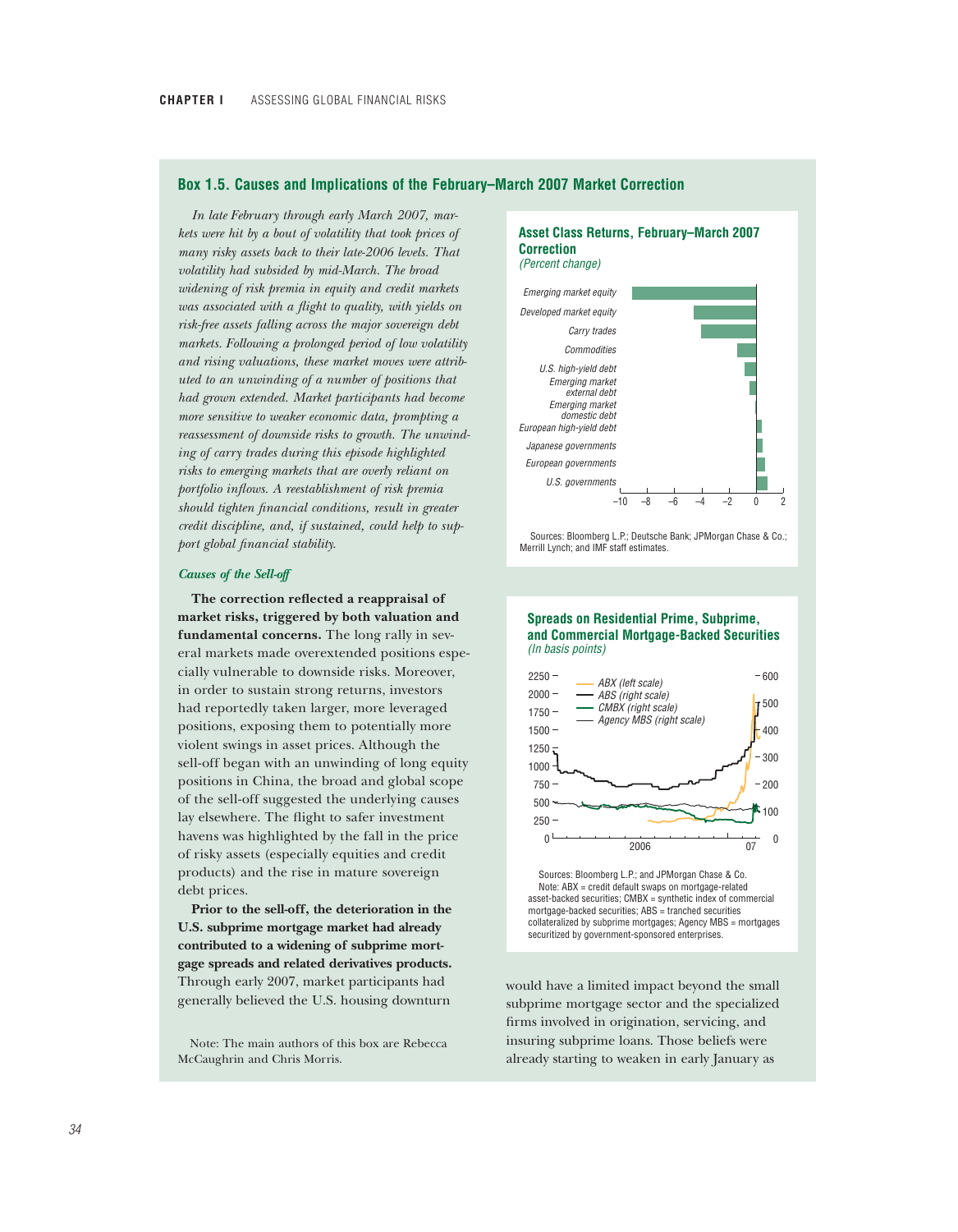

credit default swaps written on subprime mortgages (as represented by the ABX index) rose to distressed levels. Spreads on the underlying subprime mortgages were relatively insulated from the widening through early February, but they too finally widened in late February, despite extremely light issuance. The underperformance of cash and synthetic subprime markets then spread to higher-rated mortgage products and tranches of collateralized debt obligations amid the broader market sell-off.

**The cost of insurance against default by some of the United States' largest financial institutions rose as investors started to worry that they may have underestimated the impact of strains in the subprime market on their earnings.** However, some commentators noted that, even after the widening, default spreads were still near historically low levels. They therefore argued that it did not signal a significant weakening in the financial soundness of these institutions. Interest rate swap spreads also widened, reflecting concerns about rising credit risks in the financial sector. Other asset





markets signaled a rise in broader credit risk premia, with high-yield cash spreads widening, while corporate credit default swap spreads widened due to strong protection buying.

**Market participants generally believed that the base case scenario of a soft landing for the U.S. economy was still likely, but the correction brought downside risks into sharper focus.** Ahead of the correction, market participants were growing increasingly concerned about potential downside risks, partly, but not exclusively, related to softness in the housing market. Data on the housing sector suggested that a bottom may not have been reached, with new home sales continuing to fall and inventories continuing to rise. Furthermore, data showed some signs of weakness in U.S. business investment.

**Global monetary policy projections and key macro forecasts did not significantly change as a result of the turbulence**. Eurodollar, euroyen, euribor, short sterling, and other interest rate futures markets showed only modestly greater expectations of additional easing following the correction.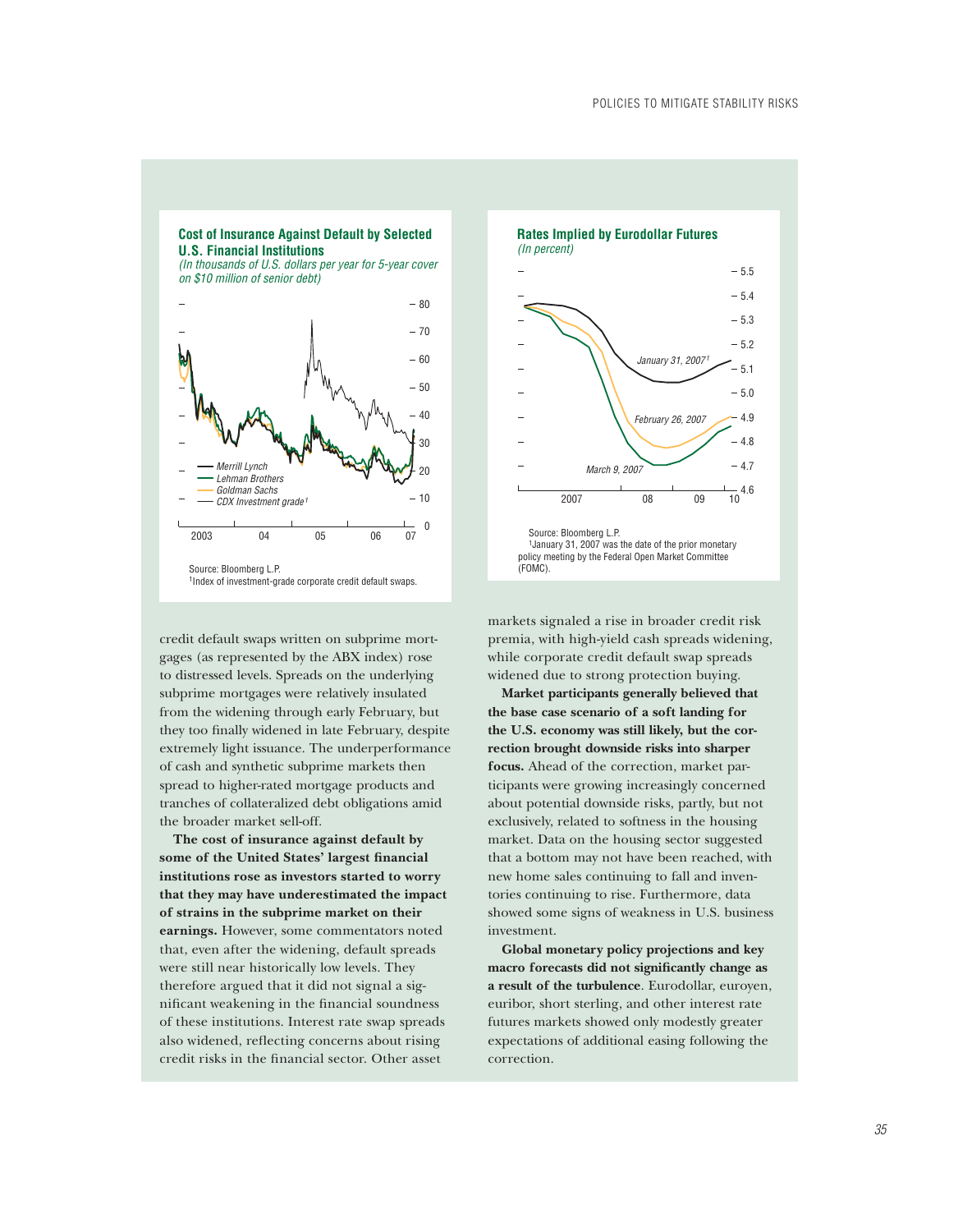# **Box 1.5** *(concluded)*

#### *Which Markets Were Affected Most?*

As discussed in detail in this chapter, the low volatility environment, rising risk appetite, and relaxed financing conditions had encouraged leveraged investment positions across a wide range of risk assets and strategies. Accordingly, **the markets that sold off the most were those that were most reliant on a continuation of this environment, and most susceptible to a rise in risk aversion.** In contrast to the correction in May–June 2006, which was mostly concentrated in emerging markets, the February–March 2007 risk reduction episode was more broadly based. More specifically, the most volatile moves relative to recent historical episodes were in the carry trades targeting higher-yielding currencies, implied volatility, mature sovereign debt markets, and both developed and emerging market equities. Corporate credit also saw significant movements.

**The most extended carry trades were partially unwound,** representing their worst performance since early 2006, with implied volatility experiencing moves greater than two standard deviations. The yen appreciated by 4 percent against the dollar, and higher-yielding currencies, especially in Brazil, Turkey, and South Africa, fell. An (unleveraged) investor funding a long rand money market position in yen would have lost an entire year's interest differential as a result of the currency move.

**Implied volatility spiked across fixed-income, currency, and equity markets, reflecting the increase in realized volatility.** Prior to this episode, many hedge funds were said to have played a part in pushing down volatility by selling options.

**Prices in mature equity markets fell in response to perceived risks in the U.S. outlook.** U.S., Japanese, and European equities fell in tandem as the increase in economic uncertainty was reflected in lower equity prices and the rise in equity volatility. Shares of financial companies declined on concerns over potential exposure to credit markets.





**Equity prices in emerging markets fell, but by less than during the May**–**June 2006 period.** The markets that had seen large rallies in the first few months of the year—China, Malaysia, the Philippines, Turkey—and where pricing had thus become rich, declined the most. In contrast to the May–June 2006 episode, emerging market sovereign debt spreads were less affected. There was little differentiation across regions and no fundamental driver other than an unwinding of risk.

**Most notable about the February**–**March 2007 sell-off was the breadth and speed of the sell-off of riskier assets.** The correlation of returns across asset classes was rising at the end of 2006, and the turbulence drove it higher still, thus reducing the benefits of diversification. However, even at the height of the February–March sell-off, volatility was still below the peak seen during the May–June 2006 correction. Two-way liquidity was maintained in all markets, and credit derivatives markets functioned smoothly.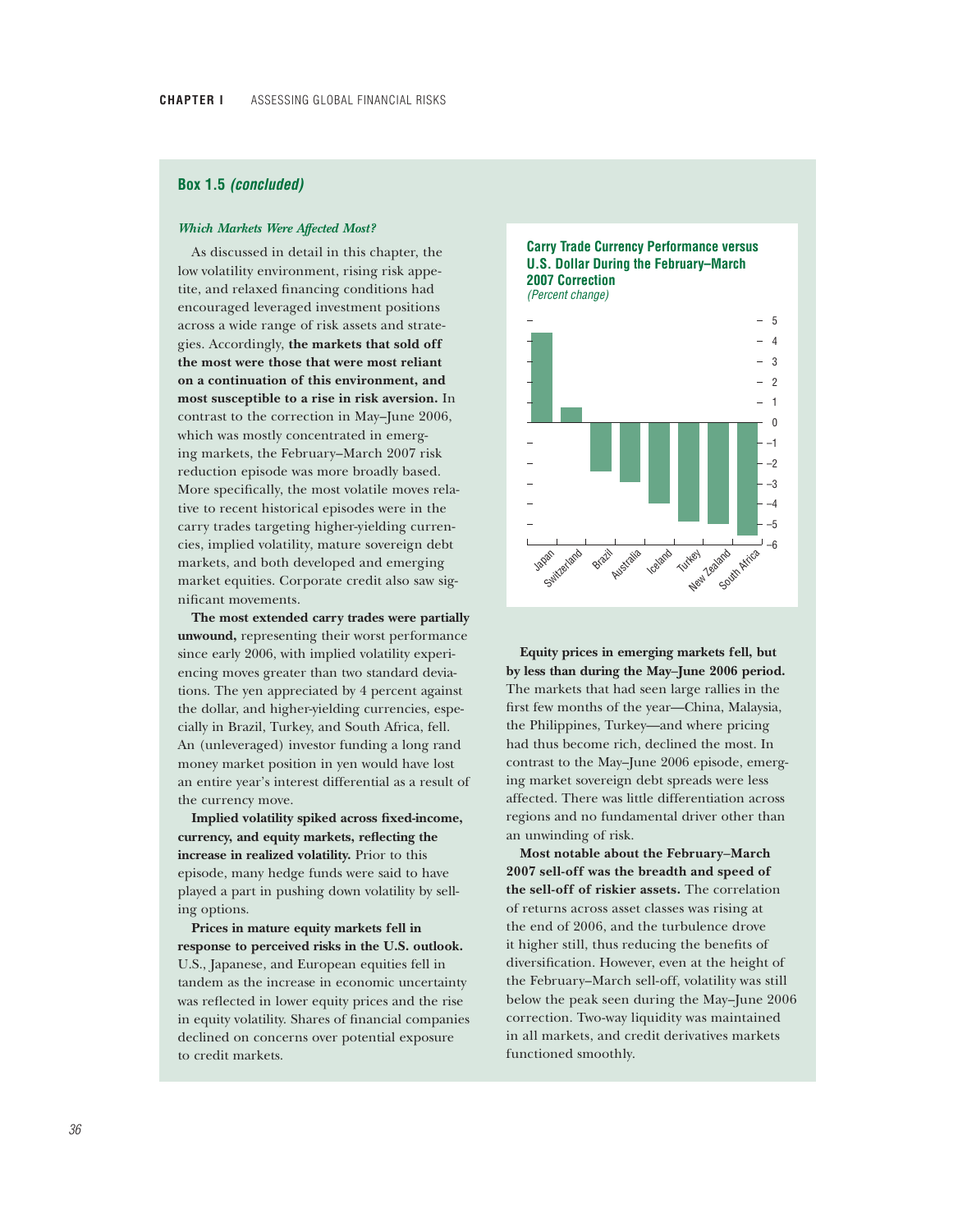

Sources: Bloomberg L.P.; JPMorgan Chase & Co.; Morgan Stanley Capital International; and IMF staff estimates.

### *Implications*

Despite recent market corrections, global financial stability continues to be underpinned by the favorable economic baseline scenario.

activity through enhanced dialogue with supervisors and oversight of the regulated banks and brokers that service hedge funds will likely be the most effective and practical approach, and one that does not limit the hedge funds' potential to contribute to financial stability. As with standard practices in other financial industries, efforts by the private sector and supervisors to consider and possibly develop a code of best practices for the hedge fund industry is to be welcomed. Finally, monitoring developments in the global hedge fund industry from an inter-







However, financial market and credit risk have shifted to the downside, and warrant attention by market participants and regulators.

The unwinding of carry trades highlighted risks to emerging markets that are overly reliant on portfolio inflows. Some emerging market countries with large current account deficits and external vulnerabilities have relied on foreign investor inflows into local bond markets, attracted by higher yields, but the correction demonstrated that such flows can dwindle or reverse if financial volatility becomes elevated.

national and multilateral perspective should be increasingly useful as a complement to domestic efforts.

# **Annex 1.1. Implementing the Global Financial Stability Map**

*Note: The main author of this annex is Brian Bell.*

This annex outlines the choice of indicators and the particular advantages and disadvantages of each measure—for each of the broad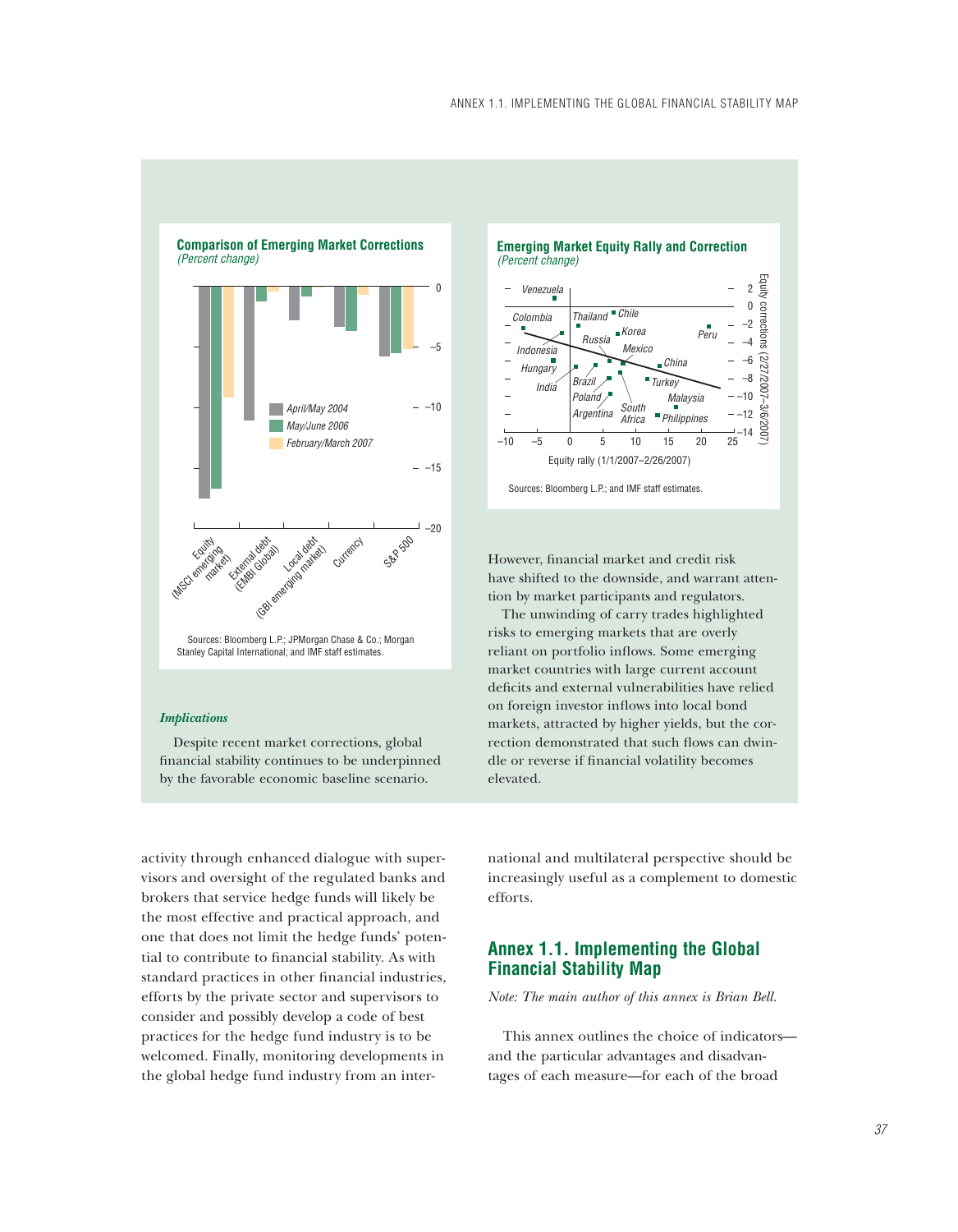



Sources: Bloomberg L.P.; and IMF staff estimates.

# **Figure 1.30. G-3 Excess Household and Corporate Liquidity**

(In percentage points)



Sources: Organization for Economic Cooperation and Development; Bloomberg L.P.; and IMF staff estimates.

risks and conditions on the global financial stability map (Figure 1.1). The map is supplemented by market intelligence and judgment where available indicators cannot be adequately represented.

To begin constructing the stability map, we determine the percentile rank of the current level of each indicator relative to its history to guide our assessment of current conditions, relative to both the September 2006 GFSR and over a longer horizon. Where possible, we have therefore favored indicators with a reasonable time series history. However, the final choice of positioning on the map is not mechanical and represents the best judgment of IMF staff. The stability map is a work in progress and will be developed further in future GFSRs. As the concepts underlying the risks and conditions are refined, more effective indicators could replace some of those discussed below. Table 1.3 shows how each indicator has changed since the last GFSR as well as our overall assessment of the movement in each risk and condition.

#### **Monetary and Financial Conditions**

*Measures the availability and cost of funding linked to global monetary and financial conditions.*

To capture movements in general monetary conditions in mature markets, we begin by examining the cost of central bank liquidity, measured as the average level of real short rates across the G-3 (Figure 1.29). We then take a broad measure of excess liquidity, defined as the difference between broad money growth and estimates for money demand (Figure 1.30). Realizing that the channels through which monetary policy is transmitted to financial markets are complex, some researchers have found that including capital market measures more fully captures the effect of financial prices and wealth on the economy. We therefore also use a financial conditions index that incorporates movements in exchange rates, interest rates, credit spreads, and asset market returns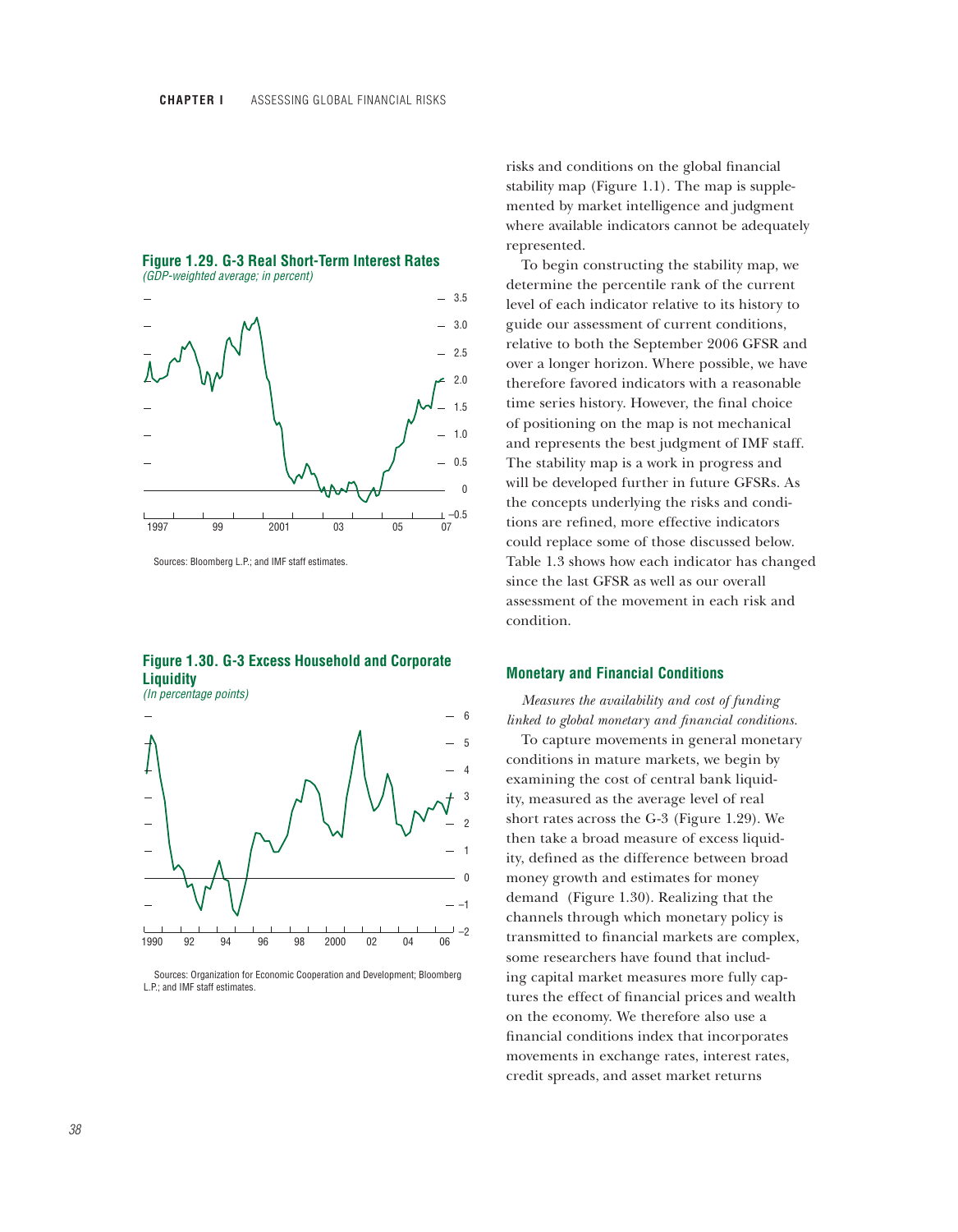# **Table 1.3. Changes in Risks and Conditions Since the September 2006** *Global Financial Stability Report*

| <b>Conditions and Risks</b>                                                                                                                                                                        | <b>Change since</b><br>September<br>2006 GFSR                               |
|----------------------------------------------------------------------------------------------------------------------------------------------------------------------------------------------------|-----------------------------------------------------------------------------|
| <b>Monetary and Financial Conditions</b><br>G-3 average real short rate<br>Adjusted broad monetary growth<br>Financial conditions index<br>Growth in official reserves                             | $\leftrightarrow$<br>$\downarrow$<br>$\uparrow$<br>$\leftrightarrow$        |
| <b>Risk Appetite</b><br>Merrill Lynch investor survey<br>State Street investor confidence<br>Flows into EM bond and equity funds<br>Goldman Sachs risk aversion index                              | $\uparrow \uparrow$<br>↑↑↑↑↑                                                |
| <b>Macroeconomic Risks</b><br>World Economic Outlook global growth risks<br>G-3 confidence indices<br>Economic surprise index<br>٠                                                                 | ナーナー                                                                        |
| <b>Emerging Market Risks</b><br><b>Fundamental EMBIG spread</b><br>Ratings agency upgrades/downgrades<br>Volatility of median inflation<br>Implied volatility of EM foreign exchange               | $\downarrow$<br>$\leftrightarrow$<br>$\downarrow$                           |
| <b>Credit Risks</b><br>Global high-yield index spread<br>Credit quality composition of high-yield index<br>Speculative default rate forecast<br>LCFI portfolio default probability                 | $\uparrow$<br>$\downarrow$<br>$\leftrightarrow$<br>$\leftrightarrow$        |
| <b>Market Risks</b><br>Value-at-risk of investment banks<br>Hedge fund market sensitivity measure<br>Speculative positions in futures markets<br>٠<br>Implied volatility across asset classes<br>٠ | ↑<br>$\begin{array}{c}\n\rightarrow \\ \uparrow \\ \downarrow\n\end{array}$ |

Note: Changes are defined for each risk/condition such that  $\uparrow$ signifies more risk or easier conditions and  $\downarrow$  signifies the converse.  $\leftrightarrow$  indicates no appreciable change.

(Figure 1.31).40 Rapid increases in official reserves held by the central bank create central bank liquidity in the domestic currency and in global markets. In recent years, the investment of a large share of these reserves into U.S. treasuries and agencies has contributed to the low yields in global fixed-income markets. To

40Several investment banks produce broad financial condition indexes. This annex reports on one produced by Goldman Sachs. The benefits of including broad measures of financial conditions are discussed in English, Tsatsaronis, and Zoli (2005). For more discussion on gauging liquidity conditions, see the April 2005 GFSR (IMF, 2005, Box 2.1).

# **Figure 1.31. Goldman Sachs Global Financial Conditions Index**



Sources: Goldman Sachs; and IMF staff estimates.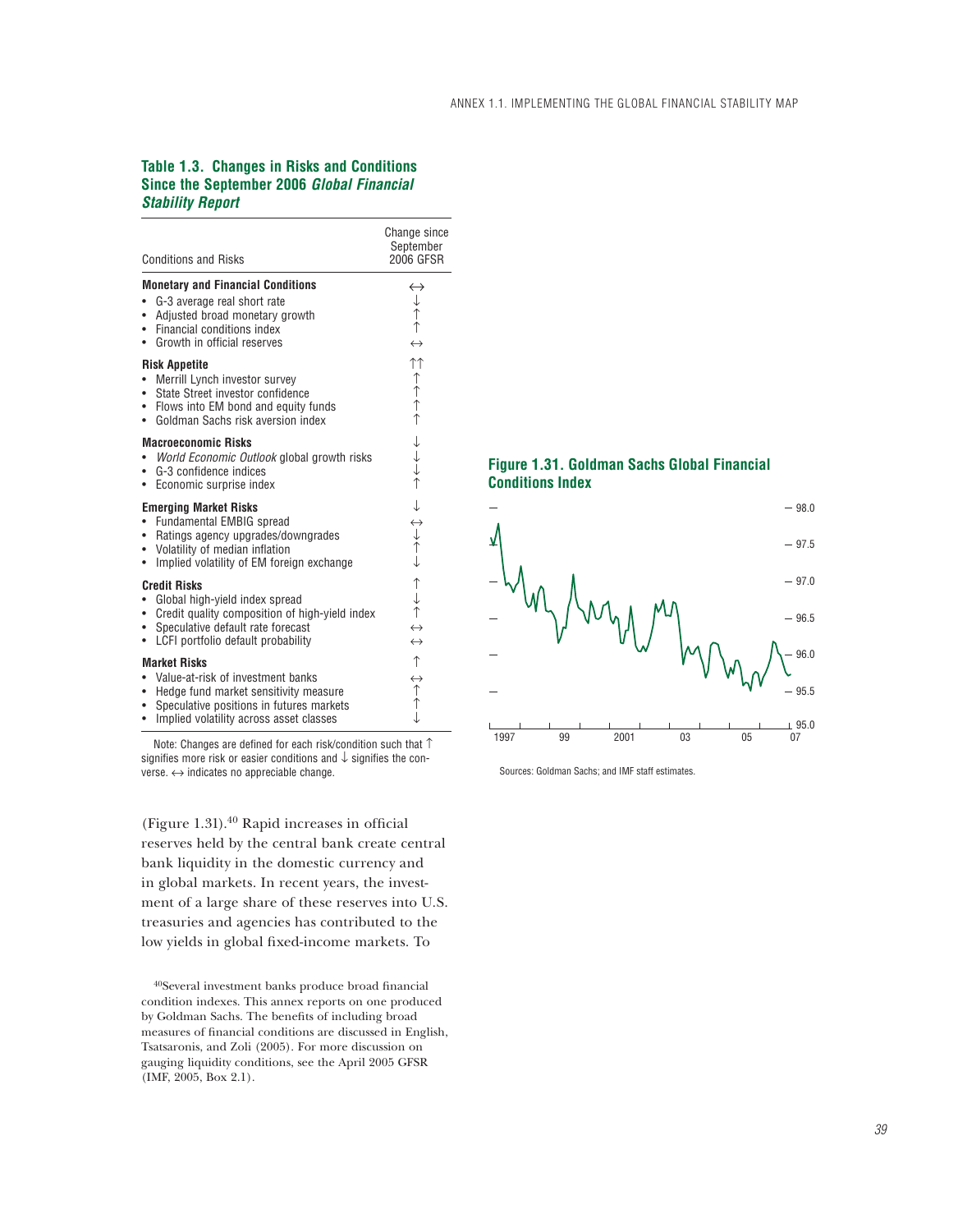

(In percent; 12-month growth)



Sources: Bloomberg L.P.; and IMF staff estimates.

### **Figure 1.33. Merrill Lynch Fund Manager Survey Question on Risk Appetite** (In percent)



Source: Merrill Lynch.

Note: Value indicates the net percent of surveyed investors reporting risk-taking in excess of benchmark level.

measure this, we look at the growth of official international reserves held at the U.S. Federal Reserve System (Figure 1.32).

Monetary and financial conditions remain broadly positive, particularly relative to historical experience. The growth in broad money and official reserves has remained robust, and financial conditions continue to ease as a result of rising equity markets and the continued narrowing of credit spreads. Indeed, the financial conditions index remains close to the easiest it has been in the last 10 years. Offsetting this to some extent, real short rates have risen as a result of both increased expectations of policy tightening and lower inflation outcomes, though they remain moderate compared to the longer run. Overall, monetary and financial conditions remain favorable and at broadly the same level as at the time of the September 2006 GFSR.

# **Risk Appetite**

*Measures the willingness of investors to take on additional risk by increasing exposure to riskier asset classes, and the consequent potential for increased losses.*

This measure looks at the extent to which investors are actively taking on more risk. A direct approach to this exploits survey data that explicitly seek to determine the risk-taking behavior of major institutional investors. The Merrill Lynch Investor Survey asks more than 300 fund managers what level of risk they are currently taking relative to their benchmark (Figure 1.33). We then track the net percentage of investors reporting higher-than-benchmark risk-taking. An alternative approach is to examine institutional holdings and flows into risky assets, on the basis that an increase in such positions signals an increased willingness of institutional investors, relative to individual domestic investors, to take on risk. The State Street Investor Confidence Index uses changes in investor holdings of equities relative to other, safer, assets to measure risk appetite, covering portfolios with around 15 percent of the world's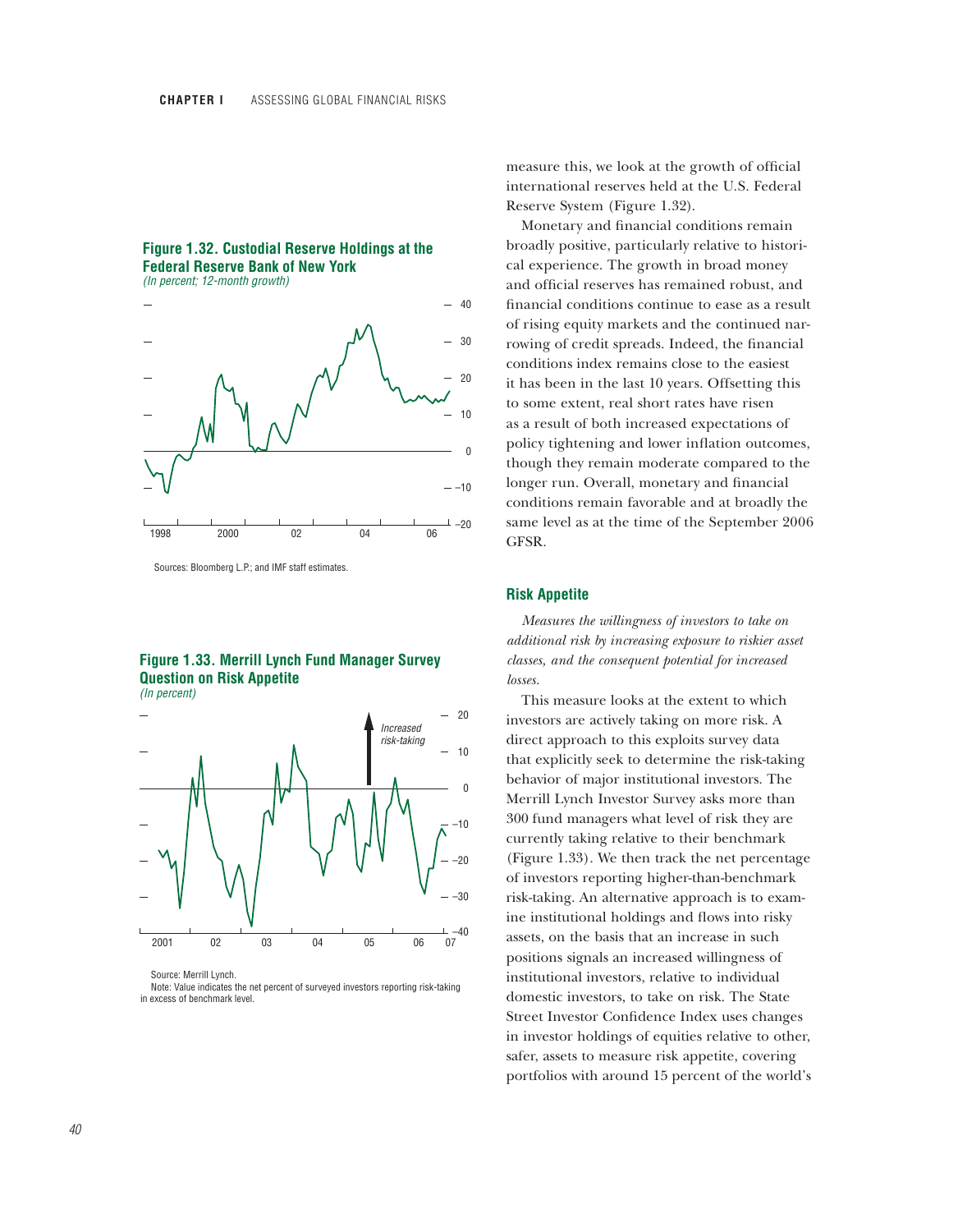tradable assets (Figure  $1.34$ ).<sup>41</sup> In addition, we take account of flows into EM equity and bond funds, as these represent another risky asset class (Figure 1.35). Risk appetite may also be inferred indirectly by examining price or return data. As an example of this approach, the Goldman Sachs Risk Aversion Index measures investors' willingness to invest in risky assets as opposed to risk-free securities, building on the premises of the capital asset pricing model (Figure 1.36). By comparing returns between treasury bills and equities, the model allows the level of risk aversion to move over time. Taken together, these measures cover various aspects of risk-taking and provide a broad indicator of risk appetite.

The level of risk appetite has increased in recent months, as investors have become more confident that global growth will remain strong through 2007 and the U.S. economy will experience a soft landing. Investors report increasing risk-taking relative to benchmarks, and flows into riskier assets have been rising. As discussed in this chapter, investors are increasingly moving up the risk curve reflected in rising capital flows into local and corporate EMs and greater interest in more exotic markets. However, most of the measures we have looked at remain comfortably below the extremes of risk appetite observed at previous points. This suggests that, while risk appetite is rising, it is not yet at levels that cause significant concern for financial stability.

### **Macroeconomic Risks**

*Measures the risk of macroeconomic shocks with the potential to trigger a sharp market correction, given existing conditions in capital markets or a stress on financial institutions.*

The principal assessment of macroeconomic risks is based on the analysis contained in the April 2007 *World Economic Outlook* and is consistent with the overall conclusion reached in



**Figure 1.34. State Street Investor Confidence Index**

Source: State Street Global Markets.



(In percent of assets under management; 13-week moving average)



Sources: Emerging Portfolio Fund Research, Inc.; and IMF staff estimates.

<sup>41</sup>See Froot and O'Connell (2003) for a discussion of the benefits of using data on portfolio holdings to capture risk appetite.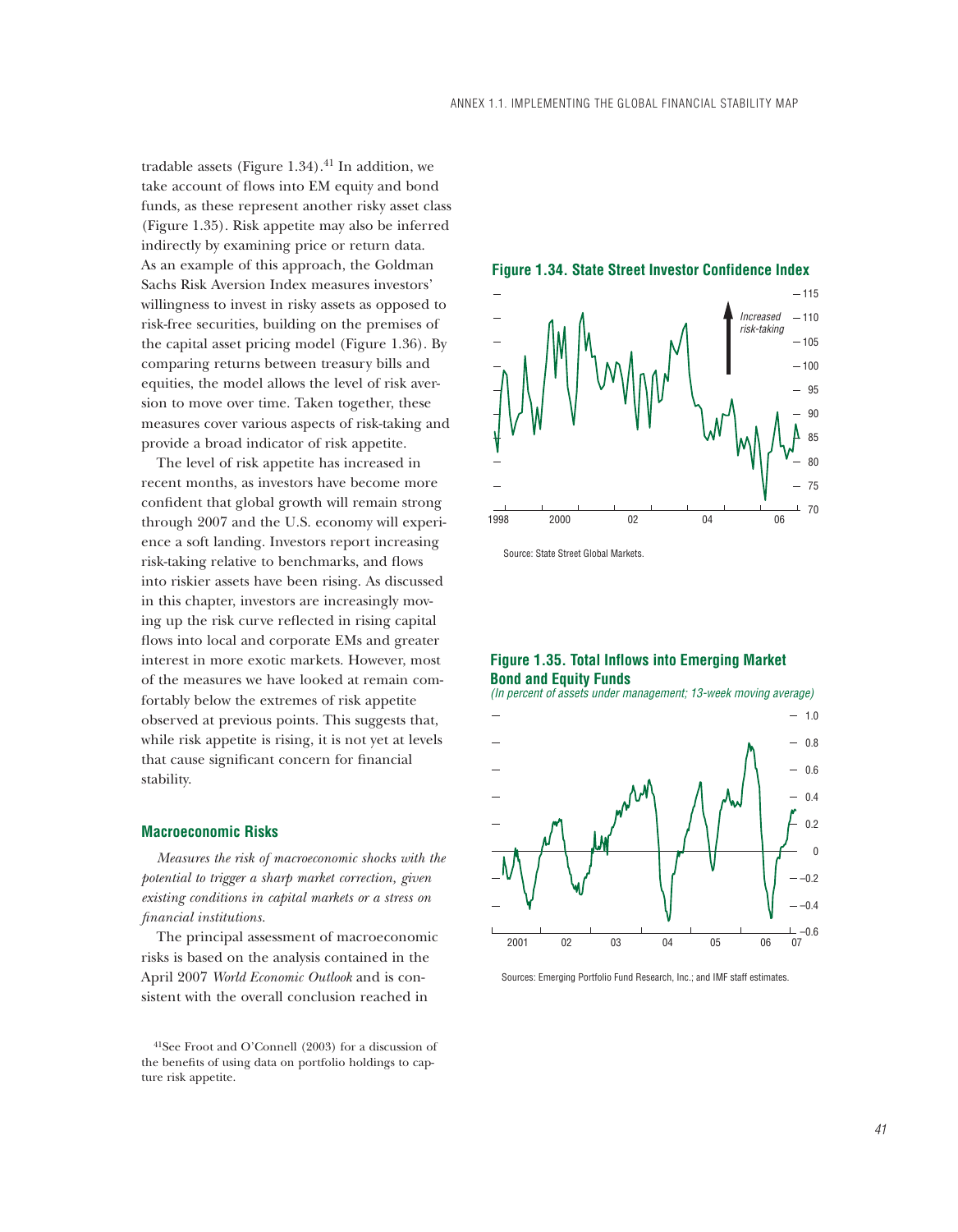

**Figure 1.36. Goldman Sachs Risk Aversion Index**





Sources: Bloomberg L.P.; and IMF staff estimates.

that report on the outlook and risks for global growth (IMF, 2007). We complement that analysis by examining measures that focus on movements in confidence regarding the overall economic outlook. First, we look at the GDPweighted sum of confidence indices across the major mature markets to determine whether businesses and consumers are optimistic or pessimistic about the economic outlook (Figure 1.37). Second, we examine an index of economic activity surprises that shows whether data releases are consistently surprising financial markets on the upside or downside (Figure 1.38). The aim is to capture the extent to which informed participants are likely to have to revise their outlook for economic growth in light of realized outcomes.

Macroeconomic risks appear to have declined since the September 2006 GFSR. The *World Economic Outlook* forecasts healthy global growth for 2007 and argues that, while risks to growth are still tilted modestly to the downside, these risks have declined since the last assessment. This is consistent with the indicators outlined above, which show an increased level of confidence in the macroeconomic outlook and expectations of robust global growth through 2007. Risks remain, however, including the weakness of the U.S. housing market and a disorderly adjustment of large global imbalances.

### **Emerging Market Risks**

*Measures risks associated with underlying fundamentals in EMs and their vulnerabilities to external risks.*

The risks measured here are conceptually separate from, though closely linked to, macroeconomic risks, since they focus only on EMs, as opposed to the global environment. Using the model of EM sovereign spreads presented in previous GFSRs, we can identify the movement in EMBIG spreads accounted for by changes in the fundamentals of EM countries as opposed to the spread changes resulting from external factors (Figure 1.39). These fundamental factors account for changes in economic, political,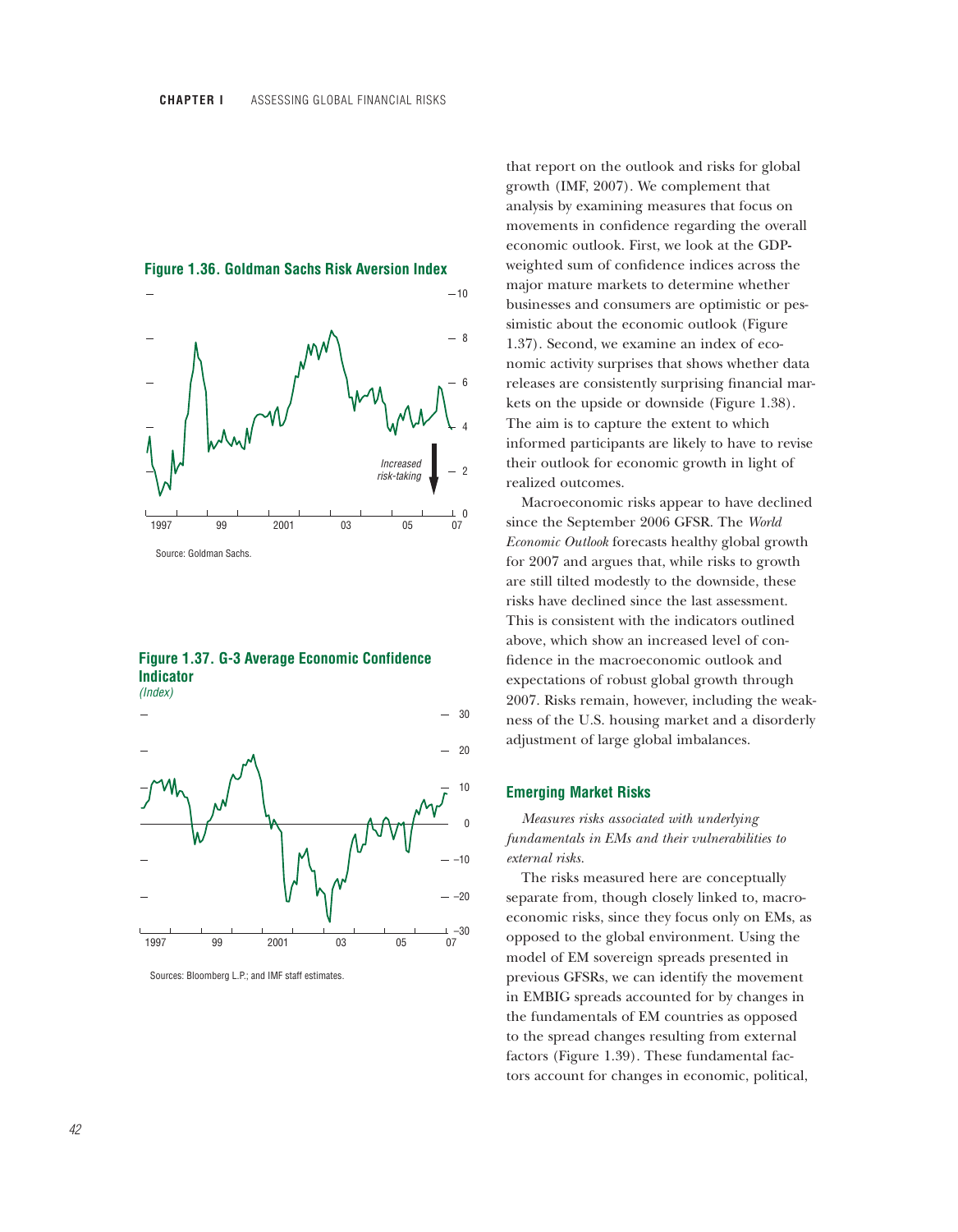and financial risks within the country. This is then complemented by examining the trend in sovereign rating actions of S&P and Moody's (Figure 1.40). The measure attempts to capture improvements in both the macroeconomic environment facing such economies and in progress in reducing vulnerabilities arising from external financing needs. We also want to measure fundamental conditions in EMs that are separate from those related to sovereign debt, particularly given the reduced need for such financing across many EMs. Consequently we examine the volatility of inflation rates across EMs (Figure 1.41). To the extent that monetary policy has become more predictable and dedicated to controlling inflation, we might expect a decline in this measure. Finally, we use the recently constructed JPMorgan EM currency volatility index for a market-price-based perspective on risk across emerging markets (Figure 1.42).

Emerging market risks remain low by historical standards and have probably declined slightly since the September 2006 GFSR. Spreads on sovereign debt have declined to record lows as fundamentals have improved strongly across EMs, and ratings actions continue to be very favorable in spite of some recent high-profile downgrades. Having said this, there has been some increase in inflation volatility across a number of EMs, admittedly from low levels, that may challenge the commitment of policymakers to price stability, and there remain concerns over reform fatigue in a number of countries. Implied volatility on EM assets is also low, suggesting that market participants are not unduly concerned over EM risks. While there are significant risks in some countries, the market appears confident that such risks will not spread across the wider EM universe.

# **Credit Risks**

*Measures credit exposures creating the potential for defaults that could produce losses in systemically important financial institutions.*

Spreads on a global high-yield index provide a market-price-based measure of investors' assess-

 $-15$ –10 –5 0 5 10  $-15$ 2000 02 04 06 (On a rolling 6-month cumulative basis)

**Figure 1.38. Dresdner Kleinwort Global Economic**

**Activity Surprise Index**

Source: Dresdner Kleinwort. Note: Net number of positive less negative data surprises.





Sources: Bloomberg L.P.; JPMorgan Chase & Co.; The PRS Group; and IMF staff estimates

Note: EMBIG = Emerging Market Bond Index Global. The model excludes Argentina because of breaks in the data series related to debt restructuring. Owing to short data series, the model also excludes Indonesia and several smaller countries. The analysis thus includes 32 countries.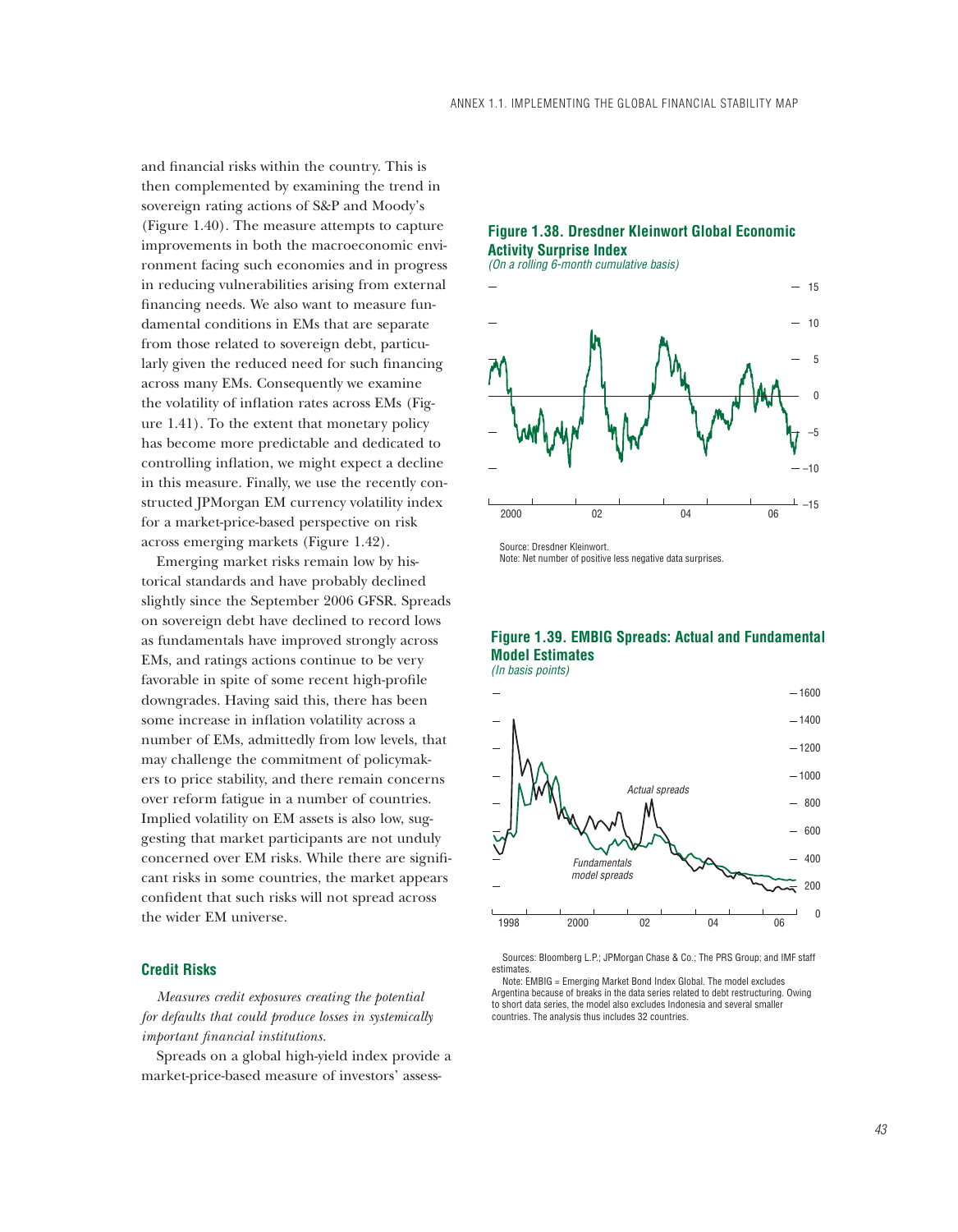**Figure 1.40. Emerging Market Credit Quality:**



Sources: JPMorgan Chase & Co.; Standard & Poor's; Moody's; and IMF staff estimates.

Note: Data compiled as net sovereign credit actions of upgrades (+1 for each notch), downgrades (–1 for each notch), changes in outlooks (+/– 0.25), and reviews and creditwatches (+/– 0.5).

# **Figure 1.42. JPMorgan Emerging Market Foreign Exchange Implied Volatility Index** (In percent)









Sources: Bloomberg L.P.; and IMF staff estimates.

Note: Average of 12-month rolling standard deviations of consumer price changes in 25 emerging markets.

# **Figure 1.43. Merrill Lynch Global High-Yield Index Spread**

(In basis points)



Sources: Merrill Lynch; and Bloomberg L.P.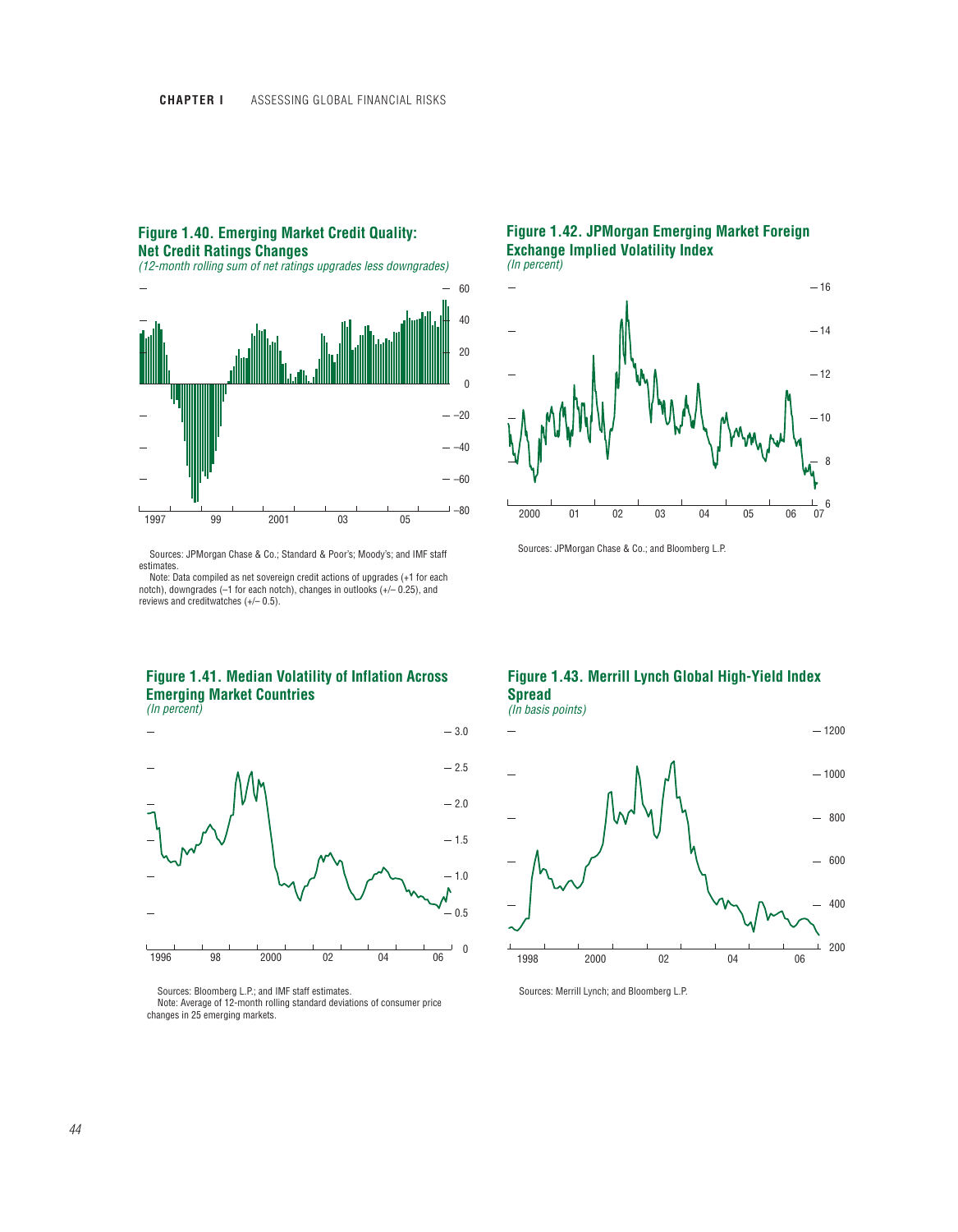ments of corporate credit risk (Figure 1.43). We recognize, however, that such an assessment forms only part of the pricing of such assets, and that prices can deviate from fundamental valuations over extended periods of time. Consequently, we also focus on more direct measures of credit quality. To do this, we examine the credit-quality composition of the high-yield index to identify whether it is increasingly made up of higher- or lower-quality issues (Figure 1.44). To be precise, we report the percentage of the index comprised of CCC or lower rated issues. This captures two distinct effects: first, a change in the ratings of corporate issues already in the index; and second, differences in the quality of new issues that are entering the index compared with the current constituents. Both are important in measuring the overall level of credit quality. We also examine forecasts of the global speculative default rate produced by Moody's (Figure 1.45). While forecast default rates depend on the robustness of the underlying econometric model, they at least conceptually present a forward-looking measure of defaults as opposed to the traditional trailing realized default rates. Finally, we use the credit risk indicator for large complex financial institutions (LCFIs) discussed in Annex 1.2 to highlight market perceptions of systemic default risk in the financial sector, given our remit of focusing on financial stability (Figure 1.46).

Credit risks remain low, particularly given the stage of the business cycle. Credit spreads are tight and default rates are low, with little expectation of a major pickup over the course of the year. Having said that, there has been some marginal deterioration in the credit quality of the high-yield corporate debt indices and, as discussed in this chapter, corporate leverage in private markets is rising. In addition, the downturn in the U.S. housing market implies a rise in credit risk in mortgage-related instruments. While this does not imply an immediate risk to financial stability from the credit market, it does suggest that risks are gradually building that could materialize in the event of a major credit event or risk retrenchment. Hence we would



**Figure 1.44. Share of CCC or Lower-Rated Corporate**





Source: Moody's.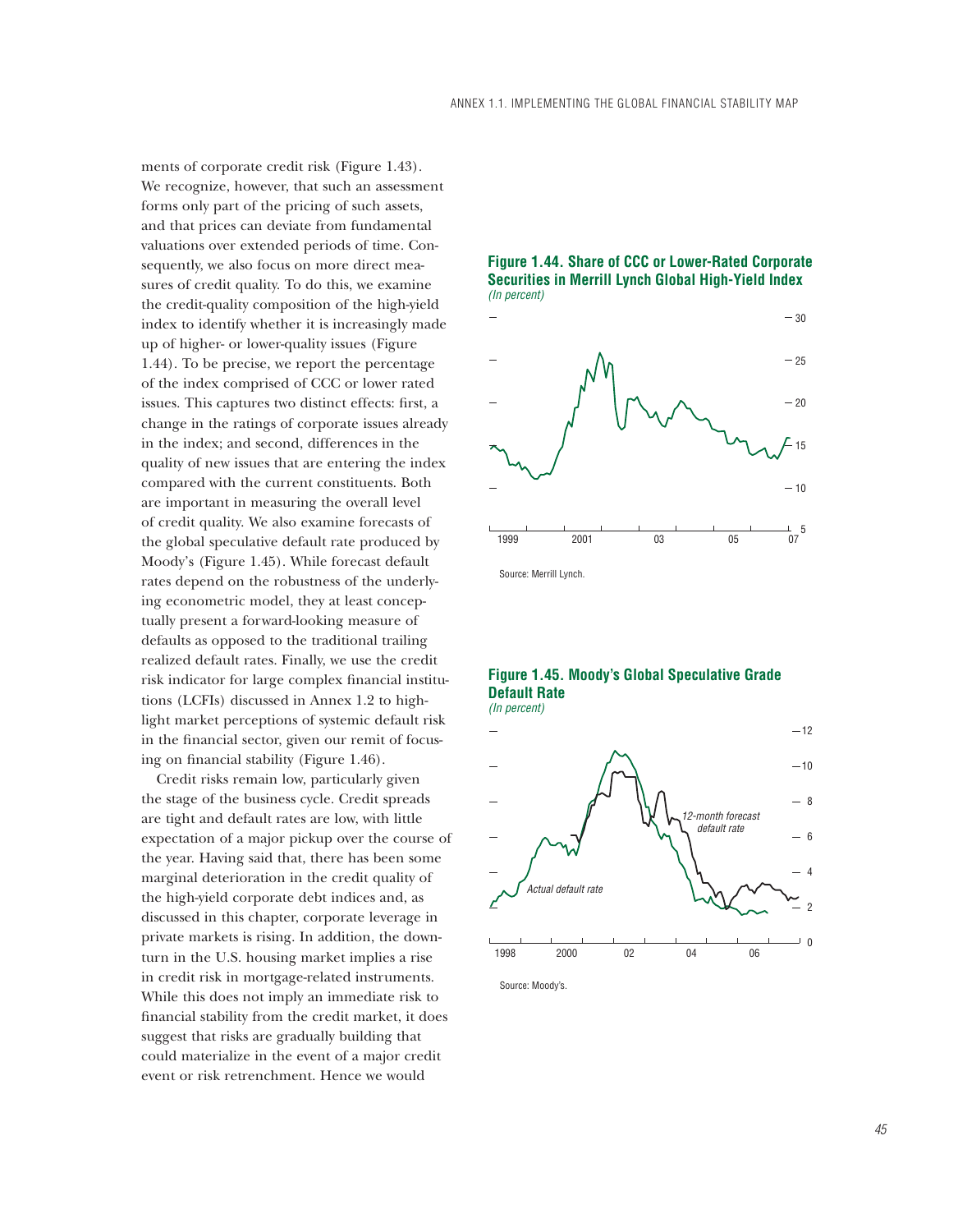**Figure 1.46. Probability of Multiple Defaults in Select**



Sources: Bloomberg L.P.; and IMF staff estimates.

**Figure 1.47. Hedge Fund Market Sensitivity Measure** (Sum of betas across asset classes)



Sources: Bloomberg L.P.; and IMF staff estimates.

Note: Data represent a 36-month rolling regression of hedge fund performance versus real asset returns.

suggest that credit risks have risen marginally, though they remain at historically low levels.

# **Market Risks**

*Measures exposures of systemically important financial institutions and the potential for consequent markto-market losses, as well as the extent to which markets may be underpricing risk.*

The value-at-risk (VaR) across major investment banks provides a standard measure of the market exposure of this systemically important part of the financial sector, while an indicator attempting to capture the extent of market sensitivity of hedge fund returns provides a market risk indicator for this increasingly important trading group (Figure 1.47; see also Box 1.4). We also produce a speculative positions index, constructed from the noncommercial average absolute net positions relative to open interest across a range of futures contracts covering most asset classes as reported to the Commodity Futures Trading Commission (Figure 1.48). This measure will rise when speculators take relatively large positional bets on futures markets relative to commercial traders. Finally, we look at a measure of implied volatility across a range of assets to assess the extent of market concern over risk, though it may also indicate the extent to which markets are too complacent about those risks (Figure 1.49).

Market risks appear to be rising gradually, though from reasonably low levels. Our estimate of hedge fund risk-taking has been rising, and this is supported by our market intelligence. VaR among investment banks has also risen in absolute levels, though it remains low as a percentage of total equity. Still, the increased trading activity and risk-taking of such institutions increases the risks of mark-to-market losses. Speculator activity has increased across a range of futures contracts, and the increase in carry trades, supported by data on speculative short positions in Japanese yen, raises the risk of a market dislocation. Implied volatility across asset classes remains low, which may be interpreted as suggesting some complacency among market participants.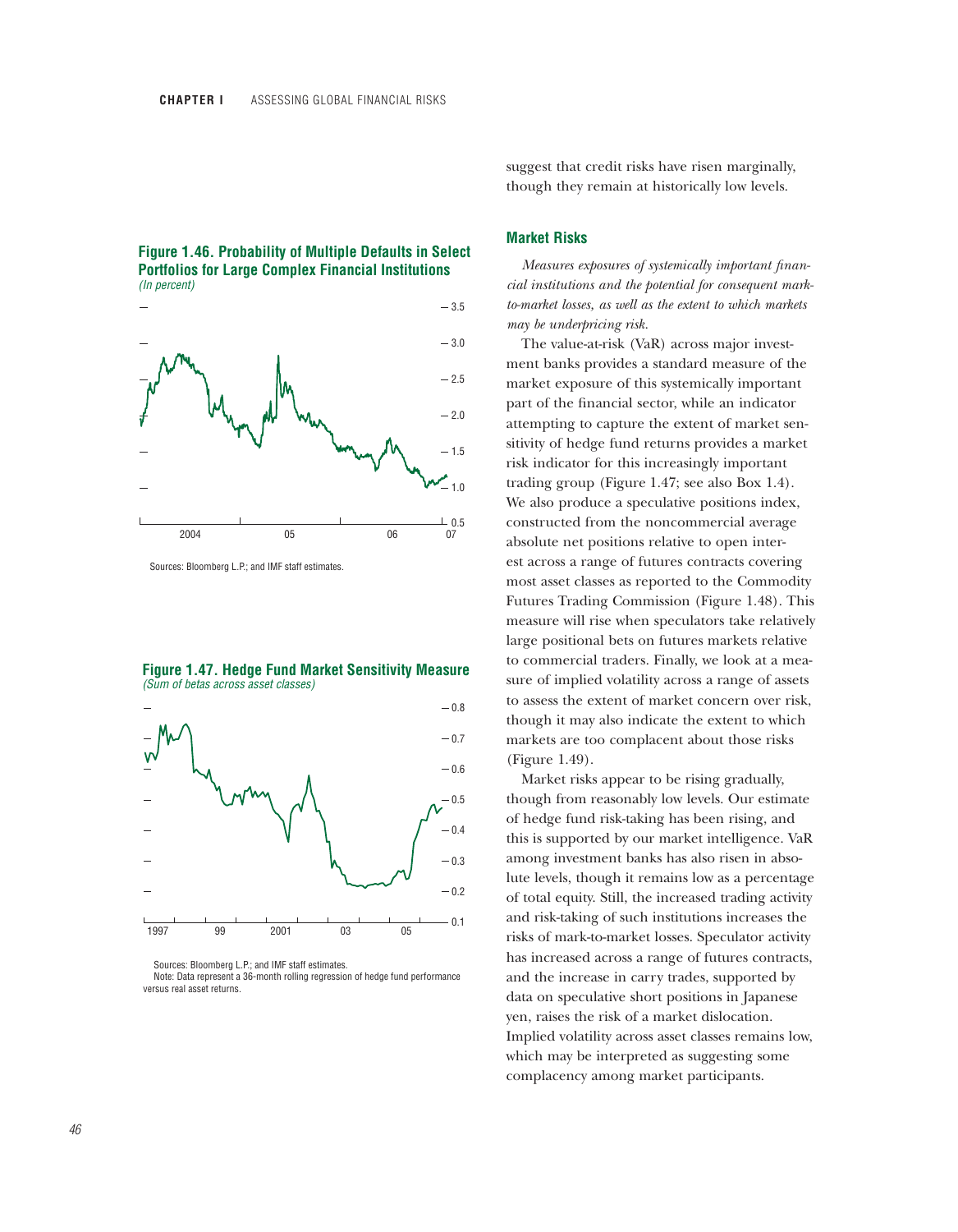# **Annex 1.2. Financial Systems in Mature and Emerging Markets**

*Note: The main authors of this annex are John Kiff and Nicolas Blancher, with input from regional divisions.*

In most regions, available indicators point to resilient financial systems, largely due to the strong macroeconomic environment. In particular, financial soundness indicators generally highlight well-capitalized and profitable banking systems benefiting from diversity of earnings and improving asset quality. Also, mature market financial system default risk, as reflected in credit derivative markets, remains relatively low (Figure 1.50).42 However, the LCFI risk indicator has risen slightly since October 2006, due to growing perceptions that the credit cycle may have peaked.43 In addition, new vulnerabilities and challenges may have started to emerge in some countries, due, for example, to rapidly accelerating credit growth. A potential economic slowdown or disruption in external financing may exacerbate such vulnerabilities, highlighting the importance of further reform efforts to strengthen regulatory and supervisory frameworks and to promote improved risk management practices. The situation in EMs across various regions is detailed below.

# **Latin America**

Reflecting the region's encouraging macroeconomic performance due in part to high commodity prices, countries in Latin America generally have attracted significant capital inflows. Central American countries, in particu-

42This issue of the GFSR continues the use of credit risk indicators to review the evolution of market perceptions of systemic default risk in mature market financial systems. The credit risk indicator index measures the probability of multiple defaults within three groups of 11 financial institutions, implied from the market prices of credit default swaps (IMF, 2005, Chapter II), LCFIs, commercial banks, and insurance companies.

43The late-2006 rise in the credit risk indicator was driven by a slight widening of the spreads on five-year credit default swaps referencing four of the 11 institutions.

# **Figure 1.48. Average Net Speculative Positions in U.S. Futures Markets**

(In percent of open-interest across select futures markets; 30-day moving average)



Sources: Bloomberg L.P.; and IMF staff estimates.

Note: Data represent the absolute value of the net position taken by non-commercial traders in 17 select U.S. futures markets. High values are indicative of heavy speculative positioning across markets, either net-long or net-short.

# **Figure 1.49. Composite Volatility Index**



Sources: Bloomberg L.P.; and IMF staff estimates. Note: Data represent an average z-score of the implied volatility derived from options on stock market indices, interest rates, and exchange rates. A value of 0 indicates the average implied volatility across asset classes is in line with the period average (from 12/31/98 from which data are available). Values of +/– 1 indicate average implied volatility is one standard deviation above or below the period average.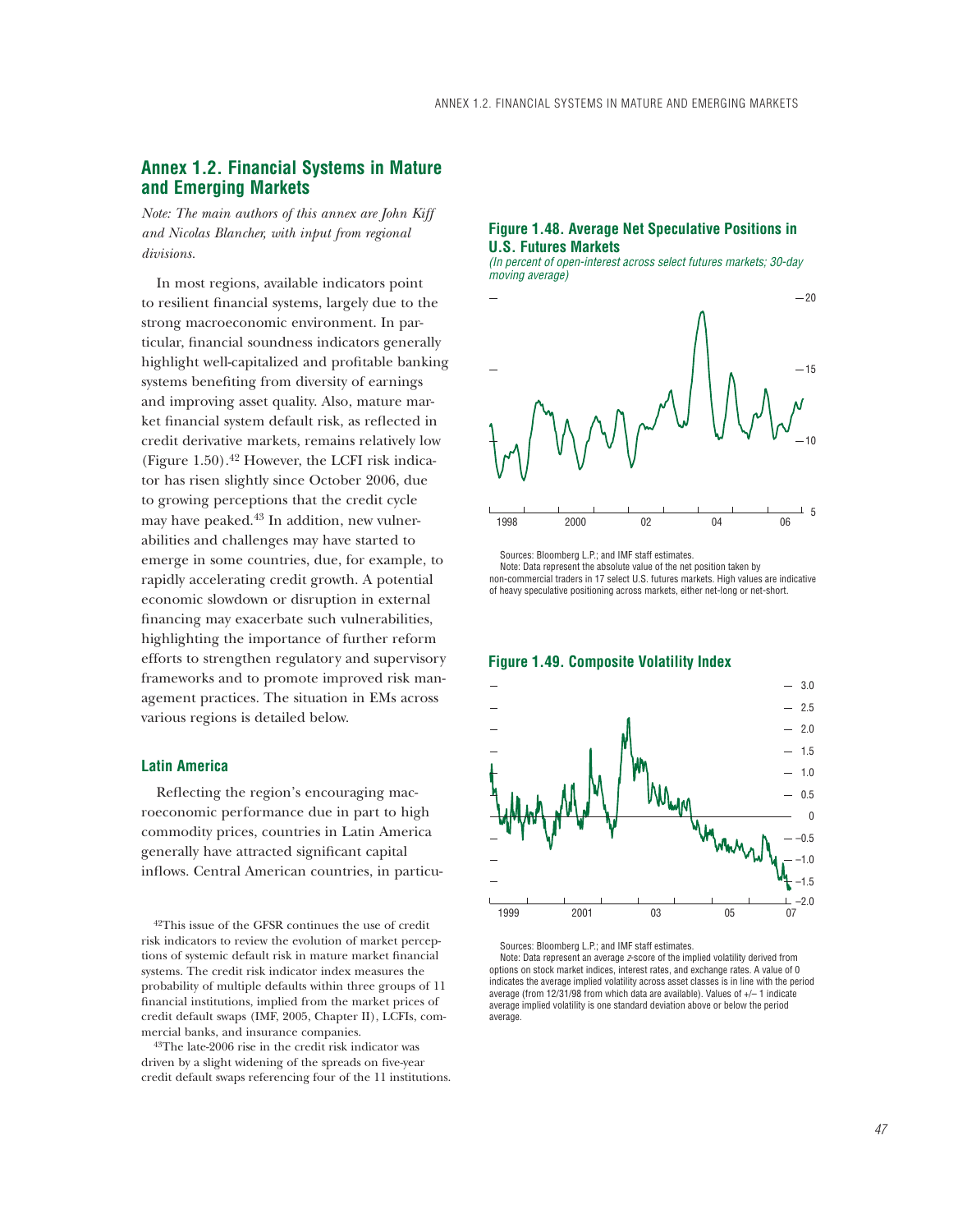



Sources: Bloomberg L.P.; and IMF staff estimates. Note: LCFIs = large complex financial institutions.

lar, have witnessed the acquisition of major local banks by international banks. In most countries, including Argentina, Brazil, and Mexico, the banking sector has continued to show adequate capitalization, improved asset quality, and rising profitability. Credit growth has begun to decelerate, but still outpaces GDP growth in most countries.

Against this backdrop, bank exposures to government debt remain high in some countries (e.g., Brazil), and indirect currency risk (from lending in foreign currency to unhedged borrowers) continues to be a potential vulnerability in dollarized economies, even though these risks appear to have declined in the current macroeconomic environment. The main macrofinancial risks appear to originate from the external sector, and include a potential drop in commodity prices, or the possible effects of a disruptive adjustment in global imbalances that could result in a decline or even reversal of capital flows to the region.

# **Asia**

With few exceptions, banking systems seem well capitalized, liquid, and profitable, reflecting loan volumes, diversity of earnings, and improving asset quality. Capital markets also have performed well and continued to deepen (e.g., debt and derivatives markets). Such improvements have been facilitated by the ongoing restructuring and favorable macroeconomic environment, while regulatory changes and capital flows helped spur the capital markets. Nevertheless, vulnerabilities remain and new supervisory and risk management challenges are emerging. While nonperforming loans (NPL) have declined, they remain high in a few countries. Renewed capital inflows into many Asian countries may present challenges for stock market and currency valuations, as well as for monetary policy conduct. Intensified competition has led banks and nonbank institutions to aggressively diversify their activities (e.g., into microfinance, securitization, and credit derivative markets), while local banks strive to grow in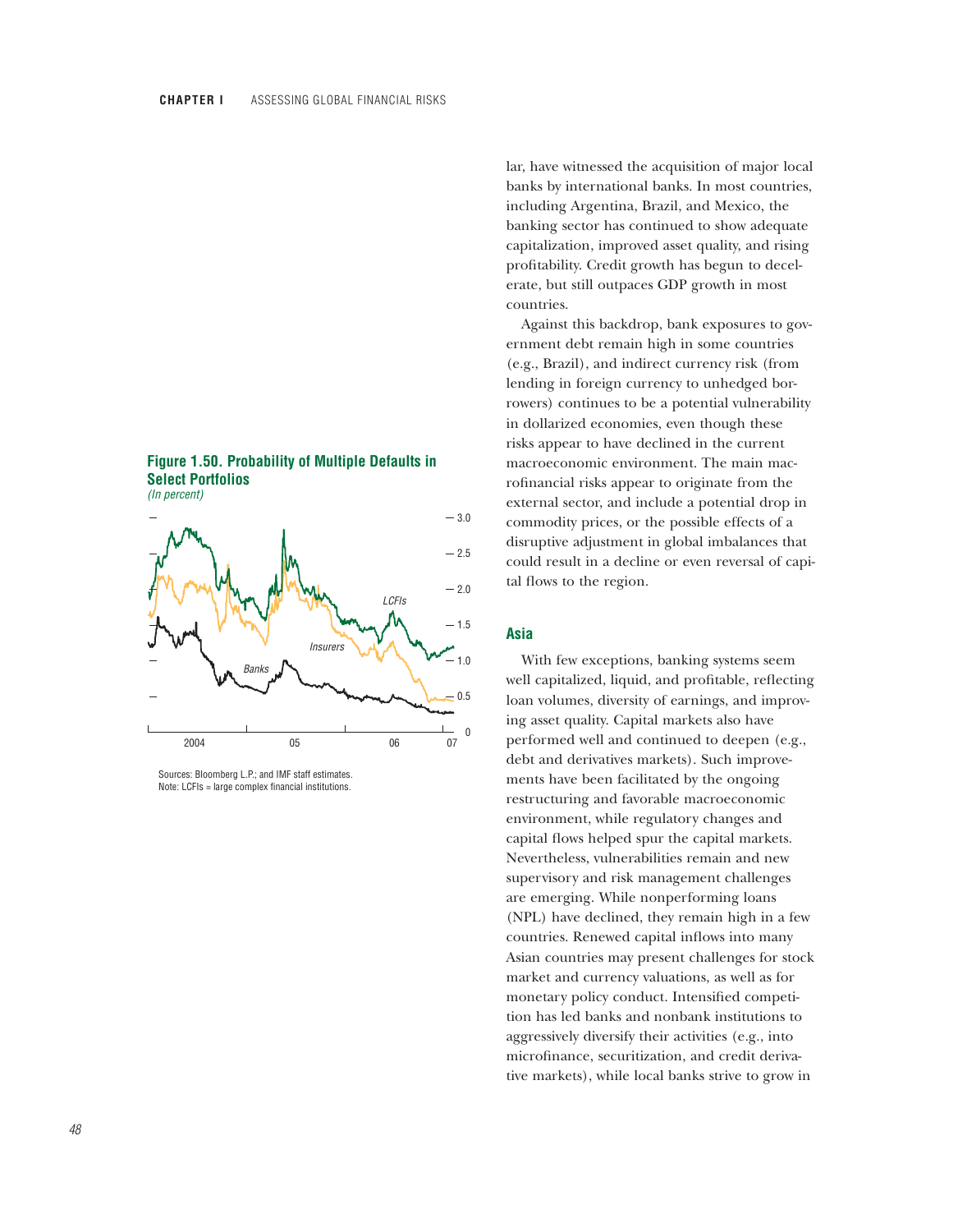rapidly consolidating markets. Finally, economic growth is expected to slow as interest rates notch up to curb inflationary pressures and, in certain countries, banks may face substantial losses due to currency appreciation, while households will be increasingly vulnerable to housing price corrections and higher borrowing costs.

Going forward, despite substantial progress, the reform agenda remains large. Several countries have introduced medium-term financial sector strategies, state-run institutions are being reformed, regulatory frameworks have improved as part of preparations for Basel II implementation, and the focus is increasingly shifting to capital market development and deregulation. However, financial sector surveillance needs strengthening, including based on the use of more up-to-date information, and recently introduced corporate governance guidelines need to be enforced. Finally, credit growth and asset price bubbles remain a concern, and the policy response warrants careful evaluation.

# **Emerging Europe**

Strong macroeconomic performance and the expansion of foreign financing continue to support buoyant lending to the private sector in most countries. Mortgage and consumer lending often remain the main drivers of the credit boom, as household indebtedness is still low compared to EU-15 average levels. Banking sectors appear relatively sound, with adequate capitalization, solid profitability, and good asset quality. With only a few exceptions, including Romania and Ukraine, the ratio of NPLs to total loans is below 5 percent (which also reflects rapid lending growth).

However, some risks have intensified. There is a growing exposure of banks to indirect foreign currency risk in certain countries, especially the Baltics, Bulgaria, and Croatia, where more than half of total lending is denominated in foreign currencies. The risk of a real estate price bust has become more pronounced in several countries, and mortgage foreclosure procedures have

not yet been tested in a downturn environment. A slowdown or disruption of the external financing flows may also have significant consequences on the quality of banking assets in many countries. In this respect, the signature of a Memorandum of Understanding on the management of cross-border banking crises between the central banks of Sweden and three Baltic states in December 2006 was a welcome development.

# **Africa**

Financial systems in sub-Saharan Africa continue to strengthen, supported by a favorable macroeconomic environment, including high commodity prices and private capital inflows. With few exceptions, capital adequacy ratios appear high, although less so if the concentrations in credit risks that plague most countries are taken into account. Banks are highly but decreasingly profitable given increased competition and declining opportunities for quick returns in treasury bill markets. Average NPL ratios are declining, due in large part to rapid credit growth (marginal NPL ratios do not seem to have improved significantly).

While a number of countries have started to implement long-term strategic development plans to strengthen their financial systems, progress is slow and vulnerabilities to a range of risks remain. The liquidity generated from high oil and commodity prices and rapid credit extension may also pose a challenge for monetary management, while increased bank lending may accentuate credit risk in countries with limited absorptive capacity, weak credit management capabilities, and a creditor-hostile environment. In some countries, foreign investment inflows into treasury securities markets might also introduce a dependency on potentially volatile foreign financing. Regulatory gaps remain in such areas as consolidated and cross-border supervision, where banks are regionally active. Finally, some risk is posed by the emerging trend of reviving development banks with a view to expanding and influencing the sectoral allocation of credit.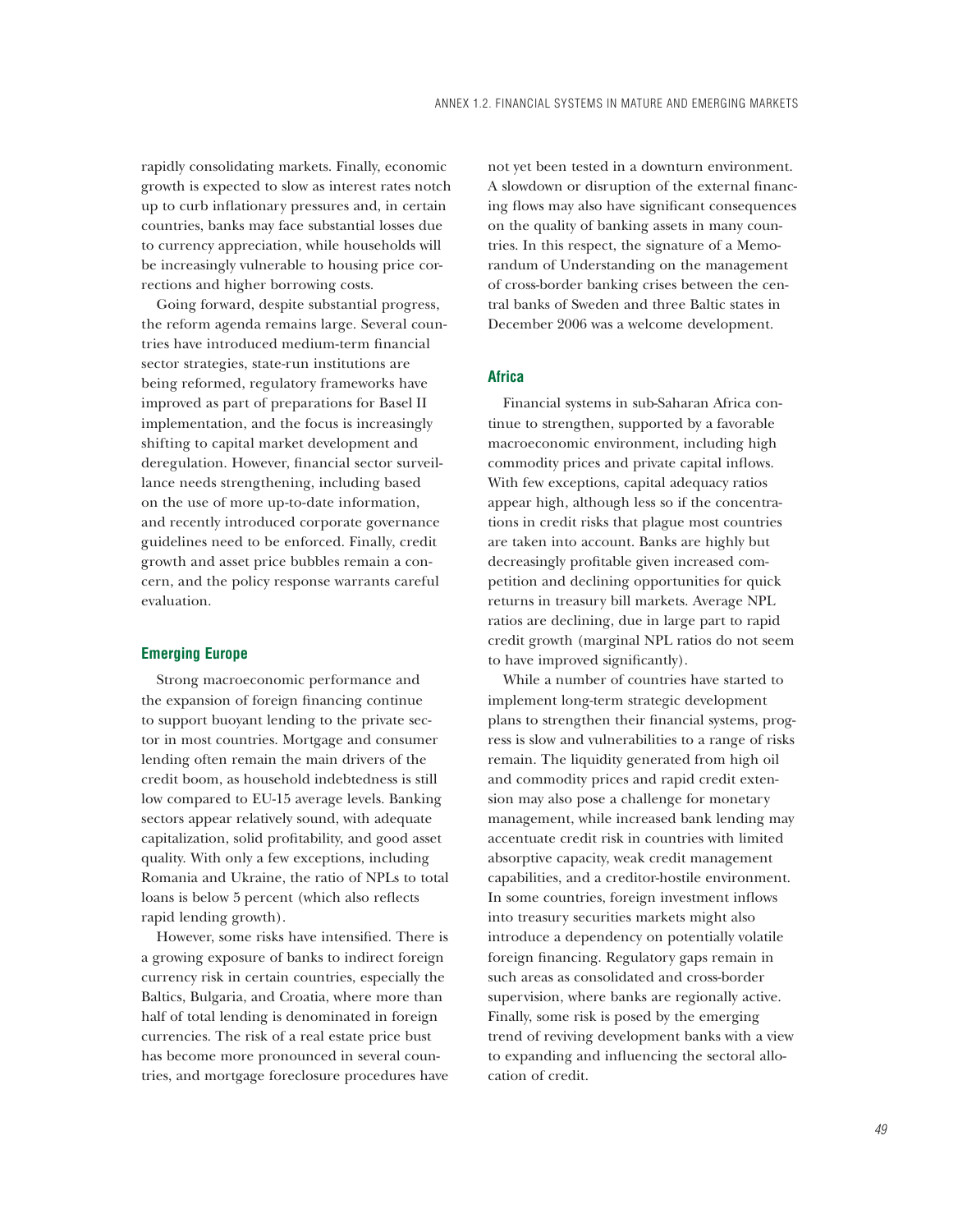### **Middle East and Central Asia**

Financial systems continue to strengthen as the overall economic and financial situation has improved significantly, particularly in oil exporting countries. The turbulence in stock markets in the Gulf Cooperation Council (GCC) seems to have subsided, even though there has been a drop in some stock market indices in 2007, and while other regional markets continue to register remarkable growth. A number of non-oil exporting countries are also benefiting from the desire of GCC investors to invest in the region.

Efforts are ongoing to reform the financial sector, adopt strong regulatory and supervisory frameworks, create a competitive environment, and improve the soundness of financial institutions. A number of countries (e.g., Egypt and Morocco) are addressing the vulnerabilities of their banking systems, while others have launched privatization programs and are proceeding with their financial modernization efforts. Despite these positive developments, financial sectors in a large number of countries remain underdeveloped and NPL levels persistently high. Furthermore, regional political uncertainties continue to weigh on financial market developments and prospects.

# **Annex 1.3. Credit Derivatives and Structured Credit Market Update**

# *Note: The main authors of this annex are Todd Groome and John Kiff.*

Since the report on developments in credit derivative and structured credit markets in the April 2006 GFSR (IMF, 2006a, Chapter II), these markets have continued to grow in terms of size and scope. Outstanding credit derivatives rose from about \$12 trillion at mid-2005 to \$26 trillion at mid-2006 (Figure 1.51). Growth continues to be driven by portfolio swaps—CDS that reference more than one credit name.<sup>44</sup> In

addition, issuance volumes in the markets for asset-backed securities, mortgage-backed securities, and collateralized debt obligations continue to grow (Figure 1.52 shows new issuance volumes).45 Since the April 2006 GFSR, activity in all of these markets has also emerged in Japan, and new credit derivative products have been introduced. Finally, issuance of CDOs backed by emerging market credit has also progressed somewhat.<sup>46</sup>

Market liquidity continues to vary considerably across the credit derivative product range. Although the published number of single-name CDS reference entities continues to expand, the number of names on which tight bid-offer spreads are quoted for reasonable size (\$5 million to \$10 million) remains around 600, and only about 150 names trade regularly. However, it is often now possible to execute much larger (\$200 million plus) transactions in single-name CDS in about 50 of the most active names. Portfolio swaps that reference standardized CDS indices increasingly have demonstrated significant and consistent liquidity, but customized (i.e., "bespoke") portfolio swap and traditional structured credit products (ABS, MBS, and CDOs) are best characterized as buy-and-hold instruments, with very little secondary market activity.

45ABS are collateralized by loans, leases, receivables, or installment contracts, but when they are backed by mortgages, they are called MBS. Figure 1.52 does not include MBS issued by U.S. government-sponsored enterprises. In addition, the MBS number includes HEL, although some industry bodies (for example, the U.S. Bond Market Association) categorize HEL-backed securities as ABS. Also, only funded CDO issuance is plotted in Figure 1.52 (see IMF, 2006a, Box 2.1).

46Within the last year, a \$106 million two-tranche "microfinance" CDO (BOLD 2006-1) and a \$60 million three-tranche EM loan-backed CDO (CRAFT EM CLO 2006-1) were issued. Also, during the summer of 2006, the International Swaps and Derivatives Association formed a working group to create Shari'ah-compliant derivatives documentation, and an \$18 million Shari'ahcompliant MBS transaction (KSA MBS 1 International Sukuk) was brought to market in the Kingdom of Saudi Arabia. This transaction benefited from credit support provided by the AAA-rated International Finance Corporation, as will several larger Shari'ah-compliant MBS issues reportedly being planned.

<sup>44</sup>According to the Fitch Ratings (2006b) credit derivatives survey, about one-third of outstanding contracts reference multiple names.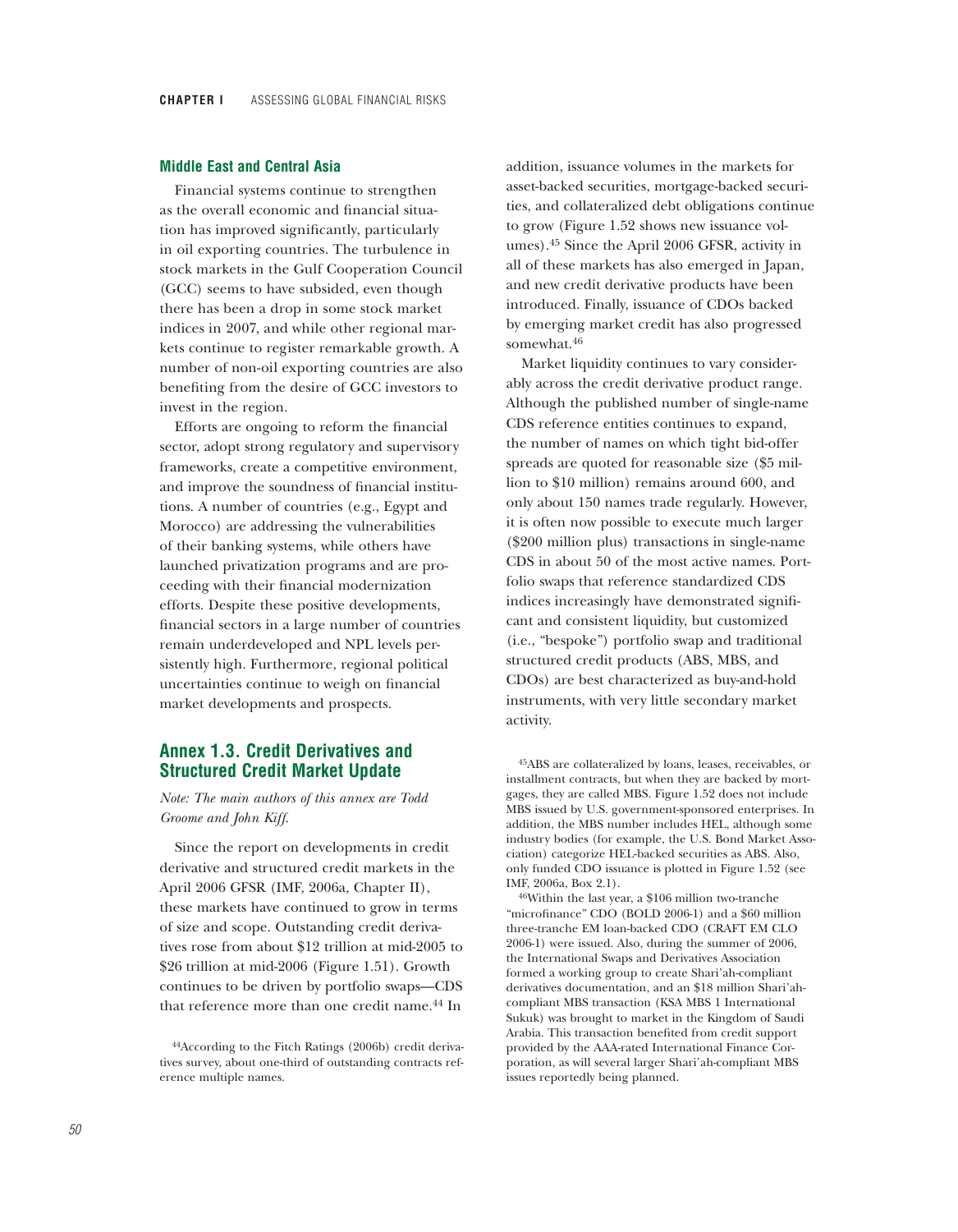In the single-name CDS market, investmentgrade corporate obligations (i.e., those rated BBB- and better) still comprise most of the underlying credit transferred. According to the September 2006 Fitch Ratings survey, investmentgrade exposures comprised 69 percent of credit protection sold, compared with 76 percent in 2005 (Fitch Ratings, 2006b).47 Fitch also reported that 80 percent of single-name CDS trading volume related to corporate obligations (compared with 76 percent in 2005), of which 18 percent was linked to financial institutions (14 percent in 2005), with an additional 4 percent linked to sovereign credits (6 percent). Although the number of underlying names being quoted continues to expand (reportedly now exceeding 2,000), Fitch found that the volume is becoming more concentrated, with the top 20 names comprising about 40 percent of single-name CDS activity (compared with 33 percent in the previous year's survey). Of these top 20 names, 13 were corporates (led by General Motors, Ford, and DaimlerChrysler), and seven were sovereign names (led by Brazil, Italy, and Russia).

A number of new credit derivative products have been introduced in the past year, including a variety of vehicles to transfer credit risk more effectively. For example, idiosyncratic risk is being distributed via rated equity notes, zero-coupon and zero-cost equity tranches, and systemic risk via leveraged super senior (LSS) products and constant proportion debt obligations (CPDOs).48 The equity tranche vehicles effectively offer positions in the riskiest part

47The British Bankers' Association (2006) survey of London credit derivative market participants reported that investment-grade names comprised 70 percent of single-name CDS underlyings (mostly BBB and A rated), and 80 percent of CDS index underlyings.

48A typical tranched "capital structure" is comprised of an "equity" tranche that absorbs the first 3 percent of underlying portfolio default-related losses, one or more "mezzanine" tranches that absorb losses that exceed 3 percent up to a 10 percent "detachment point," one or more "senior" tranches (10 to 30 percent), and one or more "super senior" tranches (the final 30 to 100 percent). The equity tranche is seen as absorbing idiosyncratic default risk, and the super senior tranches as absorbing systemic default risk (see IMF, 2006a, Box 2.1).



#### **Figure 1.51. Global Credit Derivatives Outstanding** (In trillions of U.S. dollars)

Sources: Bank for International Settlements; International Swaps and Derivatives Association; British Bankers' Association; and Risk magazine. Note: Credit derivatives, as reported here, comprise credit default swaps, credit-linked notes, and portfolio swaps. Data for 2006 are only available through

the first half of the year.

**Figure 1.52. Global ABS, MBS, and CDO Issuance**

# $\Omega$ 0.5  $1.0$ 1.5  $-2.0$  $-2.5$  $-3.0$ 1995 97 99 2001 03 05 **Collateralized debt obligations (CDO)** Asset-backed securities (ABS) (ex-HEL)  $\Box$  Mortgage-backed securities (MBS)<sup>1</sup>

Sources: Inside MBS & ABS; Fitch Ratings; Standard & Poor's; JPMorgan Chase & Co.; Merrill Lynch; European Securitization Forums; and Reserve Bank of Australia.

Note: HEL = home equity loan.

(In trillions of U.S. dollars)

1Mortgage-backed securities include home equity loans.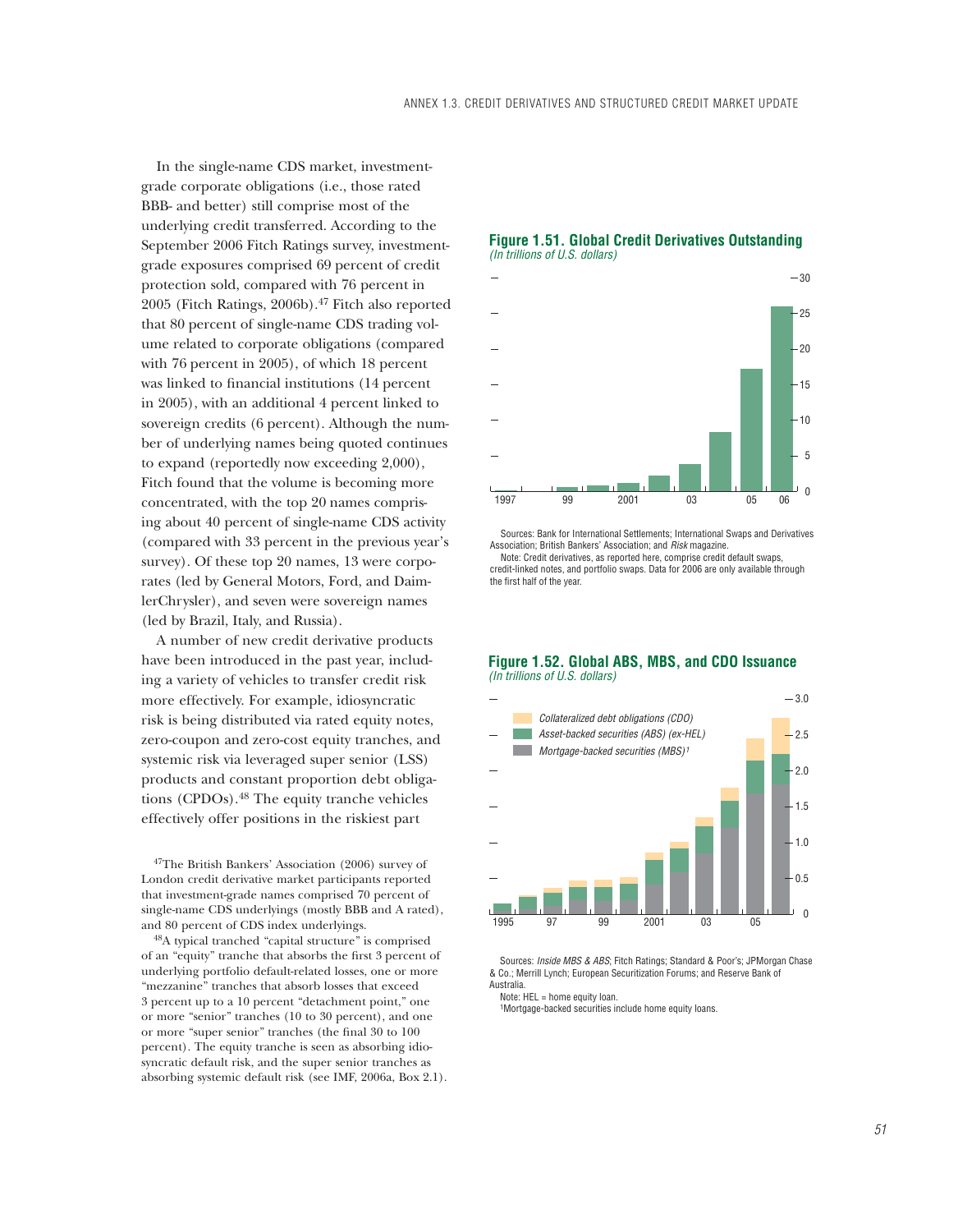### **Box 1.6. Constant Proportion Debt Obligations**

Constant proportion debt obligations (CPDOs) are CDS-based, AAA-rated, fixedincome instruments that offer returns well above those on otherwise similar AAA-rated products. These above-market returns are made possible by leveraging investment-grade credit risk exposure (typically 15 times). The first CPDO was issued during the summer of 2006, and at year-end total issuance stood at between \$2.5 billion and \$3 billion. These transactions seek to exploit the empirical observation that investment-grade credit spreads generally overcompensate for pure default risk (see Hull, Predescu, and White, 2005).

A CPDO is a bond-like instrument that pays periodic coupons (LIBOR plus a fixed spread) until it matures (for example, after seven to 10 years), at which time the principal is repaid. At the outset, the principal is invested in a reserve account that earns approximately LIBOR flat. Default protection is sold on U.S. CDX and European iTraxx investment-grade CDS indices, which, when leveraged 15 times, left about 450 to 500 basis points to cover default payouts and coupon and principal payments (effectively a reserve), as well as underwriting costs and profits, when investment-grade CDS premia were trading at about 37 basis points. According to S&P and Moody's, this was sufficient for the CPDO to pay a 200 basis point spread and achieve a AAA rating, although they have indicated that at tighter index spreads, the spread to investors would have to be reduced to get a AAA rating.

The leverage is managed dynamically by increasing leverage when spreads widen (to capture the higher spreads) and decreasing it when spreads narrow (to lock in mark-tomarket gains). In addition, the likelihood of default payouts is minimized by rolling the indices every six months, since any credits that have fallen below investment grade are removed from the indices. Also, because the credit spread curve usually is upward sloping, the six-month rolls generate mark-to-market gains that are an important source of income for the structure (about 75 basis points,

according to S&P's current CPDO rating methodology).1

The transaction should produce the targeted return if actual default losses over the term of the note do not exceed those implied by the spreads on the underlying indices, unless the structure "cashes out." A "cash-out" unwinds the structure if the value of the reserve (as described above) drops below a certain threshold (usually expressed as a percentage of the note principal, for example, 10 percent). In such a case, investors are repaid only part of their principal. A cash-out is most likely to be associated with extreme spread widening and/or numerous defaults in the first couple of years. However, in return for capping the return (for example, LIBOR plus 200 basis points), the investor is protected against cashouts in the transaction's later years by a "cashin" trigger. The cash-in unwinds all protection positions and deposits the proceeds in the reserve until maturity, once the payment of all future coupon and principal payments can be assured. The earlier this cash-in event occurs the better for investors, and the structure can be vulnerable to late-life cash-outs if a cash-in has not occurred by the eighth year (of a 10 year transaction).

#### *Financial Market Implications*

The leveraged CDS index position-taking associated with CPDO issuance has been suggested as contributing in part to the tightening in 2006 of CDS index spreads. However, the total issuance to date is a fraction of typical daily CDX and iTraxx trading volume. At the margin, CPDO issuance (and, possibly more so, anticipations of future issuance) may have contributed to some index spread tightening and index implied correlation volatility, but broader credit demand from CDO managers (often referred to as the "structured credit or CDO bid") was

1See Bank of America (2006) for a quantification of the CPDO roll, and Teklos, Sandigursky, and King (2006) for a comprehensive performance and risk analysis.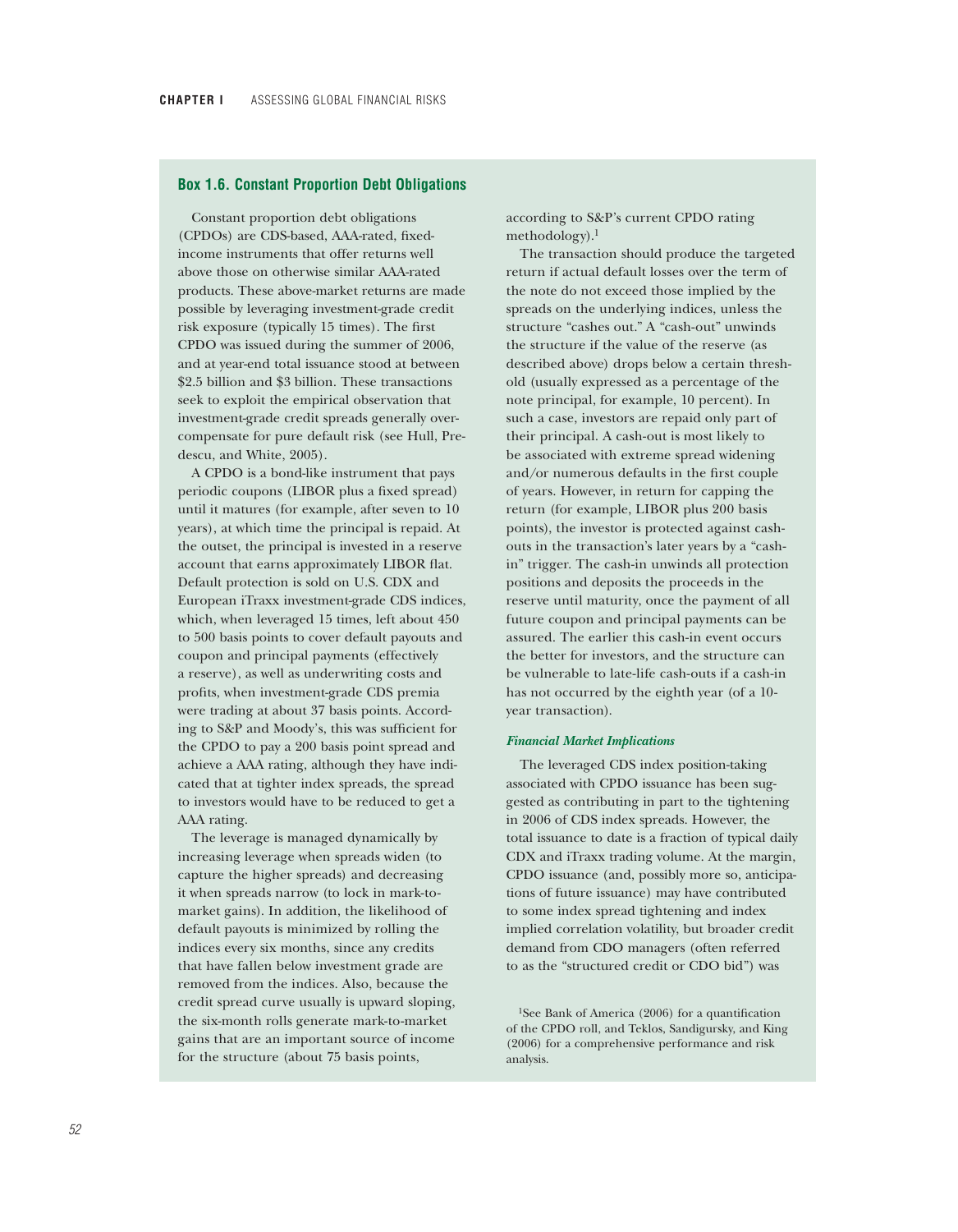probably the main driver of structured credit spread tightening during 2006.

Market participants have expressed more concern about the potential market impact of the six-month index rolls. In particular, it is thought that they may tend to compress spreads for the on-the-run indices, and possibly also tend to flatten the credit spread curve, which, in the long

of the "capital structure," while LSS products and CPDOs offer leveraged (for example, 15 times in some products) exposure to the least risky positions. The other motivation for LSS products and CPDOs is to create higher-yielding investments from lower-risk credit products, particularly in light of current tight spread levels. Despite their relatively high leverage and credit spread risk, these products are generally rated AAA (Box 1.6).

In addition, a number of credit derivative product companies (CDPCs) are reportedly preparing to come to market, most with the backing of a major investment bank, and involving a hedge or private equity fund. CDPCs are limitedpurpose companies that trade credit derivatives and structured credit products. Primus Guaranty (which started operations in 2002), Athilon Advisors (2004), Newlands Financial (December 2006), and Invicta Credit (January 2007), all rated AAA, are currently the only four operational CDPCs. The existing CDPCs focus on selling highly leveraged credit protection on the highest quality (AA- and better) single names and tranches. However, the new CDPCs in the pipeline reportedly will be taking on more leverage, taking both long and short credit protection positions, and may not be rated.

These new vehicles are seen as materially contributing to drive corporate credit spreads to ever-tighter levels. Similarly, U.S. consumer loan-backed ABS and MBS spreads may have remained tighter through most of 2006 due to the strong CDO manager demand (the "CDO or structured credit bid"). Not only may such credit run may undermine some of the economics. A potentially greater concern for investors may be the possible mark-to-market volatility associated with the six-month rolls and repricing. These effects could be mitigated by referencing more diverse credit portfolios and/or a move to managed portfolios, which is said to be under consideration by managers for future issuance.

market technical factors distort credit signals implicit in the prices of credit derivatives and structured credit products (i.e., the "canary in the coalmine"), but structural features in some of the newer products make the signal extraction more complex. In the case of ABS and other structured credit products, it has been suggested that credit-rating-driven enhancement levels may be useful metrics. In addition, the introduction of CDS on ABS (ABCDS) and the ABX indices of ABCDS may provide another indicator of household financial health (Box 1.1). CDS on leveraged loans (LCDS) and standardized LCDS indices (LevX), which have only just started trading, may also provide an indicator of corporate financial health.

On the operational risk front, banks and dealers, encouraged by the New York Federal Reserve and the U.K. Financial Services Authority (FSA), continue to make important credit derivative trading infrastructure improvements. For example, since September 2005, confirmations outstanding for more than 30 days had been reduced by 85 percent as of September 2006, and the proportion of trades confirmed on electronic platforms has doubled to 80 percent. However, completely eliminating the backlog may prove to be difficult, because it may be comprised of the more complex, customized ("bespoke") portfolio transactions, which may also represent very large and lumpy trades. Therefore, it is important that regulators and supervisors continue to monitor such operational issues at the banks and dealers, including encouraging them and their major clients to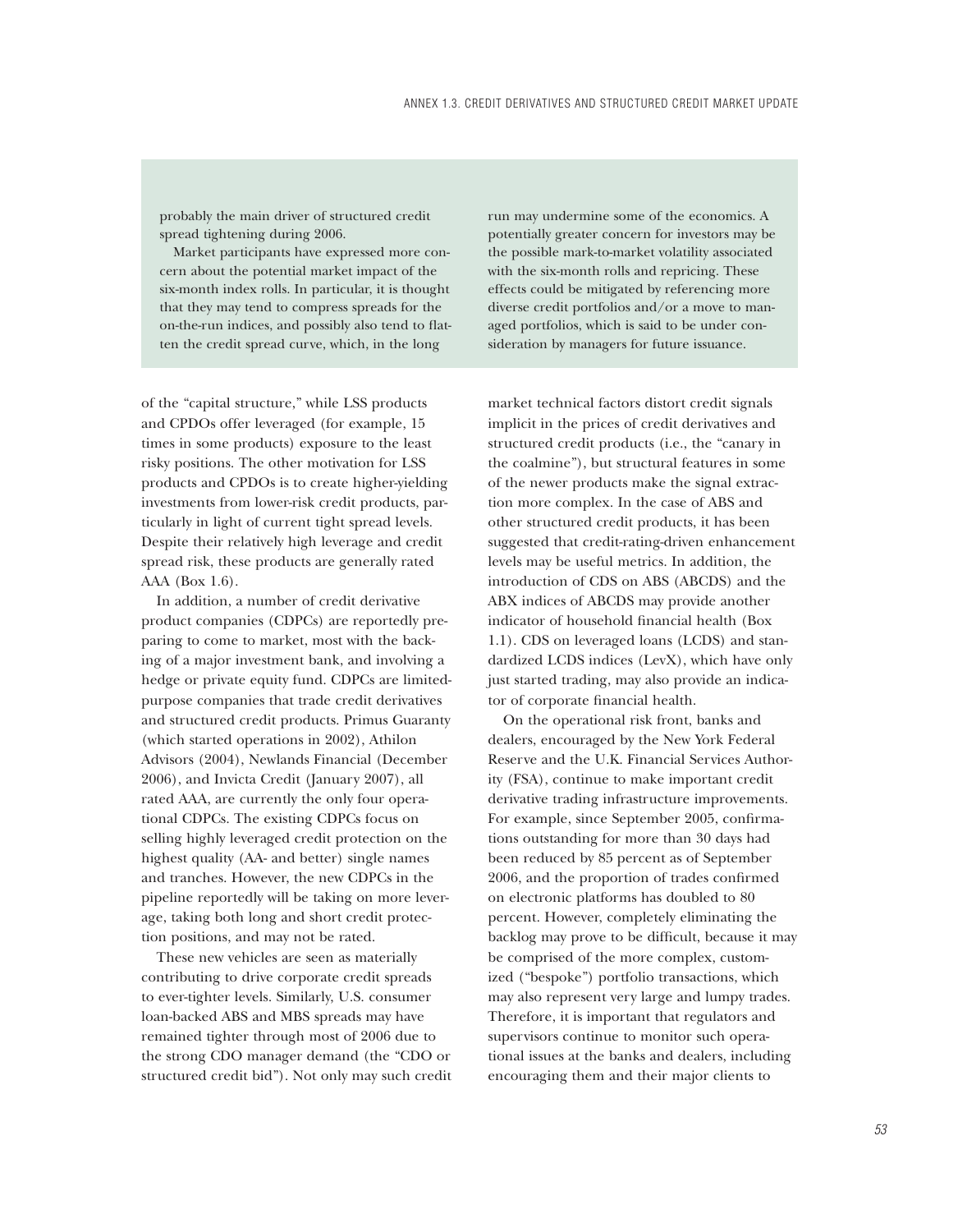move toward a common electronic trading platform. In this regard, the efforts of the Depository Trust & Clearing Corporation to build a straight-through processing system and a centralized trade information warehouse are welcome.

Potential settlement problems associated with defaults by entities for which the notional value of outstanding CDS contracts far exceeds the outstanding amount of deliverable obligations are expected to be reduced by a new protocol.49 Since the April 2006 GFSR, the International Swaps and Derivatives Association has made cash settlement the standard for all CDS (singlename, index-based, and bespoke contracts).50 The Dura bankruptcy, for which the settlement fixing took place on November 28, 2006, provided the first successful test of this new protocol. Recovery swaps, which effectively fix default-conditional recovery rates, may also play a role in allowing market participants to hedge and possibly reduce uncertainty regarding the final settlement amounts, but this market has yet to demonstrate material interest or liquidity.

The April 2006 GFSR suggested that a differentiated ratings scale would be very useful (or even necessary), particularly to senior officers and companies that set portfolio or risk limits based on credit ratings, possibly driven by regulation. At the time, the major rating agencies maintained that users of their ratings in general understood the differences, and indeed, they were making efforts to ensure that this was the case. However, in August 2006, Fitch Ratings introduced "stability scores" for synthetic CDOs, and in October, it launched a specialist ratings group dedicated to credit derivative ratings and analytics ("Derivative Fitch"). Although the other rating agencies have not yet followed Fitch's examples, they appear to be considering similar steps to more clearly differentiate the ratings of these different products, and to better reflect their different risk profiles. On the other hand, the rating agencies continue to expand the application of their ratings beyond the traditional credit risk domain. For example, CPDO ratings are based largely on assessments of market risk, and securitized commodities and foreign exchange risks (for example, in CDO structures) have been rated on traditional corporate bond rating scales.

Little progress can be reported on the improvement and rationalization of credit derivative data gathering, at least in terms of better, as opposed to more, data. The Bank for International Settlements will soon be reporting Herfindahl indices on its credit derivatives data, which will provide some information on bank intermediation concentration. However, numerous surveys continue to compete for bank and dealer input.

# **Annex 1.4. Trends and Oversight Developments in the Hedge Fund Industry**

*Note: The main authors of this annex are Todd Groome and William Lee.*

Assets under management (AUM) by hedge funds continue to grow rapidly, reaching over \$1.4 trillion at the end of 2006, even as performance has moderated (Figure 1.53). Such growth has been fueled primarily by increased allocations from institutional investors (i.e., representing about 30 percent of capital managed at year-end 2005, with wealthy individuals still representing over 40 percent of the sources of capital of AUM by hedge funds). Although average aggregate hedge fund returns since 2003 have not matched past performance and may have become more correlated with broader equity and fixed-income benchmarks, they continue to exhibit less volatility than major indices.

Institutional investors have increasingly sought to invest in hedge funds for their diversification benefits and attractive risk-adjusted returns. Equity-related strategies remain pre-

<sup>49</sup>Most contracts call for physical settlement, whereby the protection buyer must deliver the reference bonds or loans to the protection seller in exchange for the par value.

<sup>50</sup>The ad hoc protocols used in previous default settlements applied only to index-based portfolio swaps. However, according to the British Bankers' Association (2006) survey, market participants were already moving toward cash settlement (24 percent of contracts in 2006 versus 11 percent in 2004).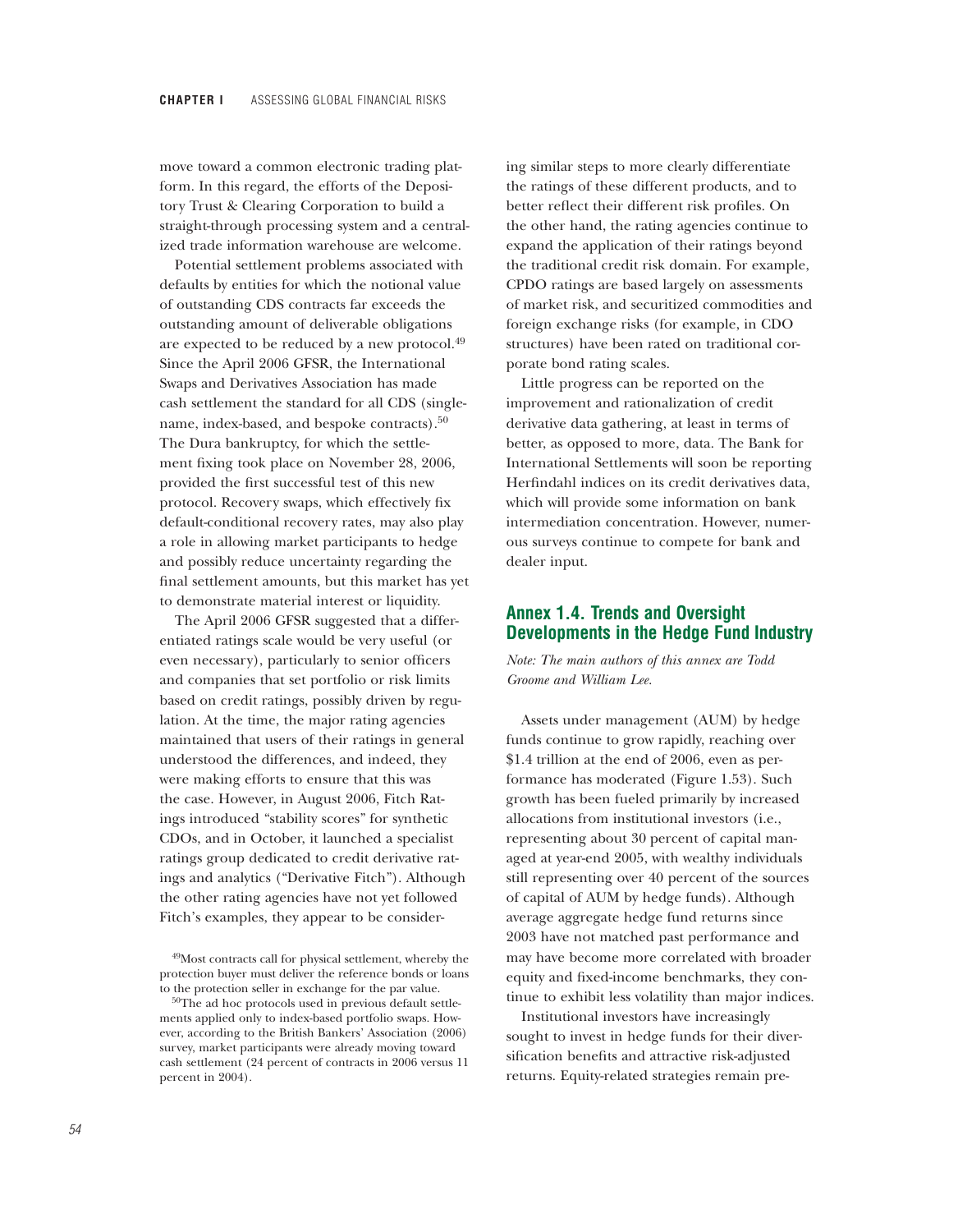dominant and account for around 38 percent of AUM. However, in recent years, investors' desire to obtain diversification benefits and asset allocation expertise has led to growing interest in opportunistic hedge fund strategies (e.g., eventdriven and macro funds, about 20 percent and 10 percent of AUM, respectively), multi-strategy funds (about 15 percent of AUM), and strategies involving alternative asset classes (structured credit and insurance products, commodities, and private equity).

While the geographic origin of capital invested in hedge funds is broadening, the vast majority of assets continue to be managed by advisers based in the United States and the United Kingdom. Investment in hedge funds by European and Asian investors represents a growing share of total hedge fund AUM, at approximately 26 and 10 percent, respectively (Figures 1.54 and 1.55). Globally, AUM remain concentrated with funds located in offshore centers. However, investment advisors operating from the United States and the United Kingdom control most of these funds. In recent years, a growing number of advisors have begun to operate in Asian locations due to more certain and consistent regulatory and infrastructure environments, and in some instances due to tax incentives offered by countries seeking to build up their asset management industry.

Hedge funds are increasingly considered key players in today's international financial markets and are having a greater influence on capital market dynamics. This influence derives from their active trading style, often setting the marginal price, and the expansion by hedge funds into more markets. Hedge funds have been prominent in fixed-income and credit markets, including most forms of credit derivatives, where they have represented up to 60 percent of U.S. market volume (Table 1.4). Their presence in a variety of risk transfer markets reflects hedge funds' leading role in financial innovation, often serving to complete certain markets. Compared with other investor groups, hedge funds are more active in pursuing global cross-market strategies, and may contribute to the increas-

### **Figure 1.53. Global Hedge Funds**



Sources: Hedge Fund Research, Inc.; and Hennessee Group LLC.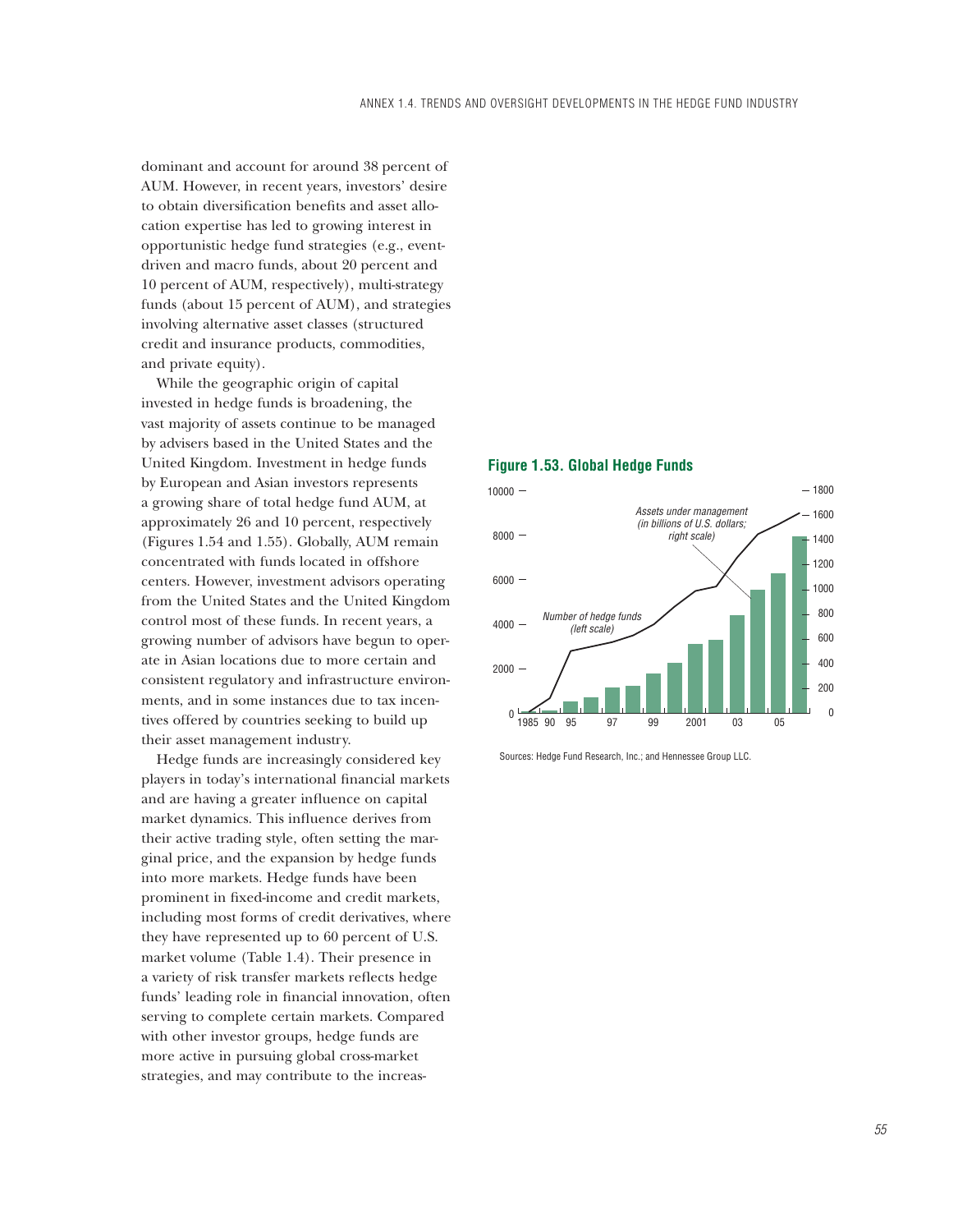

Source: International Financial Services, London.

ing linkage of various geographic and product markets.

The institutionalization of hedge funds and the convergence of their activities with other financial institutions and investment funds has continued, and even accelerated.<sup>51</sup> The more established hedge fund managers have significantly broadened their activities, and increasingly compete with other financial institutions in a variety of fields. For example, the larger hedge fund groups have sponsored private equity funds and actively manage long-only strategies to accommodate client demands and address potential capacity constraints.

Hedge funds are also seeking to secure more stable capital structures, and a few fund managers have privately placed debt securities and pursued initial public offering.

Meanwhile, major banks have developed inhouse hedge funds as part of or alongside their traditional asset management businesses, and some banks have acquired equity participations in hedge funds. In addition, the proprietary trading desks of major banks have been pursuing strategies substantially similar to hedge funds for some time.

Finally, mainstream collective investment schemes (i.e., mutual funds) are increasingly making use of hedge fund investment techniques (e.g., short-selling). In addition, hedge fund-like products are being offered in numerous jurisdictions, particularly in Europe, by banks and traditional fund managers (e.g., structured notes, indexed to hedge fund returns). Together with the growth of funds of hedge funds, these developments contribute to an increased "retailization" of hedge fund investment.

51These trends possibly herald a structural shift toward a "barbell" industry structure composed primarily of large funds and small niche specialists. Based on June 2006 data, approximately 60 hedge fund groups reported at least \$5 billion AUM, representing in aggregate over 50 percent of industry-wide AUM. Similarly, recent data show that the top 25 European hedge fund managers, the majority of which are located in the United Kingdom, accounted for 44 percent of total AUM as of June 2006.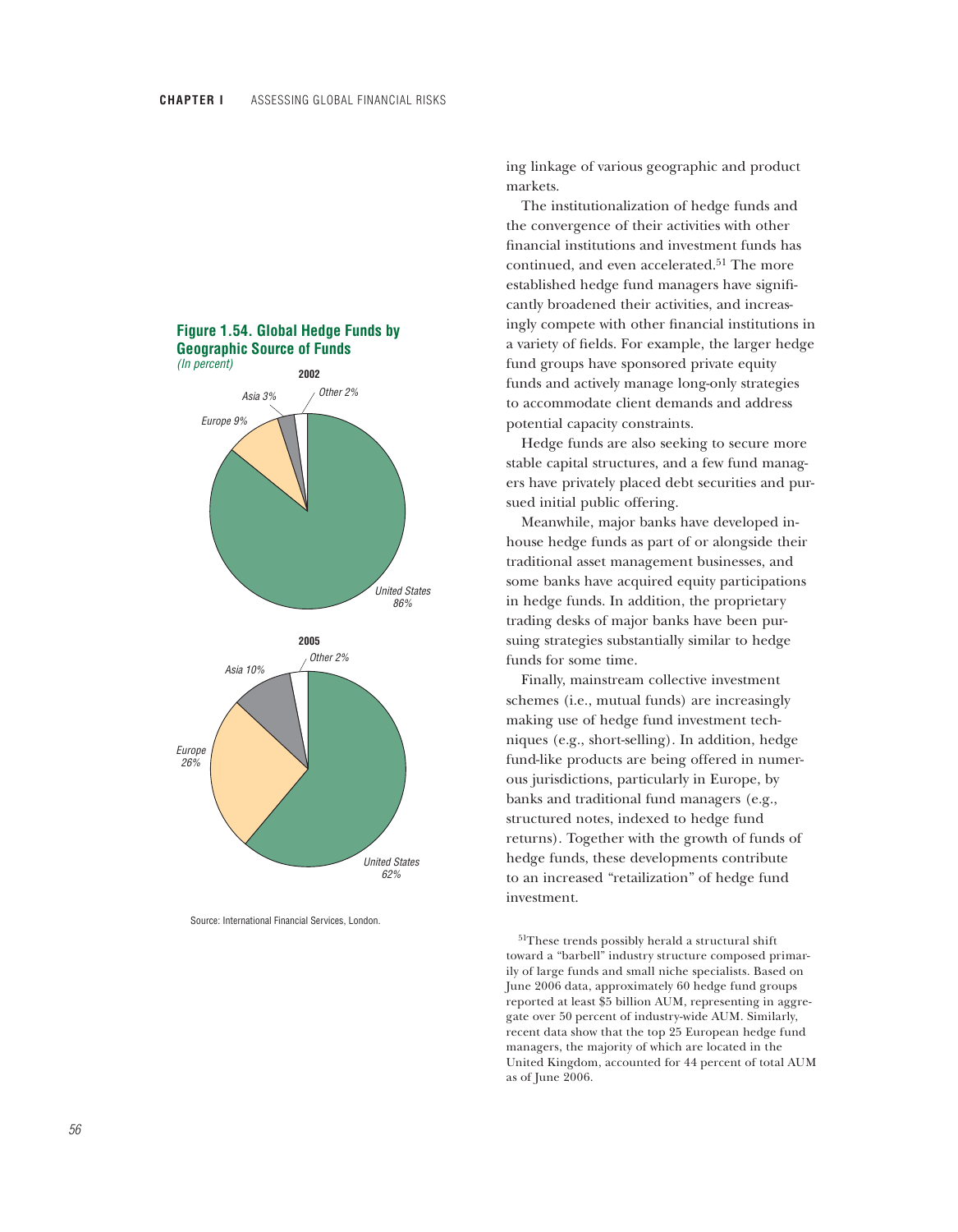|                                      | Trading Volumes <sup>1</sup> |                | <b>Hedge Funds</b>                     |  |
|--------------------------------------|------------------------------|----------------|----------------------------------------|--|
| <b>Fixed-Income Products</b>         | Total                        | Hedge<br>funds | as a Percent of<br><b>Total Volume</b> |  |
| U.S. fixed income-total <sup>2</sup> | 19.650                       | 2.940          | 15                                     |  |
| High-yield <sup>3</sup>              | 335                          | 84             | 25                                     |  |
| Credit derivatives <sup>4</sup>      | 937                          | 540            | 58                                     |  |
| Distressed debt                      | 34                           | 16             | 47                                     |  |
| Emerging market bonds                | 271                          | 122            | 45                                     |  |
| Leverage loans                       | 133                          | 42             | 32                                     |  |

# **Table 1.4. U.S. Fixed-Income Trading Volume— Hedge Funds, 2005**

Source: Greenwich Associates, based on trading volumes reported by 1,281 U.S. fixed-income investors, including 174 hedge fund respondents.

1In billions of U.S. dollars.

2Excludes short-term fixed income.

3Excludes below-investment-grade credit derivatives. 4Includes investment-grade, below-investment-grade, and structured credit products.

### **Implications for Financial Stability**

In general, hedge funds have a constructive influence on market efficiency and stability. They can dampen market volatility by providing increased liquidity and improved price discovery. Their complex trading strategies and the strong demand from investors for diversification opportunities may broaden their trading activities and contribute to the development and completion of certain markets. For example, hedge funds have been an important catalyst for and a source of liquidity in credit derivative markets, as well as the much smaller but growing insurance-linked market.

However, together with proprietary trading desks in banks, hedge funds may also contribute to increased or even extreme volatility in some instances. This is most evident in crowded or less liquid market segments, particularly during periods of stress. Along with proprietary trading desks, hedge funds dominate activity in certain market segments, which can lead to "one-way" markets and occasional periods of price corrections, as markets rebalance and liquidity is provided only at less favorable prices.<sup>52</sup>

52In May 2005, many hedge funds found it very difficult to exit or hedge credit derivative portfolio swap positions, particularly since their dealer counterparties often had similar positions. However, the disruption remained relatively short lived, as new investors, primarily other hedge funds, entered the market and helped to restore stability (IMF, 2005).

# **Figure 1.55. Hedge Fund Sources of Capital by Investor Class, 2005**



Source: Hennessee Group LLC.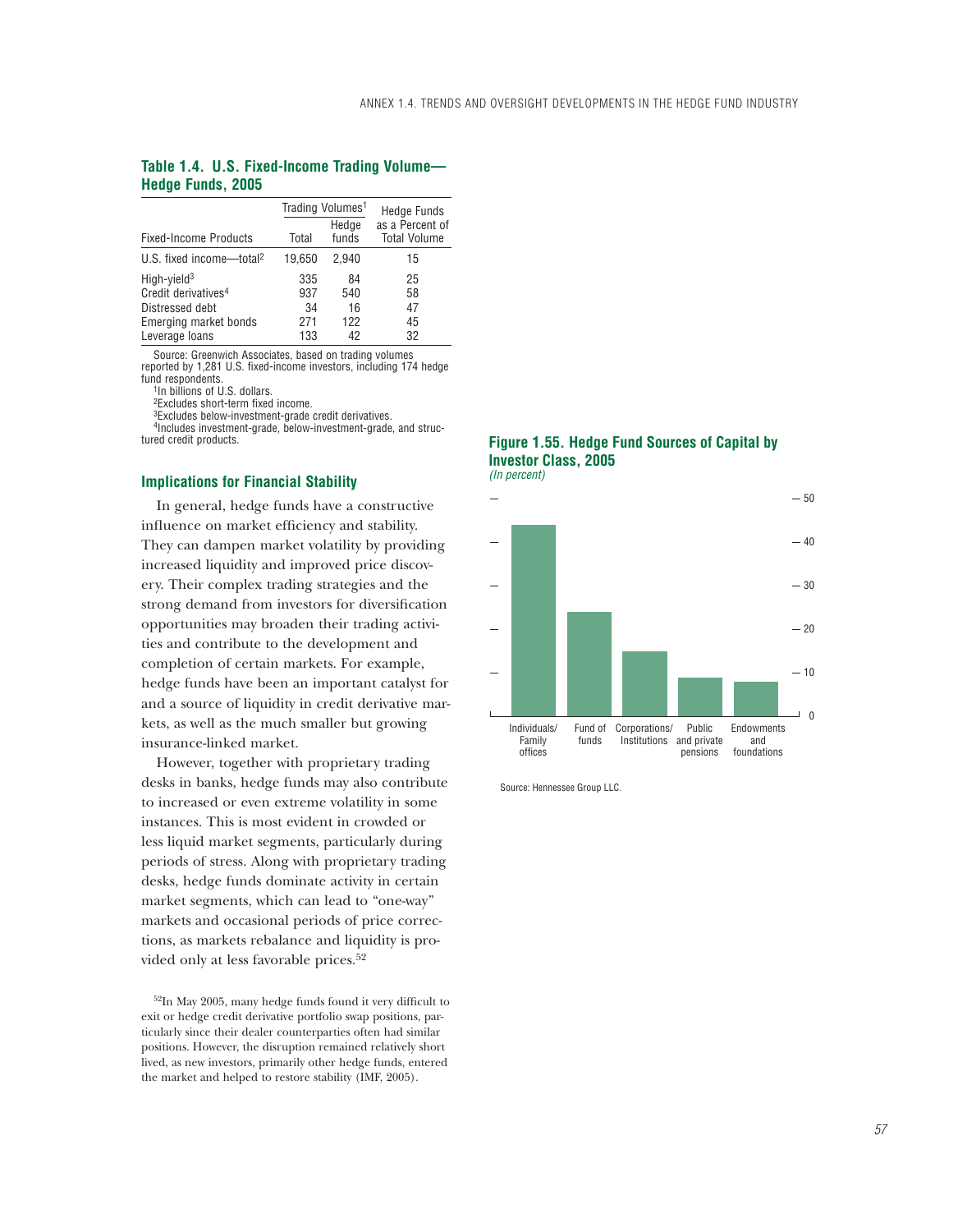Financial stability concerns focus on the potential impact that the failure of a hedge fund (or a group of funds) may have on major banks and brokers, as well as on hedge funds being possible transmitters or amplifiers of a shock. Systemic risks regarding hedge fund activities primarily concern their potentially negative effects on systemically important regulated counterparties. Hedge funds may also act as transmitters or amplifiers of shocks initiated elsewhere. For example, large portfolio liquidations by hedge funds—either preemptively or triggered by significant losses—may increase price volatility or result in a broader loss of market confidence.

Additional regulatory concerns relate to investor protection and market integrity, particularly in the context of pension fund or retail investments in hedge funds. The latter has been an issue of growing attention among regulators in jurisdictions where retail participation has grown.

# **Regulatory and Supervisory Developments, and Industry Reactions**

The regulation, supervision, and oversight of hedge funds is a complex subject, and it is important to identify the intended purpose or goal of any public initiative. Different motivations underlie financial stability and investor protection concerns, as well as the possible role of regulation.

Financial stability concerns have been emphasized in jurisdictions with greater global hedge fund trading activity, such as the United States and the United Kingdom. In these countries (and elsewhere) a key policy challenge is to safeguard financial stability by ensuring that hedge fund failure(s) or other market activities do not jeopardize the safety and soundness of systemically important regulated counterparties (i.e., banks and broker-dealers), or otherwise create market disruptions resulting in financial instability, while seeking to maintain hedge funds' potential for positive contributions to market efficiency.

In jurisdictions where retail investors' exposure to hedge fund investments and related financial products has increased (e.g., continental Europe and Asia), registered hedge funds are usually subject to disclosure rules aimed at informing investors of the risks associated with hedge fund investments. Regulatory standards for eligible investors attempt to limit retail investor participation to those considered sufficiently informed to assess the risk profile and/or wealthy enough to retain advisors or sustain the potential losses. Over time, asset price inflation (including real estate prices) has eroded some of the nominal wealth and income eligibility criteria designed to limit the size of the eligible investor group, and some authorities have acted to restore their relevance.

The present approach to mitigate financial stability risks associated with hedge funds relies primarily on supervisory efforts to monitor the exposures and risk management practices of regulated banks and brokers. This approach utilizes established supervisory relationships with banks and brokers, and seeks to ensure that their counterparty risk management systems are appropriate, which may also act as a means to improve market discipline on hedge funds (IMF, 2004 and 2005). The major prime brokers and banks, which are the providers of credit and trading counterparties of hedge funds, also should be able to provide authorities and supervisors with a relatively complete assessment of market risk profiles. In this manner, some observers have referred to this as an "indirect" monitoring of hedge fund activities. An important part of the supervisory process involves asking the appropriate questions, which in itself may initiate internal or regulatory reviews of existing risk management practices and facilitate improved market discipline. Indeed, since the failure of Long-Term Capital Management, regulated institutions appear to have developed more robust risk management practices, including more sophisticated credit and collateral arrangements that allow for more graduated means to manage their hedge fund exposures, and thereby reduce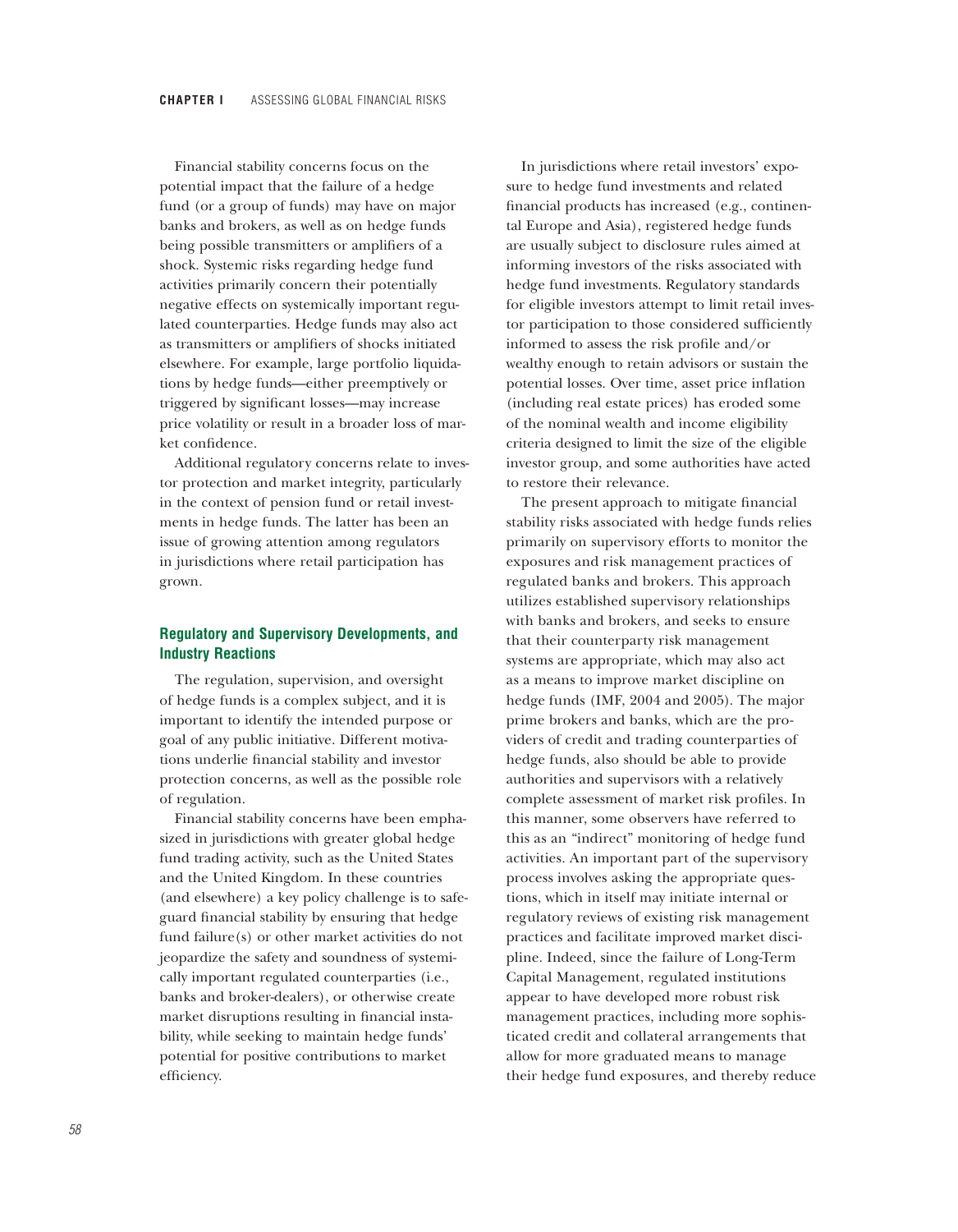the risk of market disruptions and broader losses.<sup>53</sup>

The focus on counterparty risk management and efforts to indirectly monitor hedge fund and market risk profiles has been adopted to different degrees by national authorities, particularly by the New York Federal Reserve and the U.K. Financial Services Authority.

In the United States, regulatory bodies have expressed a variety of views in recent years regarding the appropriate means to monitor or supervise hedge fund activities.

First, the Securities and Exchange Commission (SEC) sought to register hedge fund managers and to gather basic information, with its traditional focus on investor protection. However, since the judicial overruling of SEC registration requirements, the agency has proposed revising its criteria for qualified investors by raising the minimum financial net worth of individuals (excluding a person's primary residence) able to invest in hedge funds from \$1 million to \$2.5 million (the "enhanced accredited investor" standard). More recently, the SEC has also more closely examined prime brokers' risk management practices. In addition, the Commodity Futures and Trading Commission has made ongoing efforts to improve its data classification scheme, intended to better identify commercial and "speculative" trading activities.

Moral hazard concerns associated with various forms of potential official monitoring or supervision have led the Federal Reserve Board of Governors to historically emphasize market discipline. The New York Federal Reserve Bank has pursued a more nuanced approach to evaluating and influencing risk management practices at regulated institutions, and to conducting surveillance of hedge fund activities through their regulated counterparties and more informal dialogue with unregulated market participants, including hedge funds.

Most recently, the principles and guidelines published by the President's Working Group on Financial Markets (PWG) on February 22, 2007, reflect the converging regulatory approaches of the agencies represented in the PWG regarding "private pools of capital." The PWG is chaired by the Treasury Secretary and composed of the chairmen of the Federal Reserve Board, the Securities and Exchange Commission, and the Commodity Futures Trading Commission. The PWG worked with the Federal Reserve Bank of New York and the Office of the Comptroller of the Currency to develop this guidance. In the context of the current regulatory framework, which is deemed appropriate, the principles regard public policies that support market discipline, participant awareness of risk, and prudent risk management as the best means to both protect investors and limit systemic risk. This emphasis on market discipline, by investors and counterparties, is in line with the Working Group's earlier pronouncement in 1999. In addition, acknowledging the global nature of both the funds and their counterparties and creditors, the PWG acknowledges the need for international policy coordination and collaboration. Overall, the PWG's approach aligns closely with the policy messages developed by the IMF in past GFSRs.

In the United Kingdom, the Financial Services Authority conducts surveillance in a generally more pro-active manner, collecting information through a (semi-annual) survey of prime brokers to assess their exposure to hedge funds and gauge broader market risk profiles. It uses this information to identify the need for more direct dialogue with and surveillance of managers of the relatively "higher" impact funds. For such an approach to be effective, it is important that the appropriate information and risk metrics be gathered and analyzed so as to identify those advisors or funds most relevant to financial stabil-

<sup>53</sup>In contrast to Long-Term Capital Management (LTCM), the benign market impact of the recent Amaranth failure may reflect these and other improvements in counterparty risk management practices, although it is difficult to evaluate precisely all the factors contributing to the smooth resolution. Despite the large reported losses (over \$6 billion, compared with losses of \$4.6 billion for LTCM), the lack of subsequent market disturbances was attributed in part to the presence of diverse market participants, the prime brokers' ability to unwind their exposure, and the ability of other market participants to assume Amaranth's positions, rather than those positions being liquidated hastily.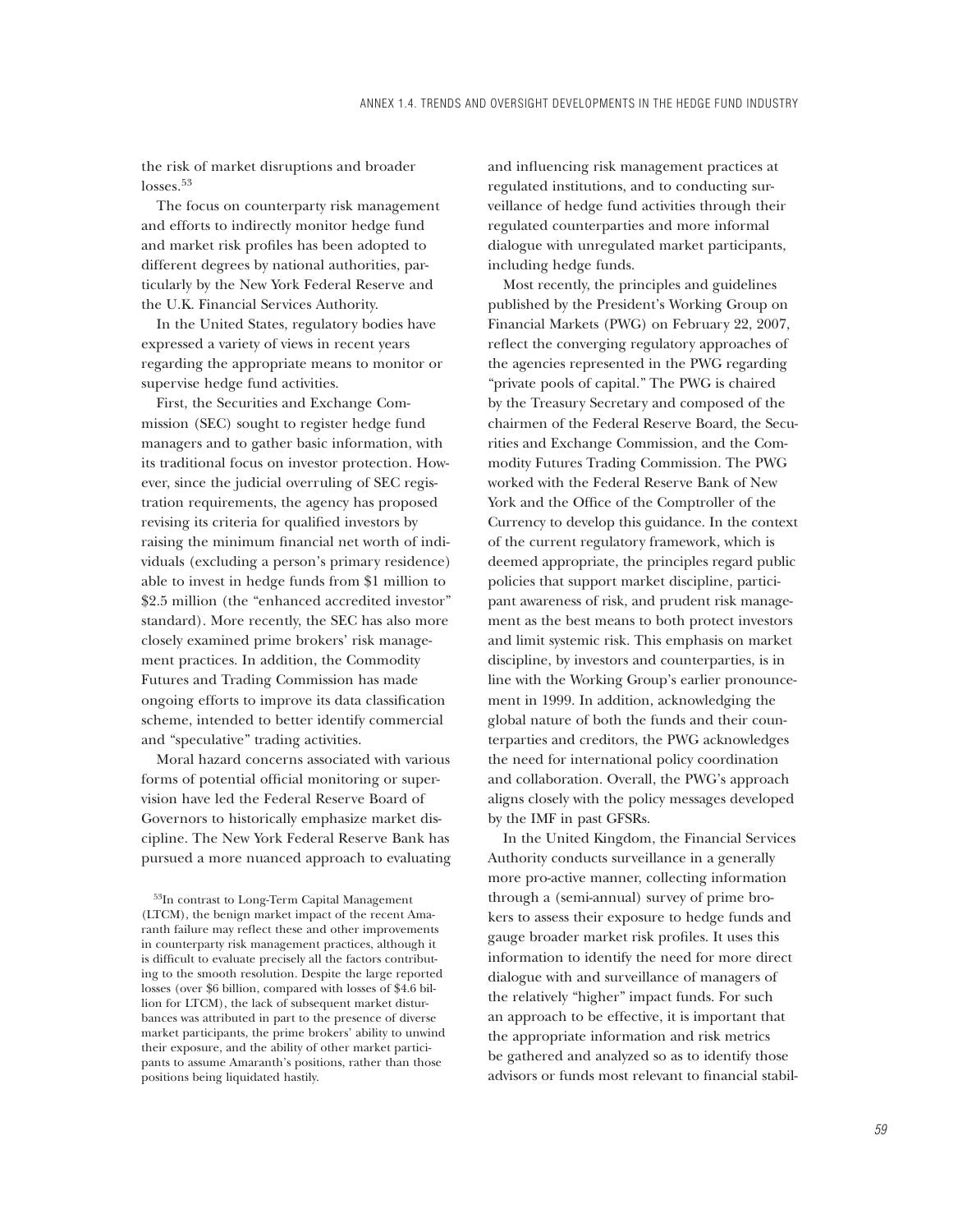ity analysis. As such, overemphasizing size (assets under management), or being overly focused on prime brokerage positions (which may reflect an equity market bias) rather than on potentially higher-risk strategies or markets, or failing to evaluate exposures across the full array of businesses within banks or brokers (which would be needed to evaluate fixed-income or credit strategies and markets), may produce misleading or incomplete indicators. Furthermore, for greatest effectiveness, such an approach would benefit significantly from increased cooperation and dialogue among regulators, which has been evident in recent months.54

Industry reactions to calls for increased collaboration between the private sector (i.e., hedge funds, banks, and brokers) and the supervisory community have been generally positive. The largest hedge funds today generally recognize the need to further improve transparency and public sector understanding of their activities. Many express a willingness to provide financial information to supervisory authorities to help improve financial stability analysis and greater understanding of hedge fund activities. However, while voluntary codes of conduct and best practices have been proposed previously by the industry, they have not gained broad acceptance.

Suggestions to require hedge funds to periodically disclose position information (e.g., to the public, investors, counterparties, and/or supervisors) have been met with strong resistance from the funds, in part due to the proprietary nature of this information and the risk of "front running" by counterparties and competitors. Moreover, given the active investment style of most hedge funds and the difficulties related to the implementation of such a program, disclosures of this type may be impractical and provide limited value.<sup>55</sup>

From a financial stability perspective, efforts to develop standardized leverage and liquidity measures for hedge fund disclosure (to investors and counterparties) could be useful. Such disclosure could be augmented with large exposure data from banks and brokers to their supervisors, including both trading and prime brokerage activities (which are frequently not aggregated effectively).<sup>56</sup> Such additional information would facilitate the dialogue between hedge funds and their counterparties, and between banks and brokers with their supervisors. However, as evidenced by previous efforts, developing a framework or template for financial disclosure across different hedge fund strategies has proven very difficult. Nevertheless, such initiatives could be encouraged.

Most observers agree that risk management practices have improved at regulated banks and brokers. However, remaining risk management challenges include determining and obtaining adequate collateral to limit losses (including potential exposures). This challenge may be most acute in fixed-income and credit markets. In these markets, regulated counterparties may find it less easy to measure or monitor exposure to a single fund or a particular transaction, or to make related margin and collateral decisions.57 This is all the more important as banks and bro-

<sup>54</sup>U.K., U.S., German, and Swiss regulators have heightened their monitoring and evaluation of hedge fund risk management practices, including a more coordinated effort to review margin and collateral practices related to hedge fund clients at their domestic institutions.

<sup>55</sup>Encouraging hedge funds to obtain credit ratings has also been suggested as a means to improve transparency

and strengthen market discipline. However, whether rating agencies would prove better than regulated counterparties and investors at evaluating hedge funds remains an open question. Nevertheless, they may be able to adequately assess certain operational risks (e.g., valuation and audit processes, administration arrangements, and regulatory compliance).

<sup>56</sup>The Counterparty Risk Management Policy Group II recommended that the private sector collaborate with the official sector to consider the feasibility, costs, and desirability of creating an effective framework of largeexposure reporting of regulated financial intermediaries active with hedge funds.

<sup>57</sup>In fixed-income and credit markets, hedge funds tend to employ relatively more leverage, pursue multilegged transactions with several counterparties selected from a broader universe of trading institutions (limiting transparency), and often involve products or market segments exhibiting less consistent liquidity. All of this leads to much greater risk management challenges for banks and brokers.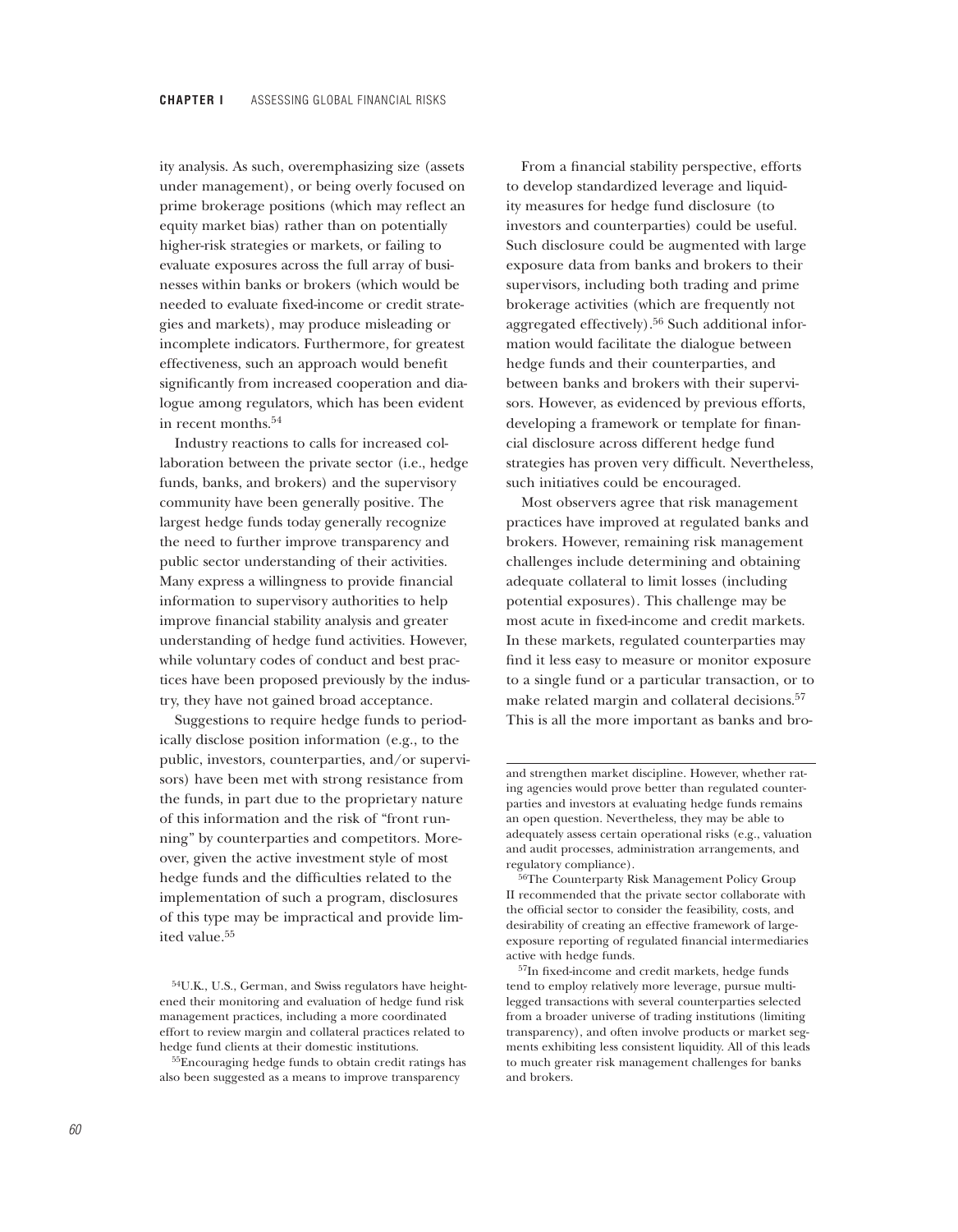kers utilize cross-margining and portfolio margining practices.

Industry observers and participants generally agree that any new initiatives related to hedge fund oversight should seek to preserve hedge funds' contribution to financial stability against the new or emerging risks their activities present. Costs associated with new requirements (e.g., reporting systems, legal infrastructures, etc.) may drive some funds from the market and deter new funds from entering the market at the possible costs of reduced competition, innovation, market liquidity, and risk dispersion. Moreover, it is crucial that efforts to promote improved transparency and market discipline not inadvertently increase moral hazard. Such initiatives may create a perception that public authorities have superior knowledge regarding market stability, and potentially weaken market discipline.

### **Private Equity**

Private equity funds have attracted increased attention from investors and public officials. Like hedge funds, private equity funds are a heterogeneous group of investment vehicles, employing investment strategies geared toward sophisticated and long-term investors. These are a highly differentiated group ranging from start-up venture finance to leveraged buyouts to vulture or distressed asset funds. The "typical" private equity fund has a relatively long investment horizon (e.g., five to seven years, or longer), and is often engaged in the operation or restructuring of acquired firms.<sup>58</sup>

The inflow of capital into private equity, much of it from institutional investors, has expanded the potential scale of private equity transactions. The potential for larger buyouts across a range of sectors reflects a variety of cyclical and

structural factors, including, most importantly, the availability of debt financing through leveraged loans and other debt instruments.<sup>59</sup> The appetite for holding the debt of these highly leveraged transactions and companies by fixedincome investors is likely to be a key factor determining the size of transactions and the extent of market activity, and may also highlight the primary financial stability concern.

The potential for increased debt financing for ever-larger buyouts raises prospects that greater amounts of leverage may amplify underlying risks and vulnerabilities, or contribute to a loss of market confidence and withdrawal of liquidity, which may negatively affect particular institutions and broader markets. Put differently, the increased use of leverage, which is readily available from debt markets today, may increase defaults among private equity/LBO transactions, with economic and macroprudential implications. This may occur due to a series of company or transaction-specific defaults, due to an economic slowdown or tighter monetary conditions, or possibly due to the failure of a large LBOrelated financing. Given that credit spreads are generally at historically tight levels, a failed LBO could trigger a broader withdrawal of market liquidity, producing a liquidity-led deleveraging that could prove disruptive to the broader markets.

In this way, financial stability concerns may primarily arise from a liquidity-driven deleveraging, possibly triggered by a failed private equity/LBO transaction. Such a deleveraging event may be amplified by significant procyclical selling pressures driven by a general loss of market confidence and the increasingly mark-tomarket trading environment, particularly given

<sup>58</sup>For example, while LBOs often lead to downgrades of target companies, recent evidence also suggests instances where they may improve the creditworthiness of lowerrated companies with speculative-grade debt (e.g., rated Ca or C), due to improved efficiency and better management performance (see Moody's Investors Service, 2006).

<sup>59</sup>Recent private equity transactions (e.g., the approximately \$35 billion HCA buyout in the healthcare industry and the recent bids of \$39 billion and \$41 billion for Equity Office Property Trust, a commercial office real estate investment trust, by Blackstone Group and Voranado Realty Trust, respectively) exceed the largest LBO of the 1980s (e.g., the \$31.3 billion RJR Nabisco transaction). The CEO of a major private equity firm has noted that even larger deals (e.g., \$50 billion or even \$100 billion) are feasible in the near future.